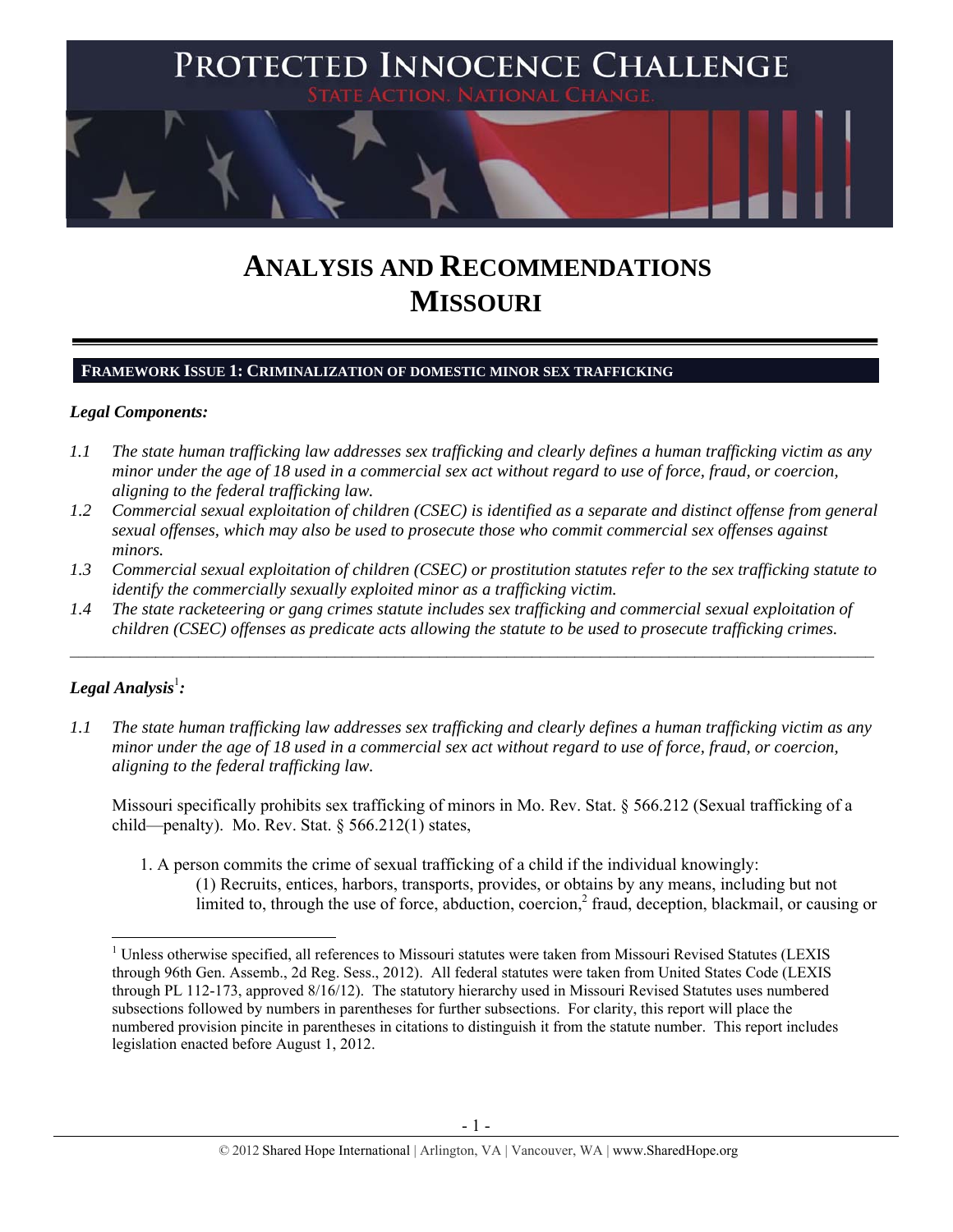threatening to cause financial harm, a person under the age of eighteen to participate in a commercial sex act,<sup>3</sup> a sexual performance,<sup>4</sup> or the production of explicit sexual material as defined in section 573.010 [Definitions],<sup>5</sup> or benefits, financially or by receiving anything of value, from participation in such activities; or

(2) Causes a person under the age of eighteen to engage in a commercial sex act, a sexual performance, or the production of explicit sexual material as defined in section 573.010.

A conviction under this statute is punishable as a felony by imprisonment for 10 years to life and a fine not to exceed \$250,000. Mo. Rev. Stat. § 566.212(3). If "force, abduction, or coercion" was used in the commission of the crime, the sentence is enhanced to "life imprisonment without eligibility for probation or parole" for the first 25 years. Mo. Rev. Stat. § 566.212(3).

Mo. Rev. Stat. § 566.213 (Sexual trafficking of a child under age twelve—affirmative defense not allowed, when—penalty) mostly mirrors the criminal provisions of Mo. Rev. Stat. § 566.212, except that it only applies to child victims under 12. A conviction under this statute is punishable as a felony by "life imprisonment without eligibility for probation or parole" until 25 years have been served. Mo. Rev. Stat. § 566.213(3).

*1.2 Commercial sexual exploitation of children (CSEC) is identified as a separate and distinct offense from general sexual offenses, which may also be used to prosecute those who commit commercial sex offenses against minors.*

In addition to the state trafficking law, Missouri criminalizes commercial sexual exploitation of children in the following offenses:

1. Mo. Rev. Stat. § 567.050(1)(2) (Promoting prostitution in the first degree) provides that "[a] person commits the crime of promoting prostitution in the first degree if he knowingly . . . [p]romotes prostitution of a person less than sixteen years old." Mo. Rev. Stat. § 567.010(1) (Definitions) states,

 $<sup>5</sup>$  Mo. Rev. Stat. § 573.010(4) defines "explicit sexual material" as "any pictorial or three-dimensional material</sup> depicting human masturbation, deviate sexual intercourse, sexual intercourse, direct physical stimulation or unclothed genitals, sadomasochistic abuse, or emphasizing the depiction of postpubertal human genitals; provided, however, that works of art or of anthropological significance shall not be deemed to be within the foregoing definition." Mo. Rev. Stat. § 573.010(9) defines "material" as

anything printed or written, or any picture, drawing, photograph, motion picture film, videotape or videotape production, or pictorial representation, or any recording or transcription, or any mechanical, chemical, or electrical reproduction, or stored computer data, or anything which is or may be used as a means of communication. Material includes undeveloped photographs, molds, printing plates, stored computer data and other latent representational objects.

 $2$  Mo. Rev. Stat. § 566.200(4) (Definitions) defines "coercion" as

<sup>(</sup>a) Threats of serious harm to or physical restraint against any person;

<sup>(</sup>b) Any scheme, plan, or pattern intended to cause a person to believe that failure to perform an act would result in serious harm to or physical restraint against any person; or

<sup>(</sup>c) The abuse or threatened abuse of the legal process. 3

 $3$  Mo. Rev. Stat. § 566.200(5) (Definitions) defines "commercial sex act" as "any sex act on account of which anything of value is given to, promised, or received by any person."

 $4 \text{ Mo. Rev. Stat. }$  § 566.200(15) (Definitions) defines "sexual performance" as "any play, motion picture, still picture, film, videotape, video recording, dance, or exhibition which includes sexual conduct or nudity, performed before an audience of one or more, whether in person or online or through other forms of telecommunication."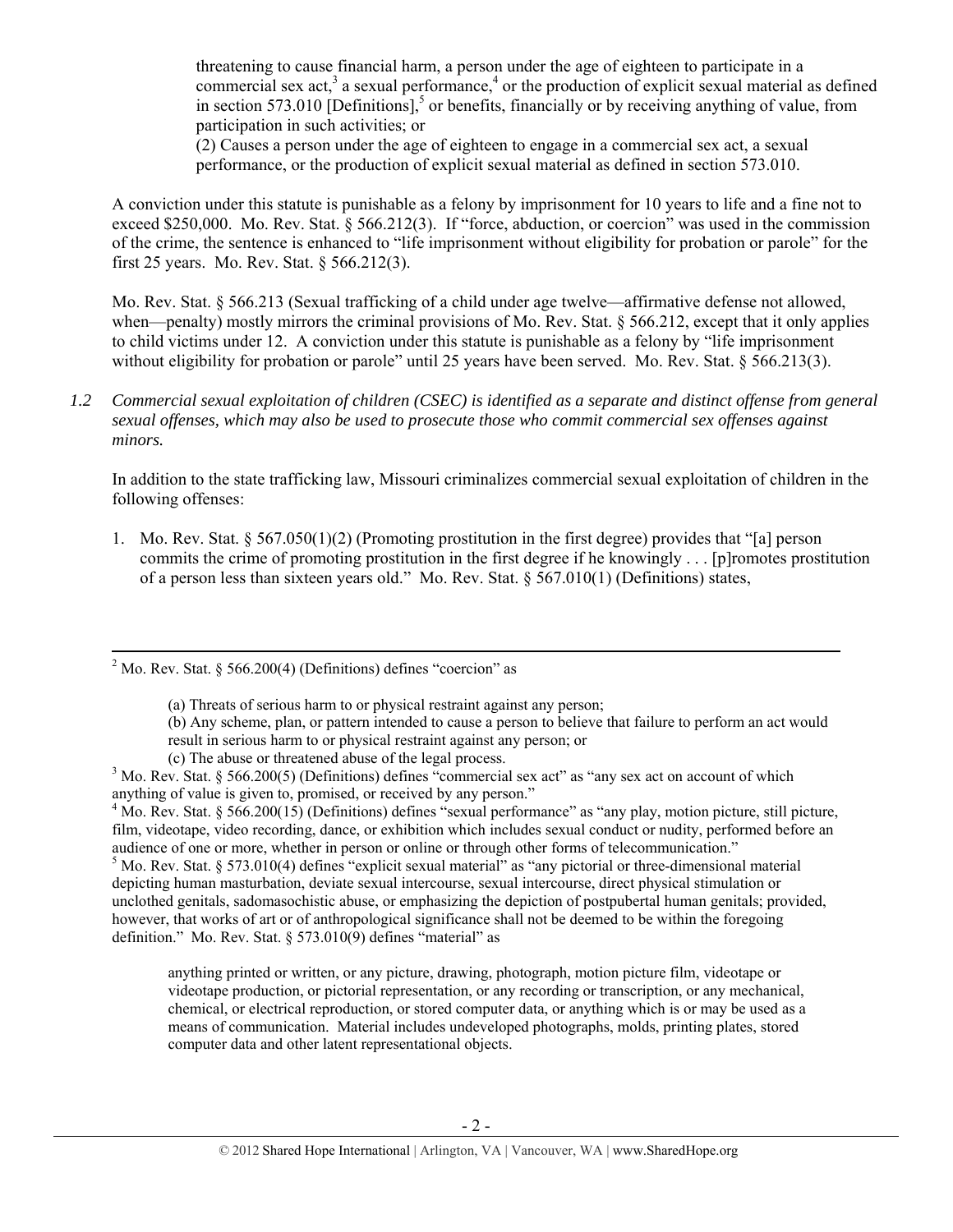[A] person promotes prostitution if, acting other than as a prostitute or a patron of a prostitute, he knowingly

(a) Causes or aids a person to commit or engage in prostitution; $6$  or

(b) Procures or solicits patrons for prostitution; or

(c) Provides persons or premises for prostitution purposes; or

(d) Operates or assists in the operation of a house of prostitution or a prostitution enterprise; or

 $(e)$  Accepts or receives or agrees to accept or receive something of value<sup>7</sup> pursuant to an agreement or understanding with any person whereby he participates or is to participate in proceeds of prostitution activity; or

(f) Engages in any conduct designed to institute, aid or facilitate an act or enterprise of prostitution.

A conviction under Mo. Rev. Stat. § 567.050 is punishable as a Class B felony by imprisonment for 5–15 years. Mo. Rev. Stat. §§ 567.050(3), 558.011(1)(2).

2. Mo. Rev. Stat. § 567.030(1) (Patronizing prostitution—penalty) states that it is a crime if a person "patronizes prostitution." Mo. Rev. Stat. § 567.010(3) (Definitions) states that

a person patronizes prostitution if

(a) Pursuant to a prior understanding, he gives something of value to another person as compensation for that person or a third person having engaged in sexual conduct<sup>9</sup> with him or with another; or

(b) He gives or agrees to give something of value to another person on an understanding that in return therefor that person or a third person will engage in sexual conduct with him or with another; or

(c) He solicits or requests another person to engage in sexual conduct with him or with another, or to secure a third person to engage in sexual conduct with him or with another, in return for something of value.

When the victim is 15–17 years old, a conviction is punishable as a Class A misdemeanor by imprisonment up to 1 year. Mo. Rev. Stat.  $\S_5 567.030(3)$ ,  $558.011(1)(5)$ . When the victim is 14 or younger, a conviction is punishable as a Class D felony by imprisonment up to 4 years.<sup>10</sup> Mo. Rev. Stat.  $\S$ § 567.030(4), 558.011(1)(4).

 $9^9$  Mo. Rev. Stat. § 567.010(4) states,

"Sexual conduct" occurs when there is

person by another, done for the purpose of arousing or gratifying sexual desire of either party. 10 Mo. Rev. Stat. § 558.011(2) states,

  $6$  Pursuant to Mo. Rev. Stat. § 567.010(2), "[A] person commits prostitution if he engages or offers or agrees to engage in sexual conduct with another person in return for something of value to be received by the person or by a third person."

<sup>&</sup>lt;sup>7</sup> Mo. Rev. Stat. § 567.010(5) defines "something of value" as "any money or property, or any token, object or article exchangeable for money or property." 8

 $8$  Pursuant to Mo. Rev. Stat. § 558.011(1), "The authorized terms of imprisonment, including both prison and conditional release terms, are" as set out in that section. Therefore, when this report uses the term "imprisonment," unless otherwise specified, it includes time in prison and conditional release.

<sup>(</sup>a) 'Sexual intercourse' which means any penetration, however slight, of the female sex organ by the male sex organ, whether or not an emission results; or

<sup>(</sup>b) 'Deviate sexual intercourse' which means any sexual act involving the genitals of one person and the mouth, hand, tongue or anus of another person; or

<sup>(</sup>c) 'Sexual contact' which means any touching, manual or otherwise, of the anus or genitals of one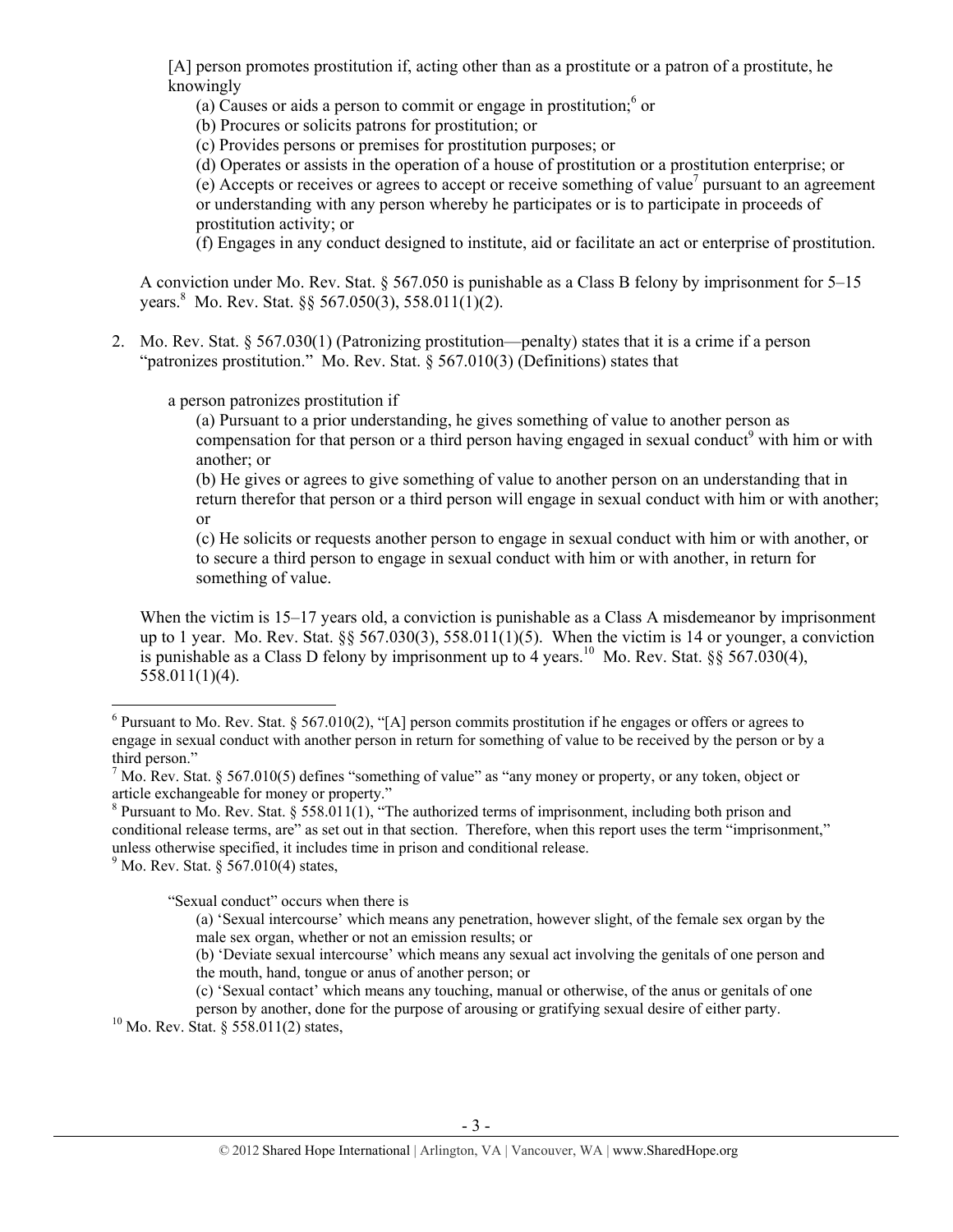3. Mo. Rev. Stat. § 566.103(1) (Crime of promoting online sexual solicitation, violation, penalty) states,

A person or entity commits the offense of promoting online sexual solicitation if such person or entity knowingly permits<sup>11</sup> a web-based classified service<sup>12</sup> owned or operated by such person or entity to be used by individuals to post advertisements promoting prostitution,  $13$  enticing a child to engage in sexual conduct, or promoting sexual trafficking of a child after receiving notice under this section.

A conviction under this statute is punishable as a felony by a fine of \$5,000 "per day that the advertisement remains posted on the web-based classified service after seventy-two hours of when notice has been provided pursuant to this section." Mo. Rev. Stat. § 566.103(6).

- 4. Mo. Rev. Stat. § 568.080(1) (Child used in sexual performance, penalties) makes it a crime when a person "knowing the character and content thereof . . . employs, authorizes, or induces a child less than seventeen years of age to engage in a sexual performance or, being a parent, legal guardian, or custodian of such child, consents to the participation by such child in such sexual performance." A conviction under this statute is punishable as a Class C felony by imprisonment up to 7 years.<sup>14</sup> Mo. Rev. Stat. §§ 568.080(2), 558.011(1)(3). However, if in the course of committing the crime, serious emotional injury is inflicted on the child, a conviction is punishable as a Class B felony by imprisonment for 5–15 years. Mo. Rev. Stat. §§ 568.080(2), 558.011(1)(2).
- 5. Mo. Rev. Stat. § 573.023(1) (Sexual exploitation of a minor, penalties) makes it a crime when a person "knowingly or recklessly photographs, films, videotapes, produces or otherwise creates obscene material<sup>15</sup>

<u> 1989 - Johann Stein, marwolaethau a gweledydd a ganlad y ganlad y ganlad y ganlad y ganlad y ganlad y ganlad</u> In cases of class C and D felonies, the court shall have discretion to imprison for a special term not to exceed one year in the county jail or other authorized penal institution, and the place of confinement shall be fixed by the court. If the court imposes a sentence of imprisonment for a term longer than one year upon a person convicted of a class C or D felony, it shall commit the person to the custody of the department of corrections for a term of years not less than two years and not exceeding the maximum authorized terms [otherwise] provided.

 In addition, a person convicted of a class C or D felony may be required to pay a fine not to exceed \$5,000 or "double the amount of the offender's gain from the commission of the crime. An individual offender may be fined not more than twenty thousand dollars under this provision." Mo. Rev. Stat. § 560.011(1).

<sup>11</sup> Pursuant to Mo. Rev. Stat. § 566.103(4), "It shall be prima facie evidence that a person or entity acts knowingly if an advertisement is not removed from the web-based classified service within seventy-two hours of that person or entity being notified that an advertisement has been posted on that service which is prohibited under this section."<br><sup>12</sup> Mo. Rev. Stat. § 566.103(2) defines "web-based classified service" as "a person or entity in whose n specific URL or Internet domain name is registered which has advertisements for goods and services or personal advertisement."

<sup>13</sup> Pursuant to Mo. Rev. Stat. § 566.103(3),

An advertisement may be deemed to promote prostitution, entice a child to engage in sexual conduct, or promote sexual trafficking of a child, if the content of such advertisement would be interpreted by a reasonable person as offering to exchange sexual conduct for goods or services in violation of chapter 567,as seeking a child for the purpose of sexual conduct or commercial sex act, or as offering a child as a participant in sexual conduct or a commercial sex act in violation of 566.151 [Enticement of a child], 566.212 [Sexual trafficking of a child], or 566.213 [Sexual trafficking of a child under age twelve].

<sup>14</sup> *See supra* note 10. 15 Mo. Rev. Stat. § 573.010(12) (Definitions) defines "obscene" by stating,

[A]ny material or performance is obscene if, taken as a whole: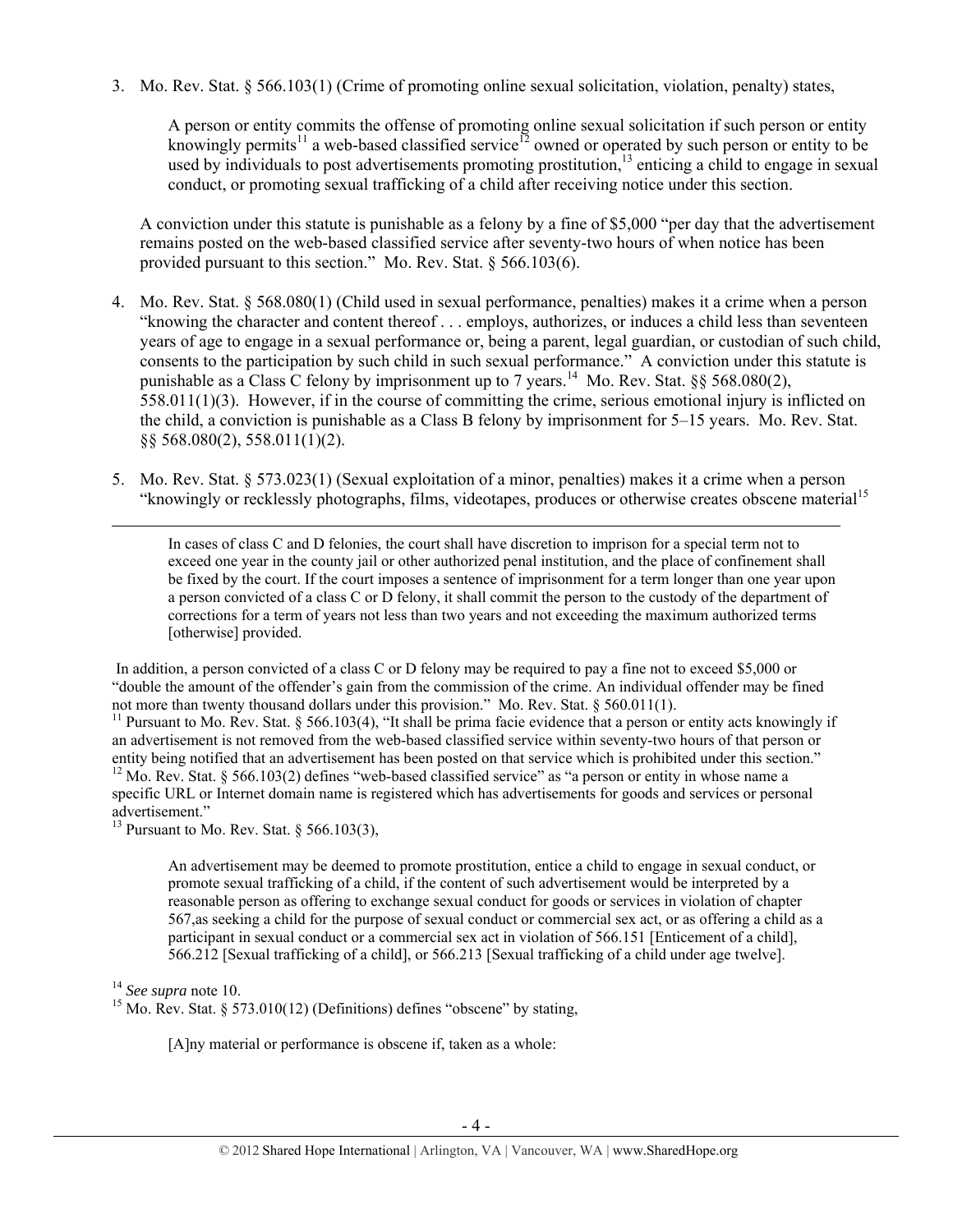with a minor<sup>16</sup> or child pornography."<sup>17</sup> A conviction under this statute is punishable as "a class B felony unless the minor is a child,<sup>18</sup> in which case it is a class A felony." Mo. Rev. Stat. § 573.023(2). A Class B felony is punishable by imprisonment for 5–15 years, and a Class A felony is punishable by imprisonment for  $10-30$  years or life. Mo. Rev. Stat. § 558.011(1)(1)–(2).

6. Mo. Rev. Stat. § 568.090(1) (Promoting sexual performance by a child, penalties) makes it a crime when a person "knowing the character and content thereof . . . promotes a sexual performance by a child less than seventeen years of age or produces, directs, or promotes any performance which includes sexual conduct by a child less than seventeen years of age." A conviction under this statute is punishable as a Class C felony by imprisonment up to 7 years.<sup>19</sup> Mo. Rev. Stat.  $88\,568.090(2)$ , 558.011(1)(3).

<u> 1989 - Johann Stoff, amerikansk politiker (d. 1989)</u>

(a) Applying contemporary community standards, its predominant appeal is to prurient interest in sex; and

(b) The average person, applying contemporary community standards, would find the material depicts or describes sexual conduct in a patently offensive way; and

(c) A reasonable person would find the material lacks serious literary, artistic, political or scientific value."

See supra note 5 for the definition of "material."<br><sup>16</sup> Mo. Rev. Stat. § 573.010(10) (Definitions) defines "minor" as "any person under the age of eighteen."<br><sup>17</sup> Mo. Rev. Stat. § 573.010(2) (Definitions) defines "child p

(a) Any obscene material or performance depicting sexual conduct, sexual contact, or a sexual performance, as these terms are defined in section 556.061 [Code definitions], and which has as one of its participants or portrays as an observer of such conduct, contact, or performance a minor under the age of eighteen; or

(b) Any visual depiction, including any photograph, film, video, picture, or computer or computergenerated image or picture, whether made or produced by electronic, mechanical, or other means, of sexually explicit conduct where:

a. The production of such visual depiction involves the use of a minor engaging in sexually explicit conduct;

b. Such visual depiction is a digital image, computer image, or computer-generated image that is, or is indistinguishable from, that of a minor engaging in sexually explicit conduct; or

c. Such visual depiction has been created, adapted, or modified to show that an identifiable minor is engaging in sexually explicit conduct.

Mo. Rev. Stat. § 556.061(29) defines "sexual conduct" as "acts of human masturbation; deviate sexual intercourse; sexual intercourse; or physical contact with a person's clothed or unclothed genitals, pubic area, buttocks, or the breast of a female in an act of apparent sexual stimulation or gratification." Mo. Rev. Stat. § 556.061(30) defines "sexual contact" as "any touching of the genitals or anus of any person, or the breast of any female person, or any such touching through the clothing, for the purpose of arousing or gratifying sexual desire of any person." Mo. Rev. Stat. § 556.061(31) defines "sexual performance" as "any performance, or part thereof, which includes sexual conduct by a child who is less than seventeen years of age."

Mo. Rev. Stat. § 573.010(7) defines "identifiable minor" as someone

a. (i) Who was a minor at the time the visual depiction was created, adapted, or modified; or

(ii) Whose image as a minor was used in creating, adapting, or modifying the visual depiction; and b. Who is recognizable as an actual person by the person's face, likeness, or other distinguishing characteristic, such as a unique birthmark or other recognizable feature; . . .

Mo. Rev. Stat. § 573.010(7)(b) states that "proof of the actual identity of the identifiable minor" is not required. <sup>18</sup> Mo. Rev. Stat. § 573.010(1) (Definitions) defines "child" as "any person under the age of fourteen. <sup>19</sup>*See supra* note 10.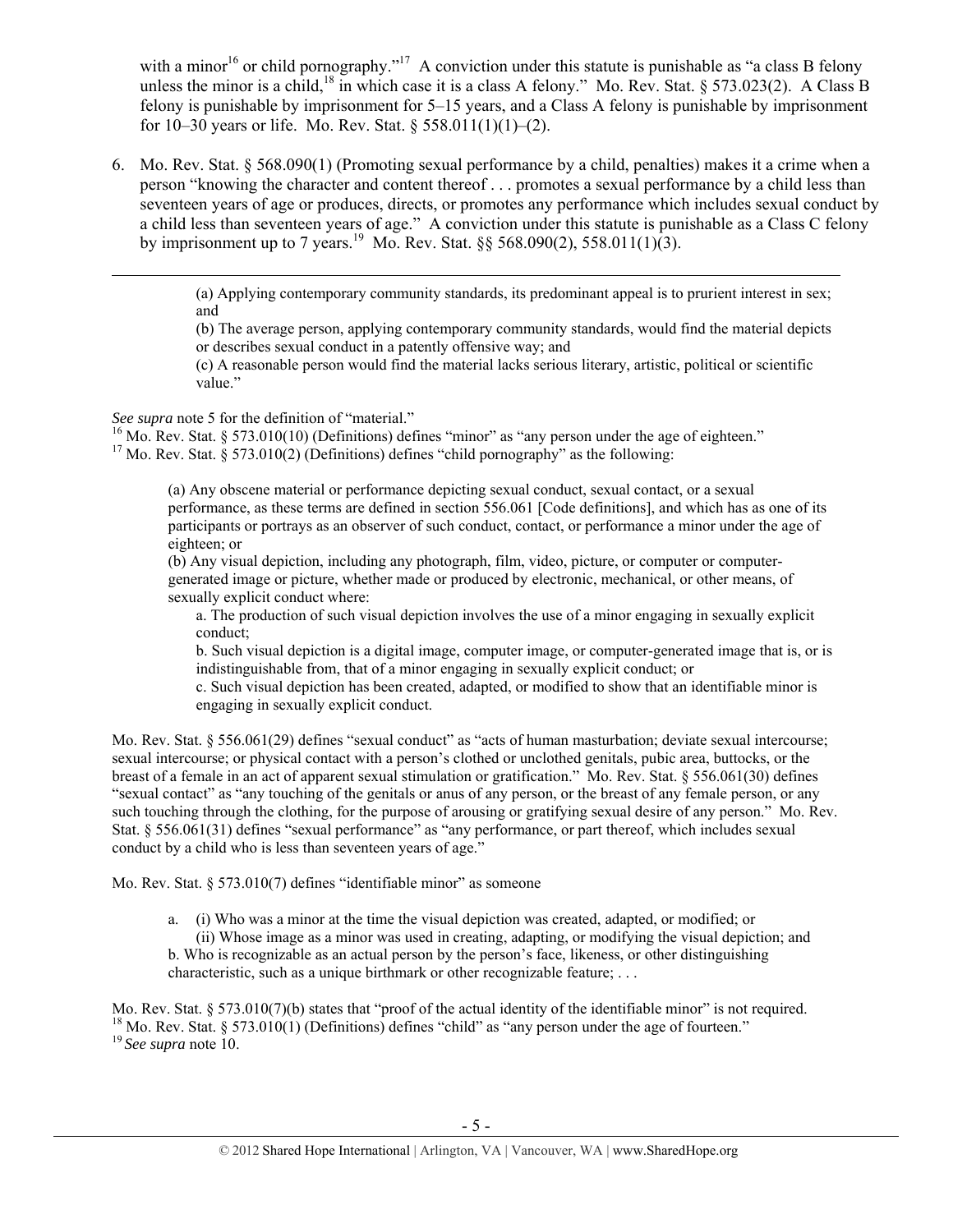7. Mo. Rev. Stat.  $\frac{568.060(2)^{20}}{20}$  (Abuse of a child, penalty) states,

(2) A person commits the offense of abuse or neglect of a child if such person knowingly causes a child who is less than eighteen years of age:

(1) To suffer physical or mental injury as a result of abuse or neglect; or

(2) To be placed in a situation in which the child may suffer physical or mental injury as the result of abuse or neglect.

Pursuant to Mo. Rev. Stat. § 568.060(1), "[a]buse" is defined as "the infliction of physical, sexual, or mental injury against a child by any person eighteen years of age or older. . . ." A conviction under this statute is punishable as a Class C felony by imprisonment up to 7 years,  $21$  unless "the person has previously been found guilty of a violation of this section or of a violation of the law of any other jurisdiction that prohibits the same or similar conduct or the injury inflicted on the child is a serious emotional injury or a serious physical injury," in which case the conviction is punishable as a Class B felony by imprisonment for 5–15 years. However, the violation is punishable as a class A felony if

(1) The injury is a serious emotional injury or a serious physical injury;

(2) The child is less than fourteen years of age; and

(3) The injury is the result of sexual abuse as defined under section 566.100 or sexual exploitation of a minor as defined under section 573.023.

A Class A felony is punishable by imprisonment for 10–30 years or life. Mo. Rev. Stat.  $\S$ § 568.060(3)(1)–(2), 558.011(1)(1)–(3).

The following sexual offenses may apply to crimes involving sexual exploitation of children but do not specifically reference a commercial component:

1. Mo. Rev. Stat. § 566.151(1) (Enticement of a child, penalties) states,

A person at least twenty-one years of age or older commits the crime of enticement of a child if that person persuades, solicits, coaxes, entices, or lures whether by words, actions or through communication via the Internet or any electronic communication, any person who is less than fifteen years of age for the purpose of engaging in sexual conduct.

A conviction under this statute is punishable as a felony by imprisonment for 5–30 years without eligibility for "parole, probation, conditional release, or suspended imposition or execution of sentence for" 5 years. Mo. Rev. Stat. § 566.151(3).

2. Mo. Rev. Stat. § 566.032(1) (Statutory rape and attempt to commit, first degree, penalties) makes it a crime for a person to have "sexual intercourse<sup>22</sup> with another person who is less than fourteen years old." A violation or attempted violation of Mo. Rev. Stat. § 566.032 is punishable as a felony by imprisonment for 5 years to life, unless "in the course thereof the actor . . . subjects the victim to sexual intercourse or deviate sexual intercourse with more than one person, or the victim is less than twelve years of age in which case

 <sup>20</sup> The text of Mo. Rev. Stat. § 568.060 included here and elsewhere in this report reflects passage of Senate Bill 628, 96th Gen. Assemb., Reg. Sess. (Mo. 2012) (effective August 28, 2012).

<sup>&</sup>lt;sup>22</sup> Mo. Rev. Stat. § 566.010(4) defines "sexual intercourse" as "any penetration, however slight, of the female sex organ by the male sex organ, whether or not an emission results."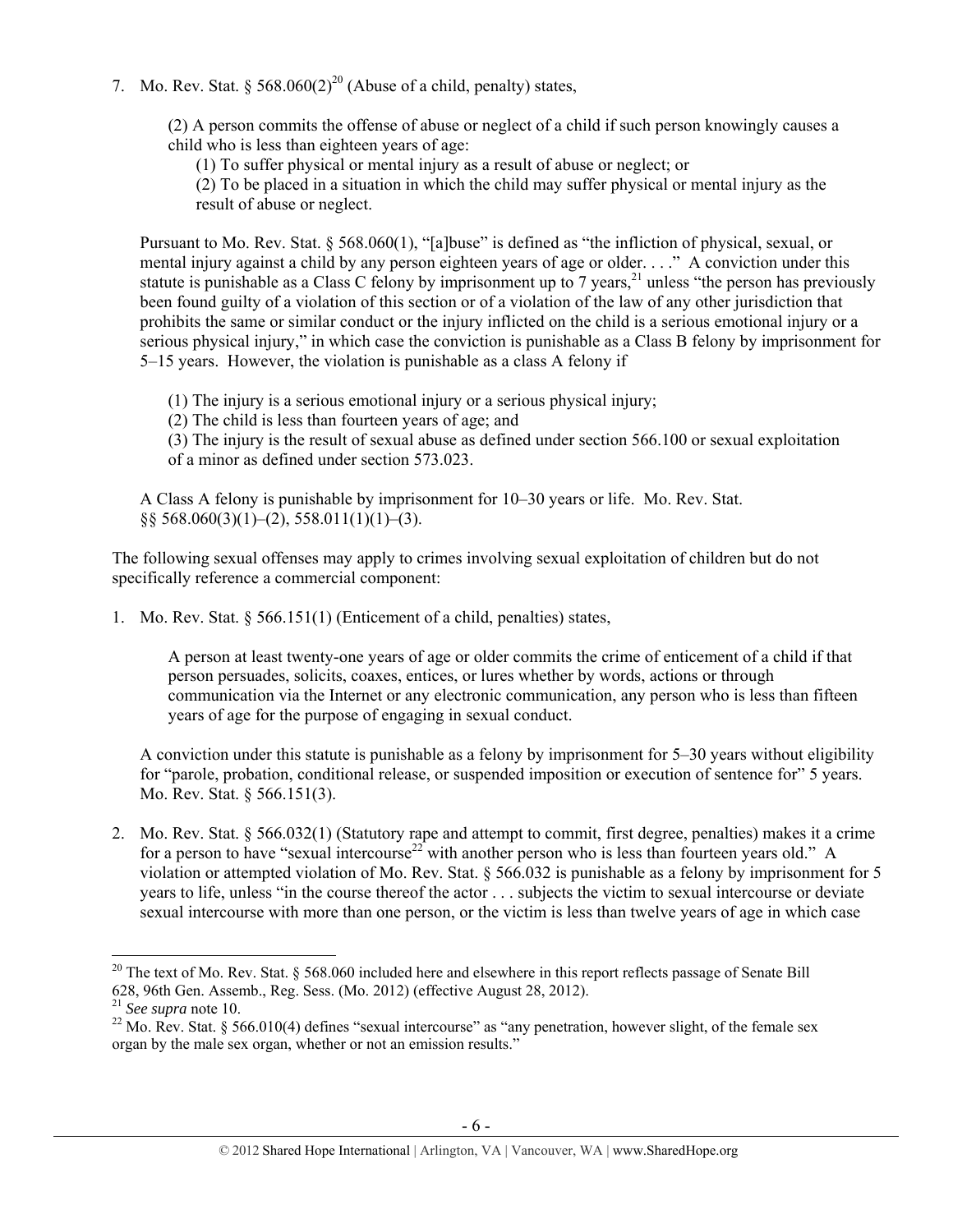the authorized term of imprisonment is life imprisonment or a term of years not less than ten years." Mo. Rev. Stat. § 566.032(2).

- 3. Mo. Rev. Stat. § 566.034(1) (Statutory rape, second degree, penalty) states that statutory rape occurs when a person "twenty-one years of age or older  $\ldots$  has sexual intercourse<sup>23</sup> with another person who is less than seventeen years of age." A conviction under this statute is punishable as a Class C felony by imprisonment up to 7 years.<sup>24</sup> Mo. Rev. Stat. §§ 566.034(2), 558.011(1)(3).
- 4. Mo. Rev. Stat. § 566.083<sup>25</sup> (Sexual misconduct involving a child, penalty—applicability of section affirmative defense not allowed, when) provides,

1. A person commits the crime of sexual misconduct involving a child if such person:

. . . . (2) Knowingly exposes his or her genitals to a child less than fifteen years of age for the purpose of arousing or gratifying the sexual desire of any person, including the child; (3) Knowingly coerces or induces a child less than fifteen years of age to expose the child's genitals for the purpose of arousing or gratifying the sexual desire of any person, including the child.<sup>26</sup> (4) Knowingly coerces or induces a child who is known by such person to be less than fifteen years of age to expose the breasts of a female child through the Internet or other electronic means for the purpose of arousing or gratifying the sexual desire of any person, including the child.

A conviction under this section is punishable as a Class D felony by imprisonment up to 4 years, "unless the actor has previously pleaded guilty to or been found guilty of an offense pursuant to this chapter, in which case it is a class C felony," which is punishable by imprisonment up to  $7 \text{ years.}^{27}$  Mo. Rev. Stat. §§ 566.083(4), 558.011(1)(4), (1)(3).

5. Mo. Rev. Stat. § 566.153(1) (Age misrepresentation, crime of—penalty) states,

A person commits the crime of age misrepresentation with intent to solicit a minor when he or she knowingly misrepresents his or her age with the intent to use the Internet to engage in criminal sexual conduct<sup>28</sup> involving a minor.

A conviction under this statute is punishable as a Class D felony by imprisonment up to 4 years.<sup>29</sup> Mo. Rev. Stat. §§ 566.153(2), 558.011(1)(4).

 $^{23}$  See supra note 22 for the definition of "sexual intercourse."

<sup>&</sup>lt;sup>24</sup> *See supra* note 10.<br><sup>25</sup> Mo. Rev. Stat. § 566.083.1(1) was declared unconstitutional by the Missouri Supreme Court in *State v. Beine*, 162 S.W.3d 483 (Mo. 2005). The other subsections of 566.083.1 listed here remain in force. The text of Mo. Rev. Stat. § 566.083 included here and elsewhere in this report reflects passage of Senate Bill 628, 96th Gen. Assemb., Reg. Sess. (Mo. 2012) (effective August 28, 2012).

<sup>&</sup>lt;sup>26</sup> Pursuant to Mo. Rev. Stat. § 566.083(2), (3), "2. The provisions of this section shall apply regardless of whether the person violates the section in person or via the Internet or other electronic means. 3. It is not an affirmative defense to prosecution for a violation of this section that the other person was a peace officer masquerading as a minor."

<sup>&</sup>lt;sup>27</sup> *See supra* note 10.<br><sup>28</sup> Mo. Rev. Stat. § 566.010(2) defines "sexual conduct" as "sexual intercourse, deviate sexual intercourse or sexual contact." *See supra* note 9, for the definitions of sexual intercourse, deviate sexual intercourse, and sexual contact. <sup>29</sup> *See supra* note 10.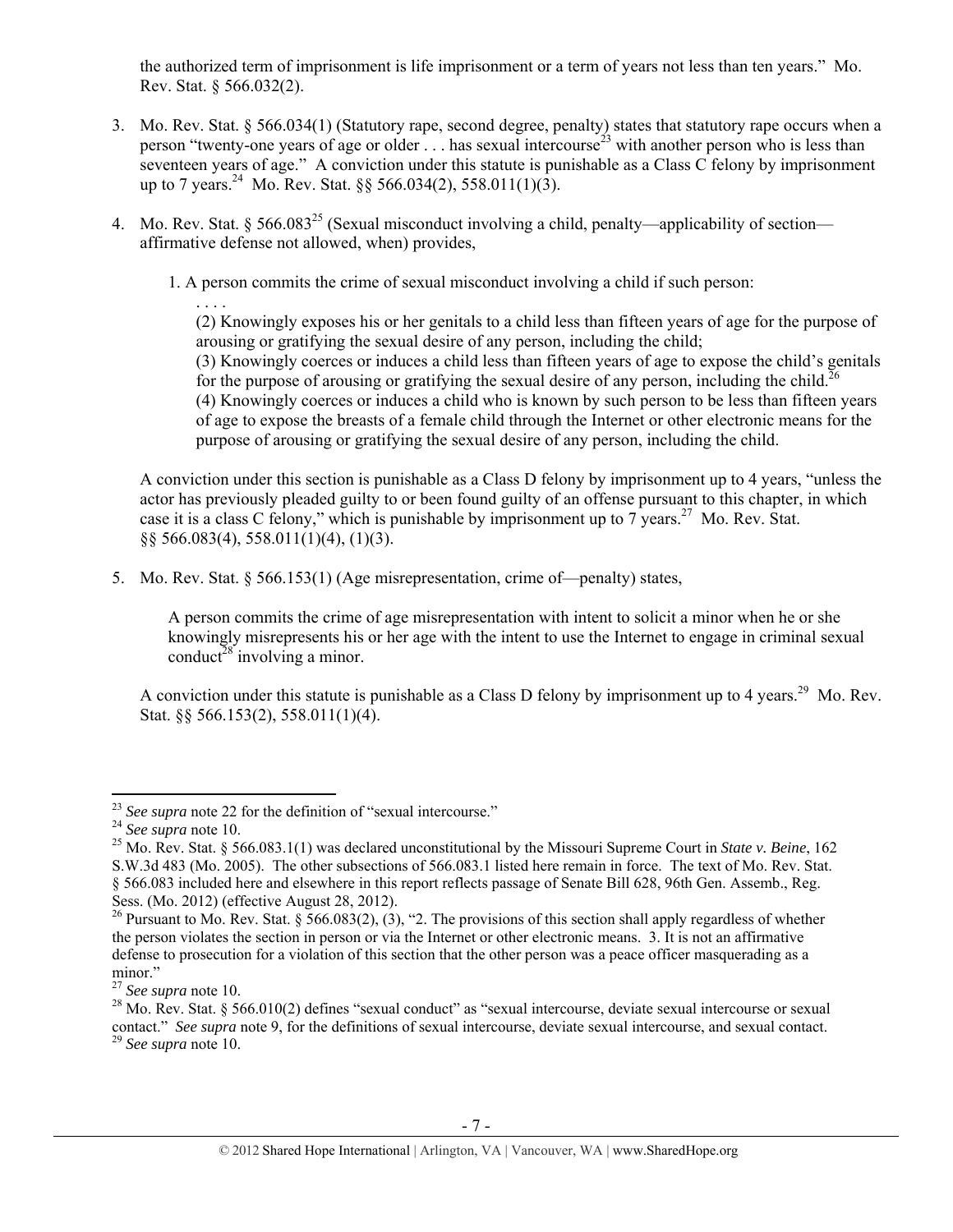*1.3 Commercial sexual exploitation of children (CSEC) or prostitution statutes refer to the sex trafficking statute to identify the commercially sexually exploited minor as a trafficking victim.* 

Mo. Rev. Stat. § 566.103 (Crime of promoting online sexual solicitation, violation, penalty) refers to the human trafficking statute in defining the types of advertisements prohibited. Mo. Rev. Stat. § 566.103(3) provides,

An advertisement may be deemed to promote prostitution, entice a child to engage in sexual conduct, or promote sexual trafficking of a child, if the content of such advertisement would be interpreted by a reasonable person as offering to exchange sexual conduct for goods or services in violation of chapter 567 [Prostitution], as seeking a child for the purpose of sexual conduct or commercial sex act, or as offering a child as a participant in sexual conduct or commercial sex act in violation of section 566.151 [Enticement of a child], 566.212 [Sexual trafficking of a child], or 566.213 [Sexual trafficking of a child under age twelve].

However, Missouri's other CSEC laws do not refer to Mo. Rev. Stat. § 566.212 (Sexual trafficking of a child) or § 566.213 (Sexual trafficking of a child under age twelve). Similarly, Mo. Rev. Stat. § 567.020 (Prostitution) does not refer to Mo. Rev. Stat. § 566.212 (Sexual trafficking of a child) or § 566.213 (Sexual trafficking of a child under age twelve) when the offense involves a minor under 18 engaged in prostitution.

- 1.3.1 Recommendation: Amend the state CSEC laws and § 567.020 (Prostitution) when a minor is prostituted to include specific references to Mo. Rev. Stat. § 566.212 (Sexual trafficking of a child—penalty) and § 566.213 (Sexual trafficking of a child under age twelve—affirmative defense not allowed, when—penalty) to ensure identification of commercially sexually exploited minors as trafficking victims.
- *1.4 The state racketeering or gang crimes statute includes sex trafficking and commercial sexual exploitation of children (CSEC) offenses as predicate acts allowing the statute to be used to prosecute trafficking crimes.*

Missouri has not enacted a racketeering statute. Missouri has criminal gang statutes that might be applicable to some trafficking enterprises. Pursuant to Mo. Rev. Stat. 578.421(1)(Definitions), a "criminal street gang" is defined as,

any ongoing organization, association, or group of three or more persons, whether formal or informal, having as one of its primary activities the commission of one or more of the criminal acts enumerated in subdivision (2) of this section ["Pattern of criminal street gang activity"], which has a common name or common identifying sign or symbol, whose members individually or collectively engage in or have engaged in a pattern of criminal gang activity.

Under Mo. Rev. Stat. 578.421(2), the only crimes that can be part of a pattern of criminal street gang activity are

(a) Assault with a deadly weapon or by means of force likely to cause serious physical injury, as provided in sections 565.050 and 565.060;

(b) Robbery, arson and those offenses under chapter 569 which are related to robbery and arson;

(c) Murder or manslaughter, as provided in sections 565.020 to 565.024;

(d) Any violation of the provisions of chapter 195 which involves the distribution, delivery or manufacture of a substance prohibited by chapter 195;

(e) Unlawful use of a weapon which is a felony pursuant to section 571.030;

(f) Tampering with witnesses and victims, as provided in section 575.270.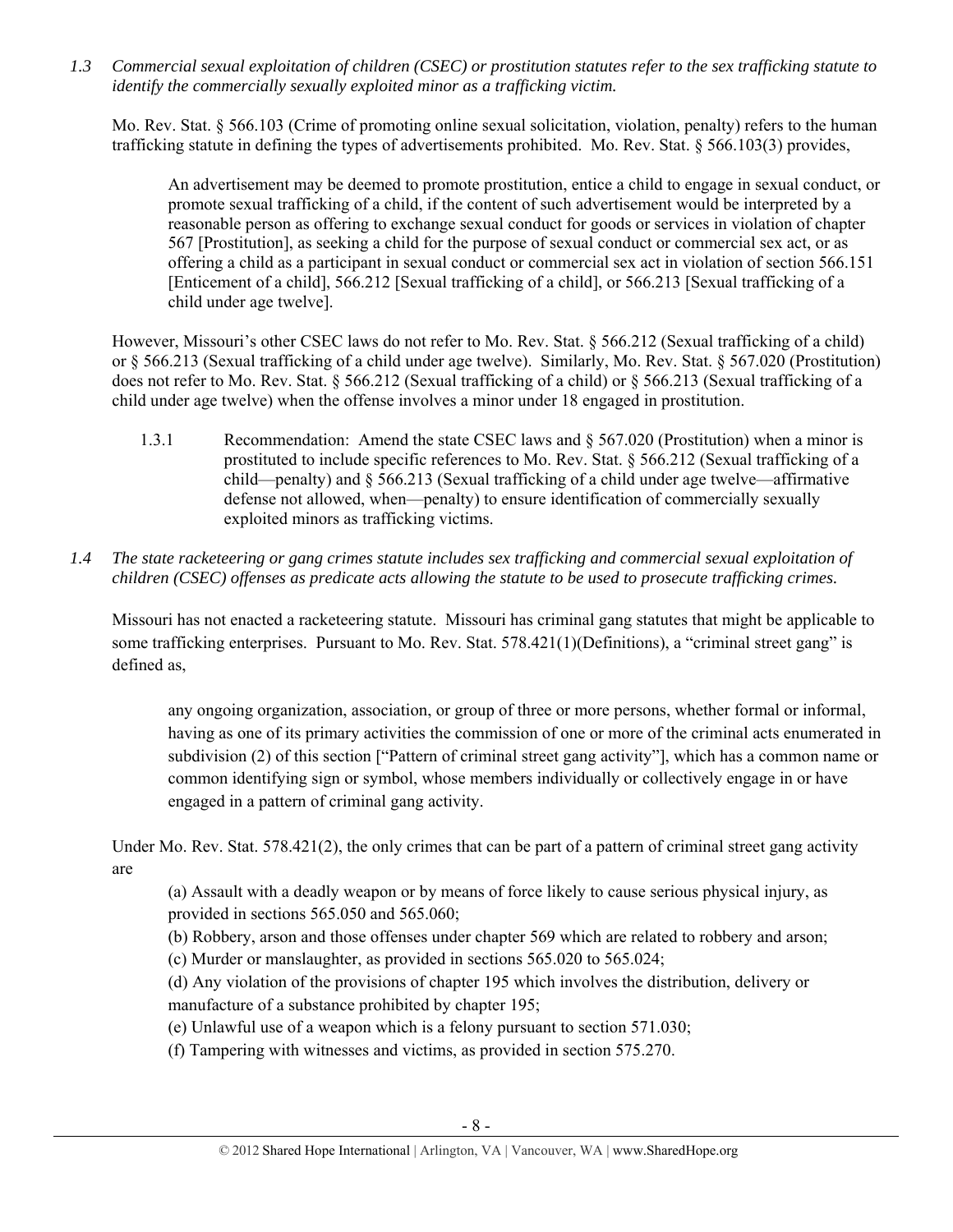However, it is possible that some CSEC and trafficking crimes may be punished indirectly if they are undertaken for the benefit of a gang that engages in the crimes enumerated under Mo. Rev. Stat. 578.421(2). Pursuant to Mo. Rev. Stat. §§ 578.423,

[a]ny person who actively participates in any criminal street gang with knowledge that its members engage in or have engaged in a pattern of criminal street gang activity, and who willfully promotes, furthers, or assists in any felonious criminal conduct by gang members shall be punished by imprisonment in the county jail for a period not to exceed one year, or by imprisonment in a state correctional facility for one, two, or three years. For any person between the ages of fourteen and seventeen who is alleged to have violated the provisions of sections 578.421 to 578.437 the prosecuting attorney or circuit attorney may move for dismissal of a petition and transfer to a court of general jurisdiction.

In addition, enhanced penalties may be applied to convictions for crimes committed "for the benefit of, at the direction of, or in association with, any criminal street gang . . . ." Mo. Rev. Stat. 578.425. For misdemeanors, the offender "shall be punished by imprisonment in the county jail not to exceed one year, or by imprisonment in a state correctional facility for one, two, or three years." Mo. Rev. Stat. 578.425(1). For felony convictions, the judge has discretion to add an additional "one, two, or three years" to the sentence of "two, three, or four years" if the violation was committed near a school. Mo. Rev. Stat. 578.425(2).

1.4.1 Recommendation: Enact a racketeering statute that includes CSEC and trafficking offenses as predicate crimes that may be used to prosecute trafficking enterprises. Alternatively, amend the definition of "pattern of criminal street gang activity" to include Mo. Rev. Stat. § 566.212 (Sexual trafficking of a child—penalty), § 566.213 (Sexual trafficking of a child under age twelve—affirmative defense not allowed, when—penalty),  $\S 567.050(1)(2)$  (Promoting prostitution in the first degree),  $\S 567.030(1)$  (Patronizing prostitution—penalty),  $\S 566.103(1)$ (Crime of promoting online sexual solicitation, violation, penalty), § 568.080(1) (Child used in sexual performance, penalties), § 573.023(1) (Sexual exploitation of a minor, penalties), § 568.090(1) (Promoting sexual performance by a child, penalties) and § 568.060(2) (Abuse of a child, penalty) when the offense involves sexual exploitation of a minor.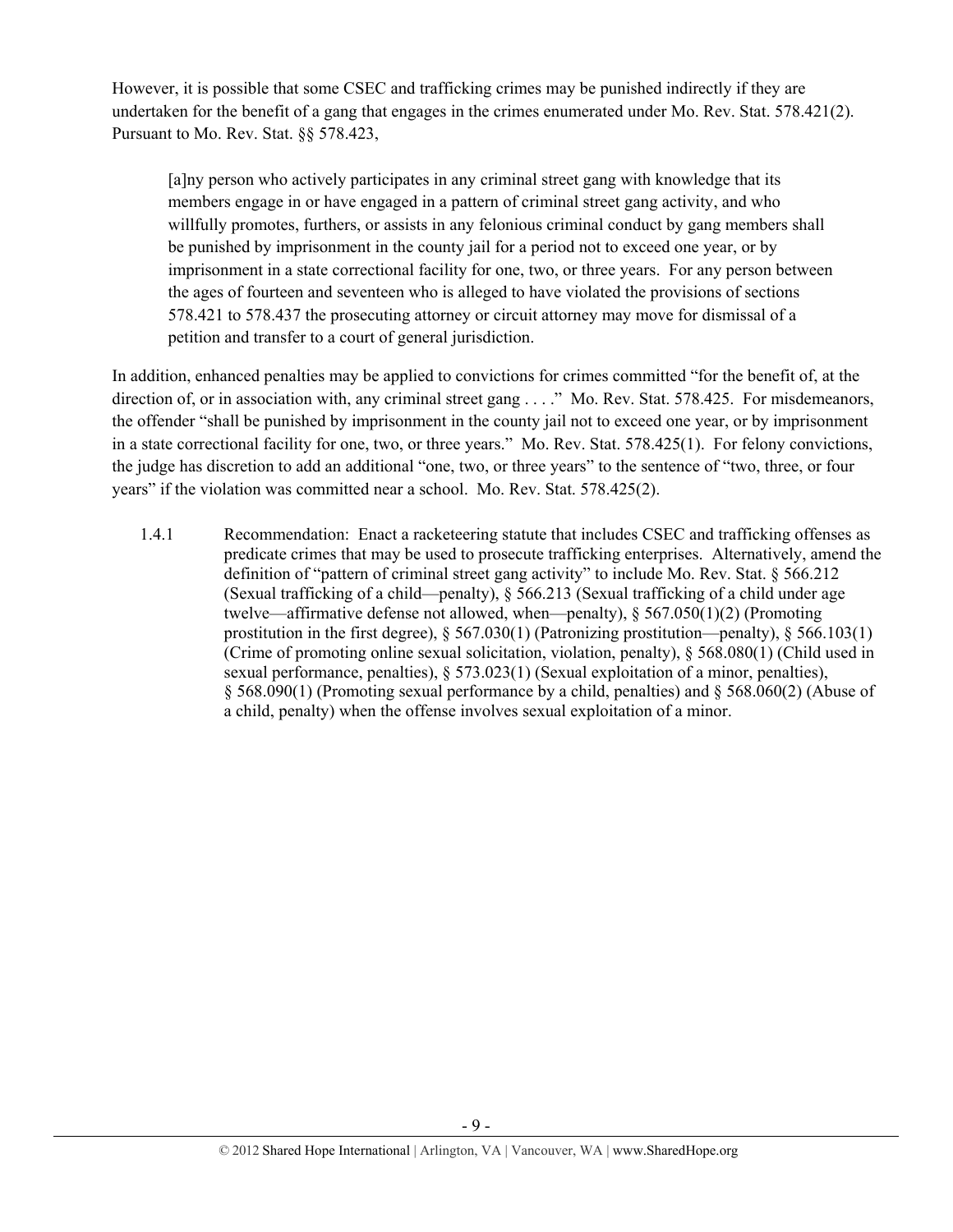### **FRAMEWORK ISSUE 2: CRIMINAL PROVISIONS FOR DEMAND**

## *Legal Components:*

- *2.1 The state sex trafficking law can be applied to the buyers of commercial sex acts with a victim of domestic minor sex trafficking.*
- *2.2 Buyers of commercial sex acts with a minor can be prosecuted under commercial sexual exploitation of children (CSEC) laws.*
- *2.3 Solicitation laws differentiate buying sex acts with an adult and buying sex acts with a minor under 18.*
- *2.4 Penalties for buyers of commercial sex acts with minors are as high as federal penalties.*
- *2.5 Using the Internet to lure, entice, or purchase, or attempt to lure, entice, or purchase commercial sex acts with a minor is a separate crime or results in an enhanced penalty for buyers.*
- *2.6 No age mistake defense is permitted for a buyer of commercial sex acts with any minor under 18.*
- *2.7 Base penalties for buying sex acts with a minor under 18 are sufficiently high and not reduced for older minors.*
- *2.8 Financial penalties for buyers of commercial sex acts with minors are sufficiently high to make it difficult for buyers to hide the crime.*
- *2.9 Buying and possessing child pornography carries penalties as high as similar federal offenses.*
- *2.10 Convicted buyers of commercial sex acts with minors and child pornography are required to register as sex offenders.*

 $\mathcal{L}_\mathcal{L} = \{ \mathcal{L}_\mathcal{L} = \{ \mathcal{L}_\mathcal{L} = \{ \mathcal{L}_\mathcal{L} = \{ \mathcal{L}_\mathcal{L} = \{ \mathcal{L}_\mathcal{L} = \{ \mathcal{L}_\mathcal{L} = \{ \mathcal{L}_\mathcal{L} = \{ \mathcal{L}_\mathcal{L} = \{ \mathcal{L}_\mathcal{L} = \{ \mathcal{L}_\mathcal{L} = \{ \mathcal{L}_\mathcal{L} = \{ \mathcal{L}_\mathcal{L} = \{ \mathcal{L}_\mathcal{L} = \{ \mathcal{L}_\mathcal{$ 

# *Legal Analysis:*

*2.1 The state sex trafficking law can be applied to the buyers of commercial sex acts with a victim of domestic minor sex trafficking.*<sup>3</sup>

Mo. Rev. Stat. § 566.212(1)(2) (Sexual trafficking of a child) and § 566.213(1)(2) (Sexual trafficking of a child under age twelve) provide that a person commits the crime of sex trafficking a minor when he knowingly "[c]auses a person under the age of eighteen [or 12 for purposes of Mo. Rev. Stat. § 566.213] to engage in a commercial sex act, a sexual performance, or the production of explicit sexual material as defined in section 573.010." Also, the phrase, "obtains by any means," in Mo. Rev. Stat. § 566.212(1) and § 566.213(1) might apply to buyers of sex with victims of domestic minor sex trafficking. Federal prosecutors, under the Trafficking Victims Protection Act (TVPA),<sup>31</sup> have applied the crime of human trafficking to attempted buyers of commercial sex with minors by charging that the buyers attempted to "obtain"32 a person under 18 to engage in commercial sex.<sup>33</sup> It is unsettled whether the courts will uphold this interpretation of the TVPA. It is arguable, therefore, that the term "obtain" in Missouri's trafficking statute may be similarly applied, and could, therefore, implicate buyers under Mo. Rev. Stat.  $\S 566.212(1)$  and  $\S 566.213(1)$ .

2.1.1 Recommendation: Amend Mo. Rev. Stat. § 566.212 (Sexual trafficking of a child) and § 566.213 (Sexual trafficking of a child under age twelve) to expressly criminalize the act of purchasing sex acts with minors.

<sup>&</sup>lt;sup>30</sup> See supra Section 1.1 for a full description of the provisions of Mo. Rev. Stat. § 566.212 and § 566.213. <sup>31</sup> Trafficking Victims Protection Act (TVPA) of 2000, Pub. L. No. 106-386, 114 Stat. 1464, 1466 (codified in scattered sections of 18 and 22 U.S.C.).

<sup>32 18</sup> U.S.C. 1591(a).

<sup>33</sup> *See, e.g*., Indictment at 1, United States v. Oflyng, No. 09-00084-01-CR-W-SOW (W.D. Mo. Mar. 10, 2009); *see also* News Release, U.S. Department of Justice, Office of the United States Attorney for the Western District of Missouri, Human Trafficking Rescue Project, Operation Guardian Angel, Final Defendant Pleads Guilty to Sex Trafficking of a Child, (Dec. 18, 2009), http://www.justice.gov/usao/mow/news2009/mikoloyck.ple.htm.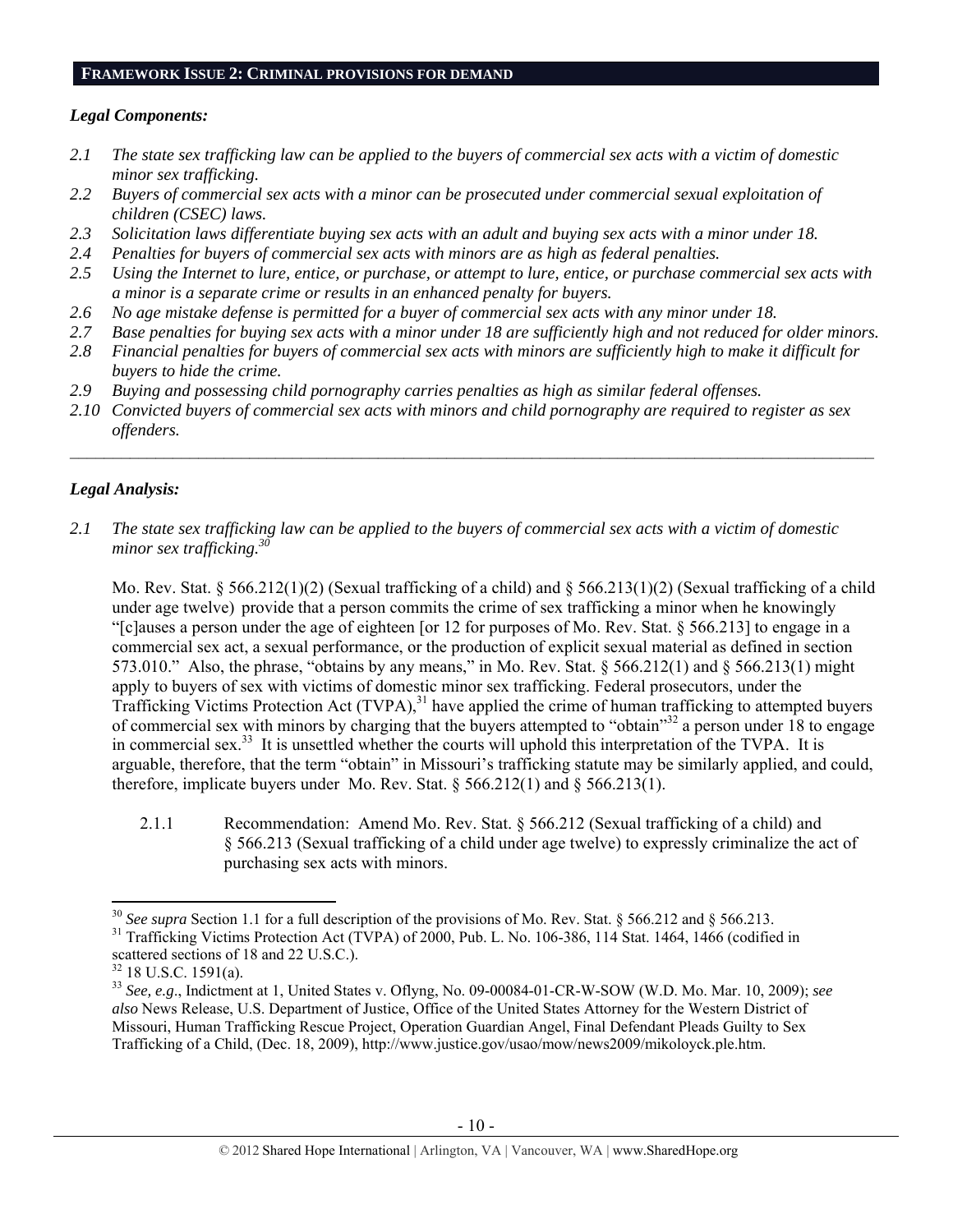*2.2 Buyers of commercial sex acts with a minor can be prosecuted under commercial sexual exploitation of children (CSEC) laws.34* 

Buyers of sex with minors may be prosecuted under Mo. Rev. Stat. § 567.030 (Patronizing prostitution), a CSEC law by virtue of its enhanced penalties for buying sex with a minor under 18.

A conviction under this statute when the minor is 15–17 is punishable as a Class A misdemeanor by imprisonment up to 1 year. Mo. Rev. Stat. §§ 567.030(3), 558.011(1)(5). A conviction when the minor is under 15 is punishable as a Class D felony by imprisonment up to 4 years.<sup>35</sup> Mo. Rev. Stat.  $88\frac{567.030(4)}{20}$ . 558.011(1)(4).

Missouri's other CSEC laws do not expressly include the crime of buying sex with a minor, but they may be used to prosecute a buyer of sex acts with a minor. Mo. Rev. Stat. § 566.151(1) (Enticement of a child) states,

A person at least twenty-one years of age or older commits the crime of enticement of a child if that person persuades, solicits, coaxes, entices, or lures whether by words, actions or through communication via the Internet or any electronic communication, any person who is less than fifteen years of age for the purpose of engaging in sexual conduct.

A conviction under this statute is punishable as a felony by imprisonment for 5–30 years. Mo. Rev. Stat.  $§$  566.151(3).

The following sex offenses could also apply to some buyers of sex acts with a minor: Mo. Rev. Stat. § 566.032 (Statutory rape and attempt to commit, first degree),  $\S 566.034$  (Statutory rape, second degree),  $\S 566.083^{36}$ (Sexual misconduct involving a child), and § 566.153 (Age misrepresentation).

- 2.2.1 Recommendation: Amend Mo. Rev. Stat. § 566.151(1) (Enticement of a child) to expressly include the purchase of sex with minors as prohibited conduct and to raise the age of protected minors to all those under 18.
- *2.3 Solicitation laws differentiate buying sex acts with an adult and buying sex acts with a minor under 18.*

Mo. Rev. Stat. § 567.030 (Patronizing prostitution), as the term, "patronizing prostitution," is defined in Mo. Rev. Stat. § 567.010(3) (Definitions),  $3^7$  prohibits the solicitation of prostitution. Mo. Rev. Stat. § 567.030 distinguishes between buying sex with an adult and buying sex with a minor by providing a penalty enhancement for patronizing prostitution with a minor, and a further enhancement when the minor is under 15. Mo. Rev. Stat. § 567.030(3), (4). If the individual who is being patronized is 18 or older, a conviction under Mo. Rev. Stat. § 567.030 is punishable as a Class B misdemeanor. When the individual who is being patronized is 15–17, a conviction under Mo. Rev. Stat. § 567.030(3) is punishable as a class A misdemeanor. If the individual who is being patronized is 14 or younger, a conviction under Mo. Rev. Stat. § 567.030(4) is punishable as a Class D felony.

*2.4 Penalties for buyers of commercial sex acts with minors are as high as federal penalties.<sup>38</sup>*

 $34$  See supra Section 1.2 for a full description of the relevant provisions in this section.

<sup>&</sup>lt;sup>35</sup> See supra note 10.<br><sup>36</sup> See supra note 25.<br><sup>37</sup> See supra Section 1.2 for the definition of "patronizing prostitution."<br><sup>38</sup> See supra Sections 1.1 and 1.2 for full descriptions of the relevant provisions in this sec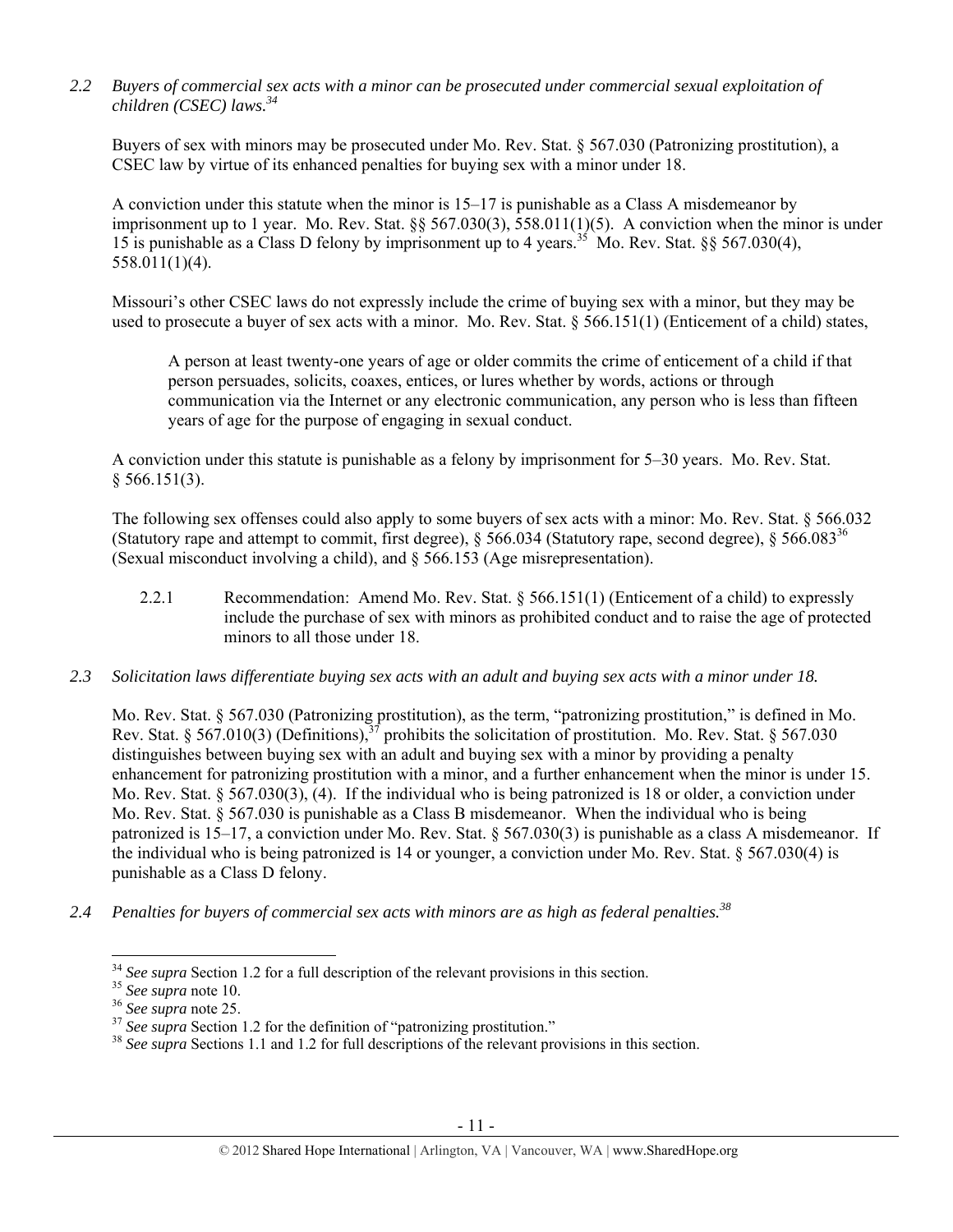If the statute is applicable to a buyer, a conviction under Mo. Rev. Stat.  $\S 566.212(1)(2)$  (Sexual trafficking of a child) is punishable as a felony by imprisonment for 10 years to life and a fine up to \$250,000. If the trafficking was "effected by force, abduction, or coercion," the conviction is punishable by "life imprisonment without eligibility for probation or parole until the defendant has served" 25 years. Mo. Rev. Stat. § 566.212(3). Also, if it is applicable to a buyer, a conviction under Mo. Rev. Stat. § 566.213 (Sexual trafficking of a child under age twelve) is punishable as a felony by "life imprisonment without eligibility for probation or parole until the defendant has served" 25 years. Mo. Rev. Stat. § 566.213(3).

A conviction under Mo. Rev. Stat. § 566.151(1) (Enticement of a child) is punishable as a felony by imprisonment for 5–30 years with no eligibility "for parole, probation, conditional release, or suspended imposition or execution of sentence" for 5 years. Mo. Rev. Stat. § 566.151(3).

A conviction under Mo. Rev. Stat. § 567.030(1) (Patronizing prostitution), when the minor is 15–17, is punishable as a Class A misdemeanor by imprisonment up to 1 year. Mo. Rev. Stat. §§ 567.030(3), 558.011(1)(5). When the minor patronized is under 15, a conviction is punishable as a Class D felony by imprisonment up to 4 years.<sup>39</sup> Mo. Rev. Stat.  $\frac{6}{567.030(4)}$ , 558.011(1)(4).

Convictions under the various sexual offenses for which a buyer of commercial sex acts with a minor could be prosecuted range from being punishable by imprisonment for 4–7 years. A conviction under Mo. Rev. Stat. § 566.08340 (Sexual misconduct involving a child) is generally punishable as a Class D felony by imprisonment up to 4 years.<sup>41</sup> Mo. Rev. Stat. §§ 566.083(4), 558.011(1)(4). Convictions under Mo. Rev. Stat. § 566.034 (Statutory rape, second degree) are punishable as Class C felonies by imprisonment up to 7 years.<sup>42</sup> Mo. Rev. Stat. §§ 566.032(2), 566.034(2), 558.011(1)(3).

In comparison, if the victim is under the age of 14, a conviction under the TVPA for child sex trafficking is punishable by 15 years to life imprisonment and a fine not to exceed \$250,000. 18 U.S.C. §§ 1591(b)(1),  $3559(a)(1)$ ,  $3571(b)(3)$ . If the victim is between the ages of  $14-17$ , a conviction is punishable by 10 years to life imprisonment and a fine not to exceed \$250,000. 18 U.S.C. §§ 1591(b)(2), 3559(a)(1), 3571(b)(3). A conviction is punishable by mandatory life imprisonment, however, if the buyer has a prior conviction for a federal sex offense<sup>43</sup> against a minor. 18 U.S.C. § 3559(e)(1). To the extent buyers can be prosecuted under other federal CSEC laws,<sup>44</sup> a conviction is punishable by penalties ranging from a fine not to exceed \$250,000 to life imprisonment and a fine not to exceed \$250,000.<sup>45</sup>

an offense under section 1591 [18 USCS § 1591] (relating to sex trafficking of children), 2241 [18 USCS § 2241] (relating to aggravated sexual abuse), 2242 [18 USCS § 2242] (relating to sexual abuse), 2244(a)(1) [18 USCS  $\S$  2244(a)(1)] (relating to abusive sexual contact), 2245 [18 USCS  $\S$  2245] (relating to sexual abuse resulting in death), 2251 [18 USCS § 2251] (relating to sexual exploitation of children), 2251A [18 USCS  $\S$  2251A] (relating to selling or buying of children), 2422(b) [18 USCS  $\S$  2422(b)] (relating to coercion and enticement of a minor into prostitution), or  $2423(a)$  [18 USCS  $\S$  2423(a)] (relating to transportation of minors).<br><sup>44</sup> 18 U.S.C. §§ 2251A(b) (Selling or buying of children); 2251(a) (Sexual exploitation of children); 2423(a)

(Transportation of a minor with intent for minor to engage in criminal sexual activity); (Coercion and enticement); 2252(a)(2), (a)(4) (Certain activities relating to material involving the sexual exploitation of minors).  $^{45}$  18 U.S.C. §§ 2251A(b) (conviction punishable by imprisonment for 30 years to life and a fine); 2251(e) (conviction punishable by imprisonment for 15–30 years and a fine); 2423(a) (conviction punishable by imprisonment for 10 years to life and a fine); 2422(a) (conviction punishable by a fine, imprisonment up to 20 years,

<sup>&</sup>lt;sup>39</sup> *See supra* note 10.<br><sup>40</sup> *See supra* note 25.<br><sup>41</sup> *See supra* note 10.<br><sup>43</sup> Pursuant to 18 U.S.C. § 3559(e)(2), "federal sex offense" is defined as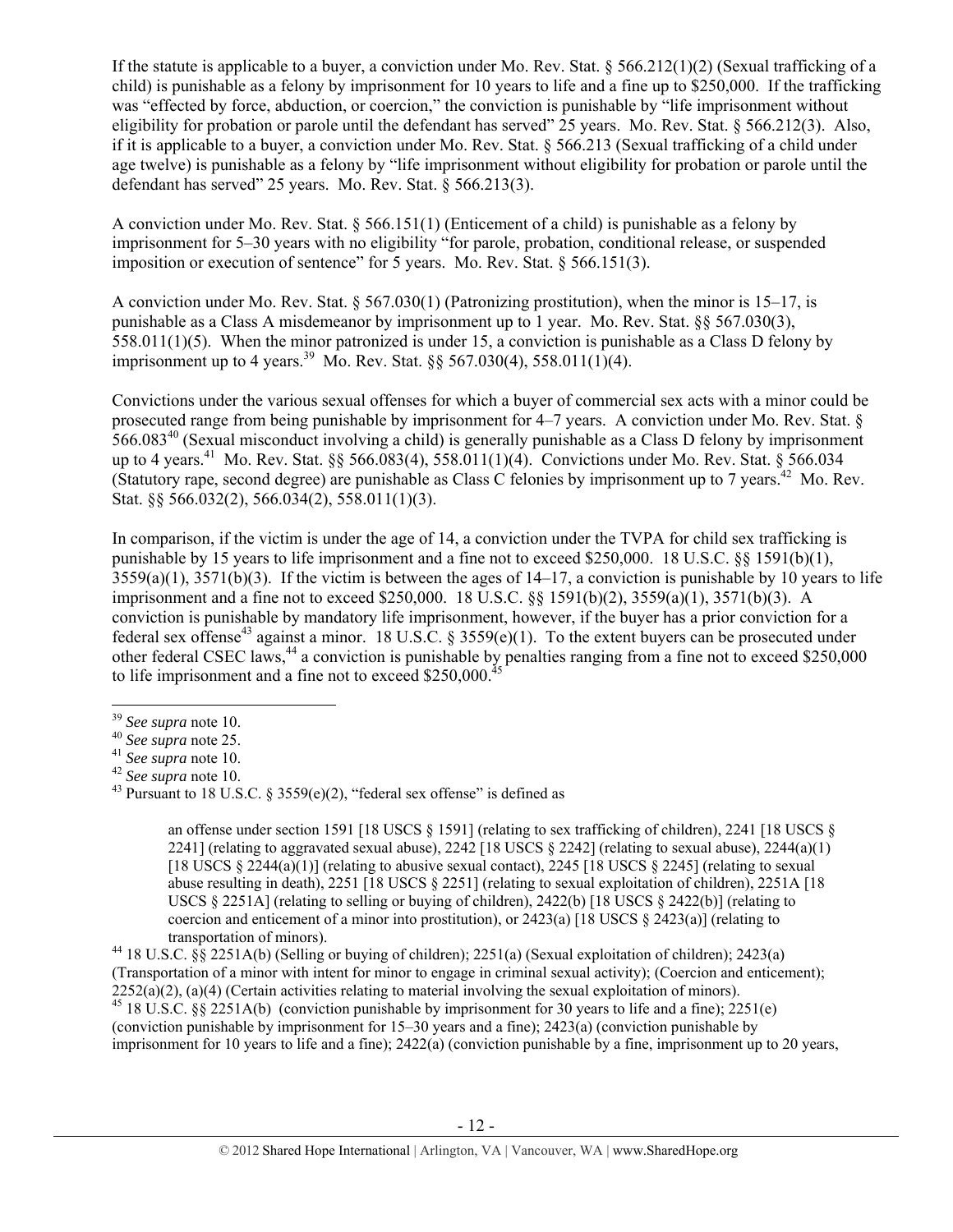*2.5 Using the Internet to lure, entice, or purchase, or attempt to lure, entice, or purchase commercial sex acts with a minor is a separate crime or results in an enhanced penalty for buyers.* 

Mo. Rev. Stat. § 566.151(1) (Enticement of a child) is potentially applicable to buyers who use the Internet for the purpose of purchasing sex acts with minors. Mo. Rev. Stat. § 566.151(1) states,

A person at least twenty-one years of age or older commits the crime of enticement of a child if that person persuades, solicits, coaxes, entices, or lures whether by words, actions or through communication via the Internet or any electronic communication, any person who is less than fifteen years of age for the purpose of engaging in sexual conduct.<sup>46</sup>

A conviction under this statute is punishable as a felony by imprisonment for 5–30 years without eligibility "for parole, probation, conditional release, or suspended imposition or execution of sentence" for 5 years. Mo. Rev. Stat. § 566.151(3).

Mo. Rev. Stat. § 566.153 (Age misrepresentation) could also have limited application to buyers who directly contact a minor online. Mo. Rev. Stat. § 566.153(1) states,

A person commits the crime of age misrepresentation with intent to solicit a minor when he or she knowingly misrepresents his or her age with the intent to use the Internet to engage in criminal sexual conduct<sup> $47$ </sup> involving a minor.

A conviction under this statute is punishable as a Class D felony by imprisonment up to 4 years.<sup>48</sup> Mo. Rev. Stat. §§ 566.153(2), 558.011(1)(4).

- 2.5.1 Recommendation: Amend Mo. Rev. Stat. § 566.151 (Enticement of a child) raise the age of a minor victim to under 18 and to apply a heightened penalty when the Internet is used to purchase sex acts with minors.
- *2.6 No age mistake defense is permitted for a buyer of commercial sex acts with any minor under 18.*

Mo. Rev. Stat. § 566.212 (Sexual trafficking of a child) and § 566.213 (Sexual trafficking of a child under age twelve) provide that "[i]t shall not be a defense that the defendant believed that the person was" over the specified age. Mo. Rev. Stat. §§ 566.212(2), 566.213(2). Mo. Rev. Stat. § 567.030(2) (Patronizing prostitution) also states that "[i]t shall not be an affirmative defense that the defendant believed that the person he or she patronized for prostitution was eighteen years of age or older."

In general, Mo. Rev. Stat. § 566.020(2) (Mistake as to incapacity or age—consent not a defense, when) states, "Whenever in this chapter [Sexual offenses] the criminality of conduct depends upon a child being thirteen years of age or younger, it is no defense that the defendant believed the child to be older." However, Mo. Rev. Stat. § 566.020(3) states, "Whenever in this chapter the criminality of conduct depends upon a child being under

<u> Andrewski politika (za obrazu za obrazu za obrazu za obrazu za obrazu za obrazu za obrazu za obrazu za obrazu</u>

or both);  $2252(a)(2)$ , (4) (stating that a conviction under subsection(a)(2) is punishable by imprisonment for 5–20 years and a fine, while a conviction under subsection(a)(4) is punishable by imprisonment up to 10 years, a fine, or both.); *see also* 18 U.S.C §§ 3559(a)(1) (classifying all of the above listed offenses as felonies); 3571(b)(3) (providing a fine up to \$250,000 for any felony conviction).

<sup>46</sup> *See supra* note 28 for the definition of "sexual conduct." 47 *See supra* note 28 for the definition of "sexual conduct." 48 *See supra* note 10.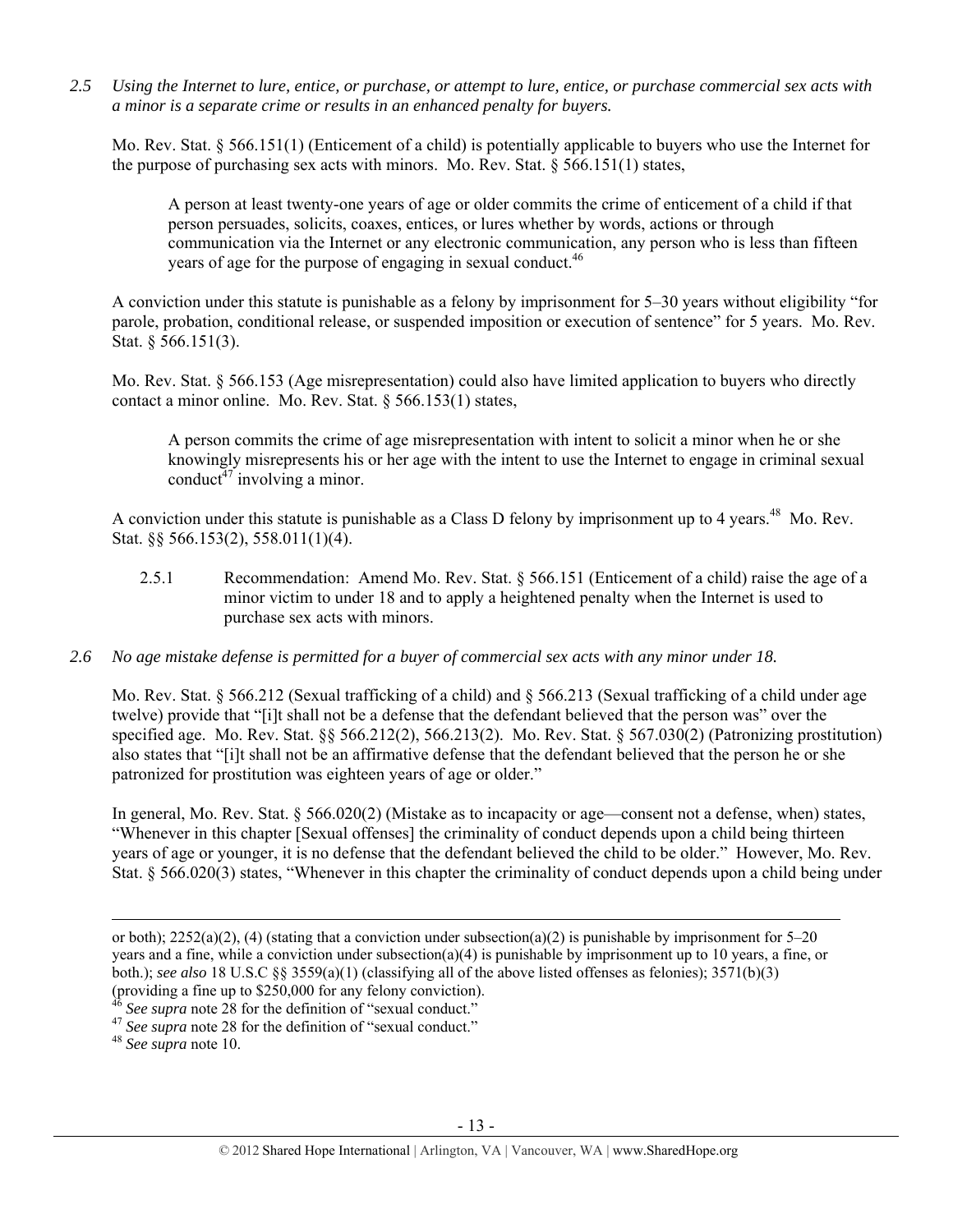seventeen years of age, it is an affirmative defense that the defendant reasonably believed that the child was seventeen years of age or older."

*2.7 Base penalties for buying sex acts with a minor under 18 are sufficiently high and not reduced for older minors.49* 

If applicable to buyers, Mo. Rev. Stat. § 566.212 (Sexual trafficking of a child) provides a serious penalty for trafficking of all minors under 18 by imprisonment for 10 years to life and a fine up to \$250,000. Mo. Rev. Stat. § 566.212(3). Mo. Rev. Stat. § 566.213 (Sexual trafficking of a child under age twelve) provides an enhanced penalty for sex trafficking of a child under 12 years of age of "life imprisonment without eligibility for probation or parole" for 25 years. Mo. Rev. Stat. § 566.213(3).

However, many of Missouri's CSEC provisions that are potentially applicable to buyers of sex with minors limit or eliminate penalties for buying sex with older minors. Mo. Rev. Stat. § 566.151(1) (Enticement of a child) applies only when the minor victim is under 15. Mo. Rev. Stat. § 567.030 (Patronizing prostitution) applies to violations against all minors under 18 but staggers the penalties according to age, making patronizing prostitution a Class A misdemeanor when the minor is 15–17 and a Class D felony when the minor is under 15. Mo. Rev. Stat. § 567.030(3), (4).

- 2.7.1 Recommendation: To ensure the penalties imposed for buying sex acts with minors are sufficient to protect all minors, amend Mo. Rev. Stat. § 566.151(1) (Enticement of a child) and § 567.030 (Patronizing prostitution) to provide substantial base penalties that apply to all minors under 18.
- *2.8 Financial penalties for buyers of commercial sex acts with minors are sufficiently high to make it difficult for buyers to hide the crime.*

Buyers of sex with minors convicted in Missouri face financial penalties including fines, restitution, forfeiture, and civil actions by victims. If applicable to buyers, a conviction under Mo. Rev. Stat. § 566.212 (Sexual trafficking of a child) carries a maximum fine of  $$250,000$ . Mo. Rev. Stat.  $§ 566.212(3)$ .

Pursuant to Mo. Rev. Stat. § 560.011(1)(1) (Fines for felonies), a buyer convicted of a Class C or D felony may be required to pay a fine up to \$5,000.

A buyer convicted of a Class A misdemeanor may be required to pay a fine up to \$1,000. Mo. Rev. Stat. § 560.016(1)(1). Mo. Rev. Stat. § 560.026(1) (Imposition of fines) further states,

In determining the amount and the method of payment of a fine, the court shall, insofar as practicable, proportion the fine to the burden that payment will impose in view of the financial resources of an individual. The court shall not sentence an offender to pay a fine in any amount which will prevent him from making restitution or reparation to the victim of the offense.

Additionally, Mo. Rev. Stat. § 560.026(3) states,

The court shall not sentence an individual to pay a fine in addition to any other sentence authorized by section 557.011 [Authorized dispositions], unless

(1) He has derived a pecuniary gain from the offense; or

 <sup>49</sup> *See supra* Sections 1.1 and 1.2 for full descriptions of the relevant provisions in this section.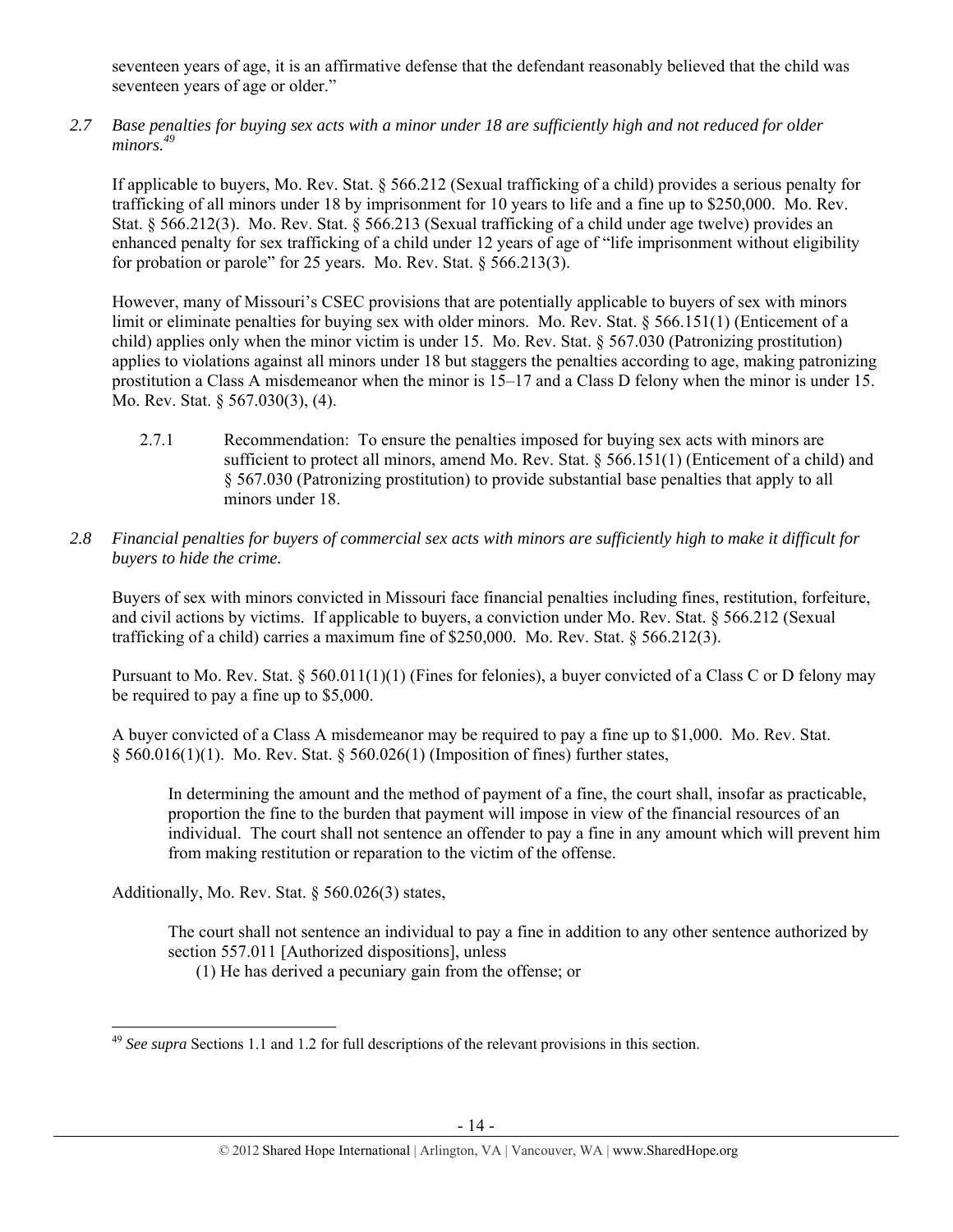(2) The court is of the opinion that a fine is uniquely adapted to deterrence of the type of offense involved or to the correction of the defendant.

If applicable to buyers, persons convicted under Mo. Rev. Stat. § 566.212 (Sexual trafficking of a child) and § 566.213 (Sexual trafficking of a child under age twelve) must pay restitution under Mo. Rev. Stat. § 566.218 (Restitution required for certain offenders), which provides that

a court sentencing a defendant convicted of violating the provisions of section . . . 566.212, or 566.213 shall order the defendant to pay restitution to the victim of the offense regardless of whether the defendant is sentenced to a term of imprisonment or probation. The minimum restitution ordered by the court shall be in the amount determined by the court necessary to compensate the victim for the value of the victim's labor and/or for the mental and physical rehabilitation of the victim and any child of the victim.

Furthermore, Mo. Rev. Stat. § 566.223(7) (Federal Trafficking Victims Protection Act of 2000 to apply, when) permits the attorney general to

bring a civil action, in the circuit court in which the victim of trafficking was found, to recover from any person or entity that benefits, financially or by receiving anything of value, from violations of section . . . 566.212, or 566.213, a civil penalty of not more than fifty thousand dollars for each violation . . . and injunctive and other equitable relief as the court may, in its discretion, order. The first priority of any money or property collected under such an action shall be to pay restitution to the victims of trafficking on whose behalf the civil action was brought.

Buyers may also be subject to discretionary civil asset forfeiture under Mo. Rev. Stat. § 513.607(1) (Property subject to forfeiture), which states that "[a]ll property of every kind, including cash or other negotiable instruments, used or intended for use in the course of, derived from, or realized through criminal activity is subject to civil forfeiture." Mo. Rev. Stat. § 513.605(3) (Definitions) defines "criminal activity" as

the commission, attempted commission, conspiracy to commit, or the solicitation, coercion or intimidation of another person to commit any crime which is chargeable by indictment or information under the following Missouri laws:

. . . (c) Chapter 566, relating to sexual offenses; (d) Chapter 568, relating to offenses against the family; . . . (g) Chapter 567, relating to prostitution; (h) Chapter 573, relating to pornography and related offenses; . . . .

Seizure of forfeitable property is governed by Mo. Rev. Stat. § 513.607(6), which states "Seizure may be effected by a law enforcement officer authorized to enforce the criminal laws of this state prior to the filing of the petition and without a writ of seizure if the seizure is incident to a lawful arrest, search, or inspection and the officer has probable cause to believe the property is subject to forfeiture and will be lost or destroyed if not seized." Disposition of forfeited property is governed by Mo. Rev. Stat. §§ 513.620 – 513.623. Mo. Rev. Stat. §513.623 states "The clear proceeds of any sale or disposition after satisfaction of the interest of any innocent party and after payment of the reasonable costs . . . be distributed pursuant to section 7 of article IX of the Constitution of the state of Missouri."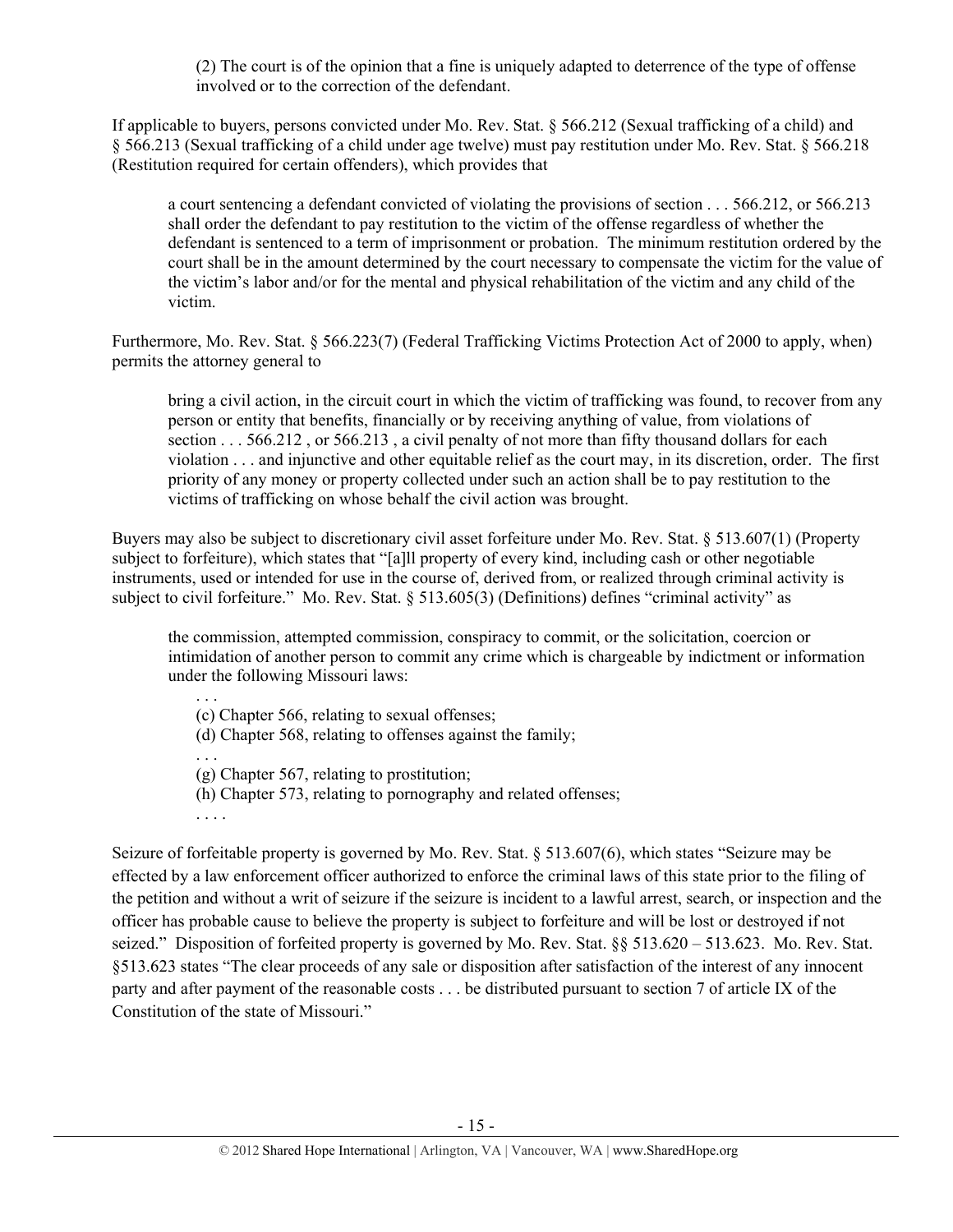In addition, buyers may be required to pay civil damages for crimes involving pornography. Pursuant to Mo. Rev. Stat. § 537.047(1) (Civil action for damages authorized, sexual and pornographic offenses involving a minor―statute of limitations),

Any person who, while a child<sup>50</sup> or minor<sup>51</sup> as defined by section 573.010, was a victim of a violation of sections 573.023 [Sexual exploitation of a minor], . . . or 573.037 [Possession of child pornography], and who suffers physical or psychological injury or illness as a result of such violation, shall be entitled to bring a civil action to recover the actual damages sustained as a result of the violation, and shall also be entitled to recover the costs of the civil action and reasonable fees for attorneys and expert witnesses. A psychological injury or illness as described under this section need not be accompanied by physical injury or illness.

*2.9 Buying and possessing child pornography carries penalties as high as similar federal offenses.* 

Mo. Rev. Stat. § 573.037(1) (Possession of child pornography) states,

A person commits the crime of possession of child pornography<sup>52</sup> if such person knowingly or recklessly possesses any child pornography of a minor under the age of eighteen or obscene material portraying what appears to be a minor under the age of eighteen.

A conviction under this statute is punishable as a Class C felony by imprisonment up to 7 years<sup>53</sup> "unless the person possesses more than twenty still images of child pornography, possesses one motion picture, film, videotape, videotape production, or other moving image of child pornography. . . in which case it is a class B felony," which is punishable by imprisonment for  $5-15$  years. Mo. Rev. Stat. §§ 573.037(2), 558.011(1)(3),  $(1)(2)$ .

In comparison, a federal conviction for possession of child pornography<sup>54</sup> is generally punishable by imprisonment for 5–20 years and a fine not to exceed \$250,000.<sup>55</sup> Subsequent convictions, however, are punishable by imprisonment up to 40 years and a fine not to exceed  $$250,000.<sup>56</sup>$ 

<sup>&</sup>lt;sup>50</sup> "Child" is defined in Mo. Rev. Stat. § 573.010(1) as "any person under the age of fourteen."<br><sup>51</sup> "Minor" is defined in Mo. Rev. Stat. § 573.010(10) as "any person under the age of eighteen."

<sup>&</sup>lt;sup>52</sup> See supra note 17 for the definition of "child pornography."<br><sup>53</sup> See supra note 10.<br><sup>54</sup> 18 U.S.C. §§ 2252(a)(2), (a)(4) (Certain activities relating to material involving the sexual exploitation of minors),  $2252A(a)(2)$ –(3) (Certain activities relating to material constituting or containing child pornography), 1466A(a), (b) (Obscene visual representations of the sexual abuse of children).

 $\frac{55}{18}$  18 U.S.C. §§ 2252(b) (stating that a conviction under subsection (a)(2) is punishable by imprisonment for 5–20 years and a fine, while a conviction under subsection (a)(4) is punishable by imprisonment up to 10 years, a fine, or both), 2252A(b)(1) (a conviction is punishable by imprisonment for 5–20 years and a fine), 1466A(a), (b) (stating that a conviction under subsection (a) is "subject to the penalties provided in section  $2252A(b)(1)$ ," imprisonment for 5–20 years and a fine, while a conviction under subsection (b) is "subject to the penalties provided in section 2252A(b)(2)," imprisonment up to 10 years, a fine, or both); *see also* 18 U.S.C §§ 3559(a)(1) (classifying all of the above listed offenses as felonies), 3571(b)(3) (providing a fine up to \$250,000 for any felony conviction). <sup>56</sup> 18 U.S.C. §§ 2252(b) (stating if a person has a prior conviction under subsection (a)(2), or a list of other statutes, a conviction is punishable by a fine and imprisonment for 15–40 years, but if a person has a prior conviction under subsection (a)(4), or a list of other statutes, a conviction is punishable by a fine and imprisonment for  $10-20$  years),  $2252A(b)(1)$  (stating if a person has a prior conviction under subsection (a)(2), (a)(3), or a list of other statutes, a conviction is punishable by a fine and imprisonment for  $15-40$  years),  $1466A(a)$ , (b) (stating that the penalty scheme for section 2252A(b) applies); *see also* 18 U.S.C §§ 3559(a)(1) (classifying all of the above listed offenses as felonies), 3571(b)(3) (providing a fine up to \$250,000 for any felony conviction).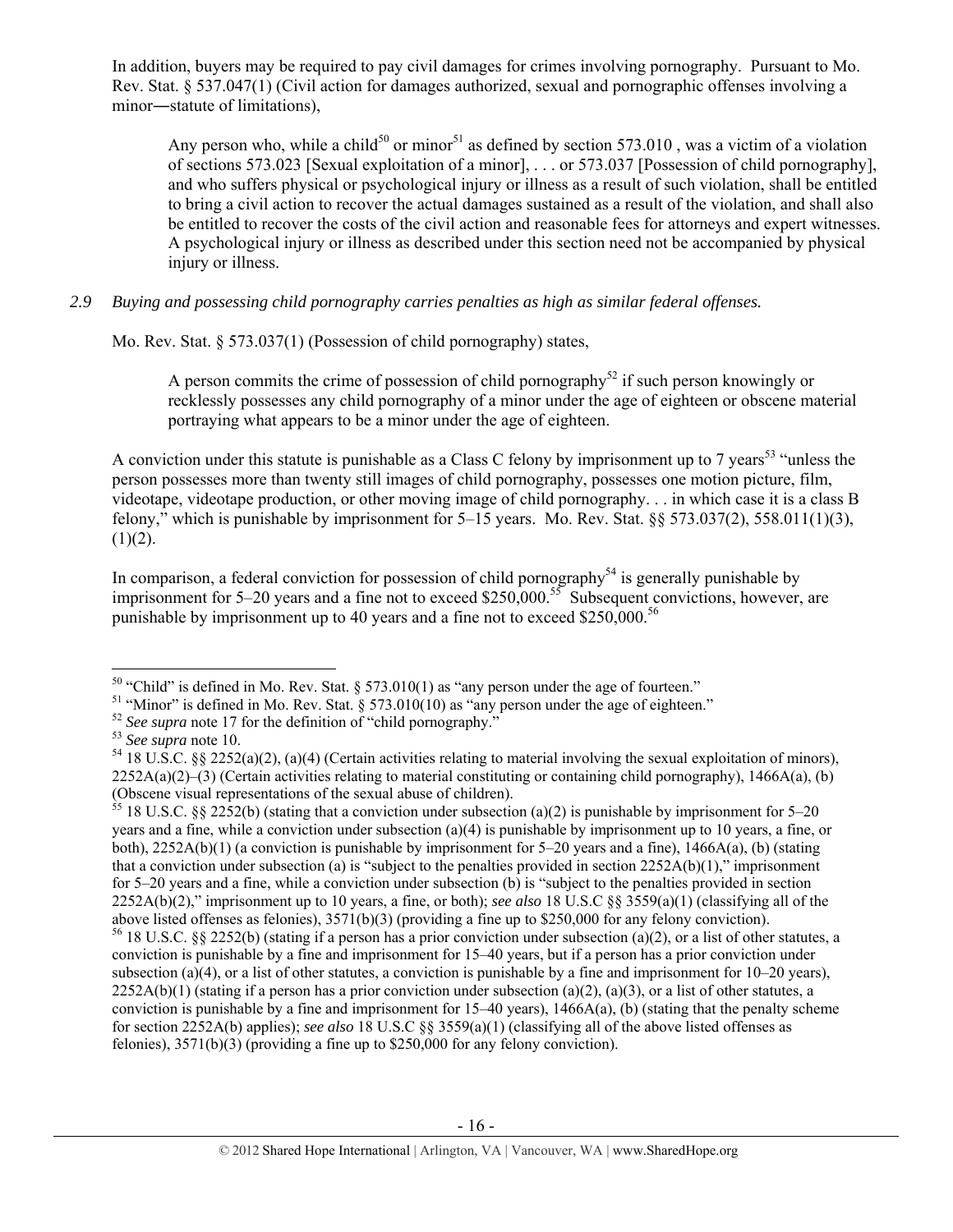*2.10 Convicted buyers of commercial sex acts with minors and child pornography are required to register as sex offenders*.

Buyers convicted of certain offenses are required to register as sex offenders. Mo. Rev. Stat. § 589.400 (Registration of certain offenders with chief law officers of county of residence) provides that it applies to

(1) Any person who, since July 1, 1979,<sup>57</sup> has been or is hereafter convicted of, been found guilty of, or pled guilty or nolo contendere to committing, attempting to commit, or conspiring to commit a felony offense of chapter 566 [Sexual offenses], including sexual trafficking of a child and sexual trafficking of a child under the age of twelve, or any offense of chapter 566, where the victim is a minor unless such person is exempted from registering under subsection 8 [exemption for certain minor offenders] of this section; or

(2) Any person who, since July 1, 1979, has been or is hereafter convicted of, been found guilty of, or pled guilty or nolo contendere to committing, attempting to commit, or conspiring to commit one or more of the following offenses: . . . , possession of child pornography . . .

. . . .

Any person to whom the section applies must "within three days of conviction, release from incarceration, or placement upon probation, register with the chief law enforcement official of the county or city not within a county in which such person resides unless such person has already registered in that county for the same offense." Mo. Rev. Stat. § 589.400(2).

2.10.1 Recommendation: Amend Mo. Rev. Stat. § 589.400(1) to add convictions under Mo. Rev. Stat. § 567.030 (Patronizing prostitution), when the victim is under 18 as an offense for which registration as a sexual offender is required.

 $57$  Missouri's Megan's Law, Mo. Rev. Stat. §§ 589.400–425 (relating to the registration requirements of sex offenders), became effective January 1, 1995. 1994 Mo. Laws 1131. Therefore, any non-violent sex offenders who pled or were found guilty of a registrable sex offense prior to January 1, 1995 are not subject to the registration requirements provided under Megan's Law. Doe v. Phillips, 194 S.W. 3d, 833, 837 (Mo. 2006) (holding that Megan's Law "violates Missouri's constitutional prohibition of laws 'retrospective in . . . operation'").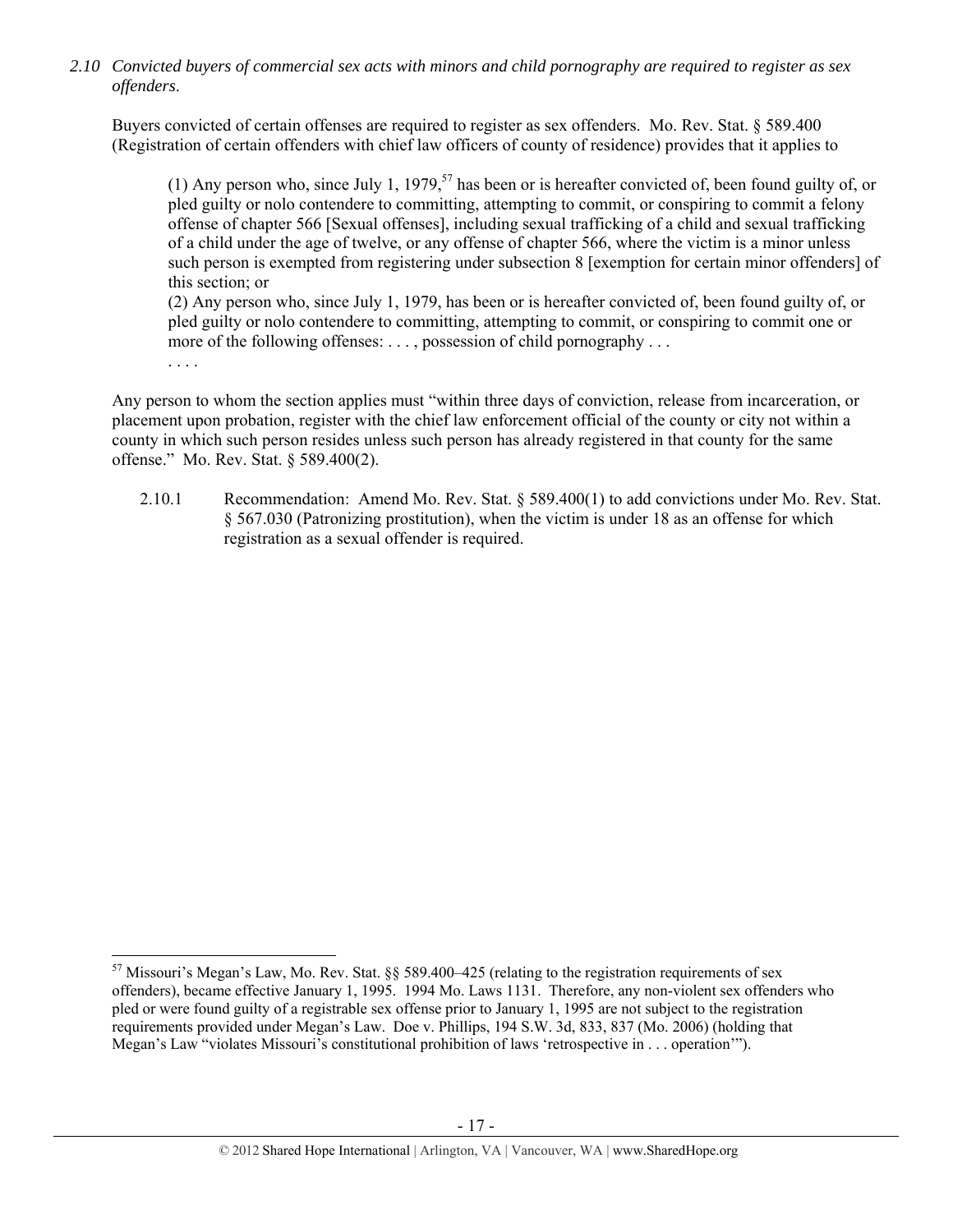#### **FRAMEWORK ISSUE 3: CRIMINAL PROVISIONS FOR TRAFFICKERS**

## *Legal Components:*

- *3.1 Penalties for trafficking a child for sexual exploitation are as high as federal penalties.*
- *3.2 Creating and distributing child pornography carries penalties as high as similar federal offenses.*
- *3.3 Using the Internet to lure, entice, recruit or sell commercial sex acts with a minor is a separate crime or results in an enhanced penalty for traffickers.*
- *3.4 Financial penalties for traffickers, including asset forfeiture, are sufficiently high.*
- *3.5 Convicted traffickers are required to register as sex offenders.*
- *3.6 Laws relating to termination of parental rights for certain offenses include sex trafficking or commercial sexual exploitation of children (CSEC) offenses in order to remove the children of traffickers from their control and potential exploitation.*

*\_\_\_\_\_\_\_\_\_\_\_\_\_\_\_\_\_\_\_\_\_\_\_\_\_\_\_\_\_\_\_\_\_\_\_\_\_\_\_\_\_\_\_\_\_\_\_\_\_\_\_\_\_\_\_\_\_\_\_\_\_\_\_\_\_\_\_\_\_\_\_\_\_\_\_\_\_\_\_\_\_\_\_\_\_\_\_\_\_\_\_\_\_\_* 

# *Legal Analysis:*

*3.1 Penalties for trafficking a child for sexual exploitation are as high as federal penalties.58* 

A conviction under Mo. Rev. Stat. § 566.212(1) (Sexual trafficking of a child) is punishable as a felony by imprisonment for 10 years to life and a fine up to \$250,000. If the trafficking was "effected by force, abduction, or coercion," the conviction is punishable by "life imprisonment without eligibility for probation or parole until" 25 years have been served. Mo. Rev. Stat. § 566.212(3). A conviction under Mo. Rev. Stat. § 566.213 (Sexual trafficking of a child under age twelve) is also punishable as a felony by "life imprisonment without eligibility for probation or parole until" 25 years have been served. Mo. Rev. Stat. § 566.213(3).

Traffickers may be convicted under several CSEC statutes with varying penalties. A conviction under Mo. Rev. Stat. § 567.050 (Promoting prostitution in the first degree) is punishable as a Class B felony by imprisonment for 5–15 years. Mo. Rev. Stat. §§ 567.050(3), 558.011(1)(2). A conviction under Mo. Rev. Stat. § 573.023 (Sexual exploitation of a minor), where the minor is 14–17, is punishable as a Class B felony by imprisonment for 5–15 years and, where the minor is under 14, the penalty is enhanced to a Class A felony punishable by imprisonment for 10–30 years or life. Mo. Rev. Stat. §§ 573.023(2), 558.011(1)(2), (1)(1). A conviction under Mo. Rev. Stat. § 568.090 (Promoting sexual performance by a child) is punishable as a Class C felony by imprisonment up to 7 years.<sup>59</sup> Mo. Rev. Stat. §§ 568.090(2), 558.011(1)(3). A conviction under Mo. Rev. Stat. § 568.080 (Child used in sexual performance) is punishable as a Class C felony by imprisonment up to 7 years,<sup>60</sup> "unless in the course thereof the person inflicts serious emotional injury on the child, in which case the crime is a class B felony," which is punishable by imprisonment for 5–15 years. Mo. Rev. Stat. §§ 568.080(2), 558.011(1)(3), (1)(2). A conviction under Mo. Rev. Stat.  $\S$  568.060(2)<sup>61</sup> (Abuse of a child, penalty) is punishable as a Class C felony by imprisonment up to 7 years,<sup>62</sup> unless "the person has previously been found guilty of a violation of this section or of a violation of the law of any other jurisdiction that prohibits the same or similar conduct or the injury inflicted on the child is a serious emotional injury or a serious physical injury," in

 <sup>58</sup> See supra Sections 1.1 and 1.2 for more detailed descriptions of the relevant Missouri statutes in this section.<br><sup>59</sup> See supra note 10.<br><sup>60</sup> See supra note 10.<br><sup>61</sup> See supra note 20.<br><sup>62</sup> See supra note 10.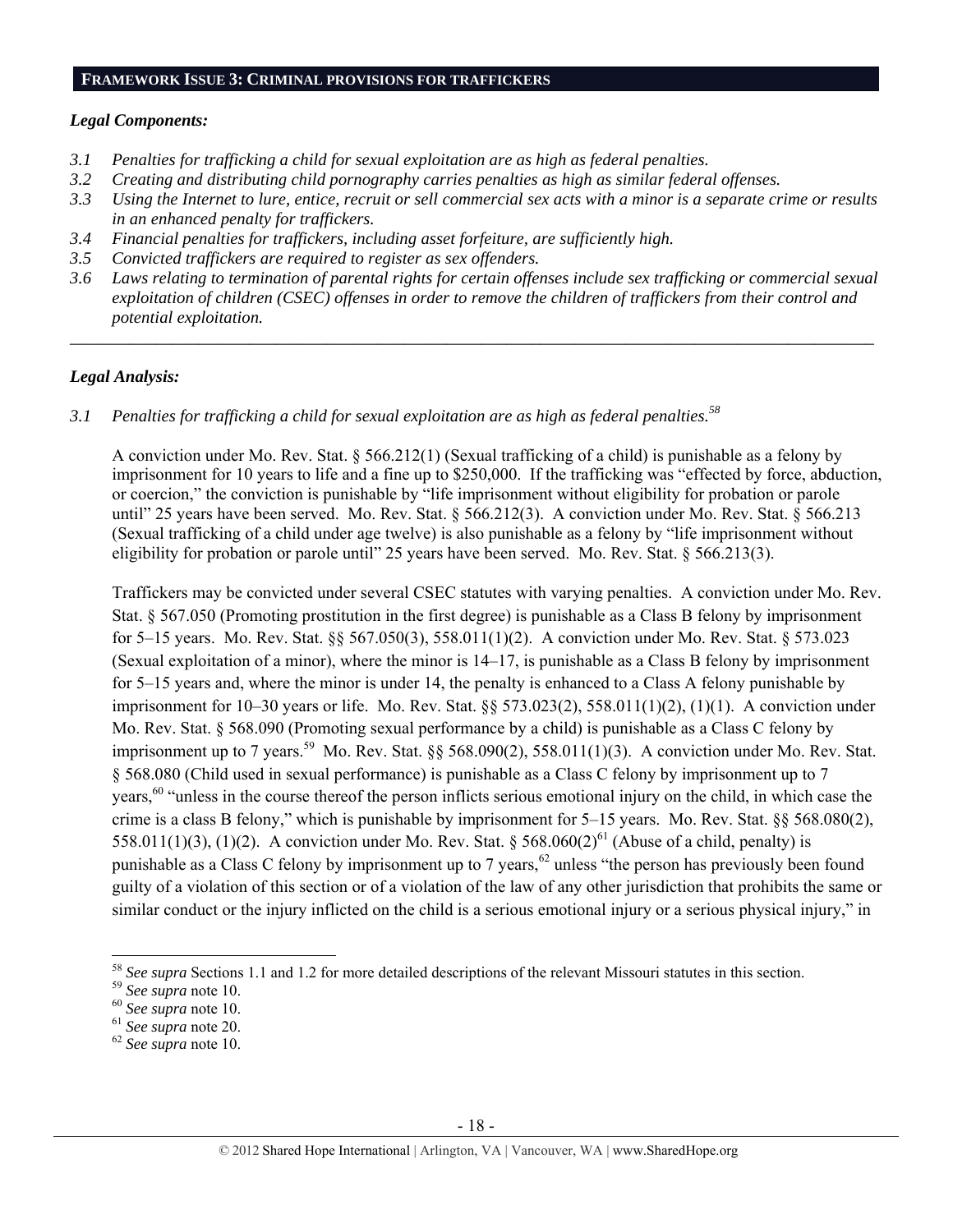which case the conviction is punishable as a Class B felony by imprisonment for 5–15 years. However, the violation is punishable as a class A felony if

(1) The injury is a serious emotional injury or a serious physical injury;

(2) The child is less than fourteen years of age; and

(3) The injury is the result of sexual abuse as defined under section 566.100 or sexual exploitation of a minor as defined under section 573.023.

A class A felony is punishable by imprisonment for 10–30 years or life. Mo. Rev. Stat. §§ 568.060(3)(1)–(2),  $558.011(1)(1)–(3)$ .

In comparison, if the victim is under the age of 14, a conviction under the Trafficking Victims Protection Act  $(TVPA)<sup>63</sup>$  for child sex trafficking is punishable by 15 years to life imprisonment and a fine not to exceed \$250,000. 18 U.S.C. §§ 1591(b)(1), 3559(a)(1), 3571(b)(3). If the victim is between the ages of 14–17 a conviction is punishable by 10 years to life imprisonment and a fine not to exceed \$250,000. 18 U.S.C. §§ 1591(b)(2), 3559(a)(1), 3571(b)(3). A conviction is punishable by mandatory life imprisonment however, if the trafficker has a prior conviction for a federal sex offense<sup>64</sup> against a minor.

*3.2 Creating and distributing child pornography carries penalties as high as similar federal offenses*.

Several statutes criminalize the creation and distribution of child pornography by a trafficker. Mo. Rev. Stat. § 573.023(1) (Sexual exploitation of a minor) states that it is a crime when a person "knowingly or recklessly photographs, films, videotapes, produces or otherwise creates obscene material<sup>65</sup> with a minor or child pornography."66 A conviction under this statute is punishable as a Class B felony by imprisonment for 5–15 years if the child involved is 14–17, and a conviction is punishable as a Class A felony by imprisonment for 10– 30 years to life if the child is under 14. Mo. Rev. Stat. §§ 573.023(2), 558.011(1)(2), (1)(1). In addition, pursuant to Mo. Rev. Stat. § 568.060(6) (Abuse of a child, penalty), the offense of abuse of a child "is a class A felony, without eligibility for probation or parole until the defendant has served not less than fifteen years of such sentence, if:

- (1) The injury is a serious emotional injury or a serious physical injury;
- (2) The child is less than fourteen years of age; and
- (3) The injury is the result of . . . sexual exploitation of a minor as defined under section 573.023.

Mo. Rev. Stat. § 568.090(1) (Promoting sexual performance by a child) makes it a crime for a person who "knowing the character and content thereof, . . . promotes a sexual performance by a child less than seventeen years of age or produces, directs, or promotes any performance which includes sexual conduct<sup>67</sup> by a child less than seventeen years of age." A conviction under this statute is punishable as a Class C felony by imprisonment up to 7 years.<sup>68</sup> Mo. Rev. Stat. §§ 568.090(2), 558.011(1)(3).

Mo. Rev. Stat. § 573.025(1) (Promoting child pornography in the first degree) makes it a class B felony when a person "possesses with the intent to promote or promotes child pornography<sup>69</sup> of a child less than fourteen years

<sup>&</sup>lt;sup>63</sup> See supra note 31.<br>
<sup>64</sup> See supra note 43.<br>
<sup>65</sup> See supra note 15 for the definition of "obscene material."<br>
<sup>66</sup> See supra note 17 for the definition of "child pornography."<br>
<sup>67</sup> See supra note 28 for the definit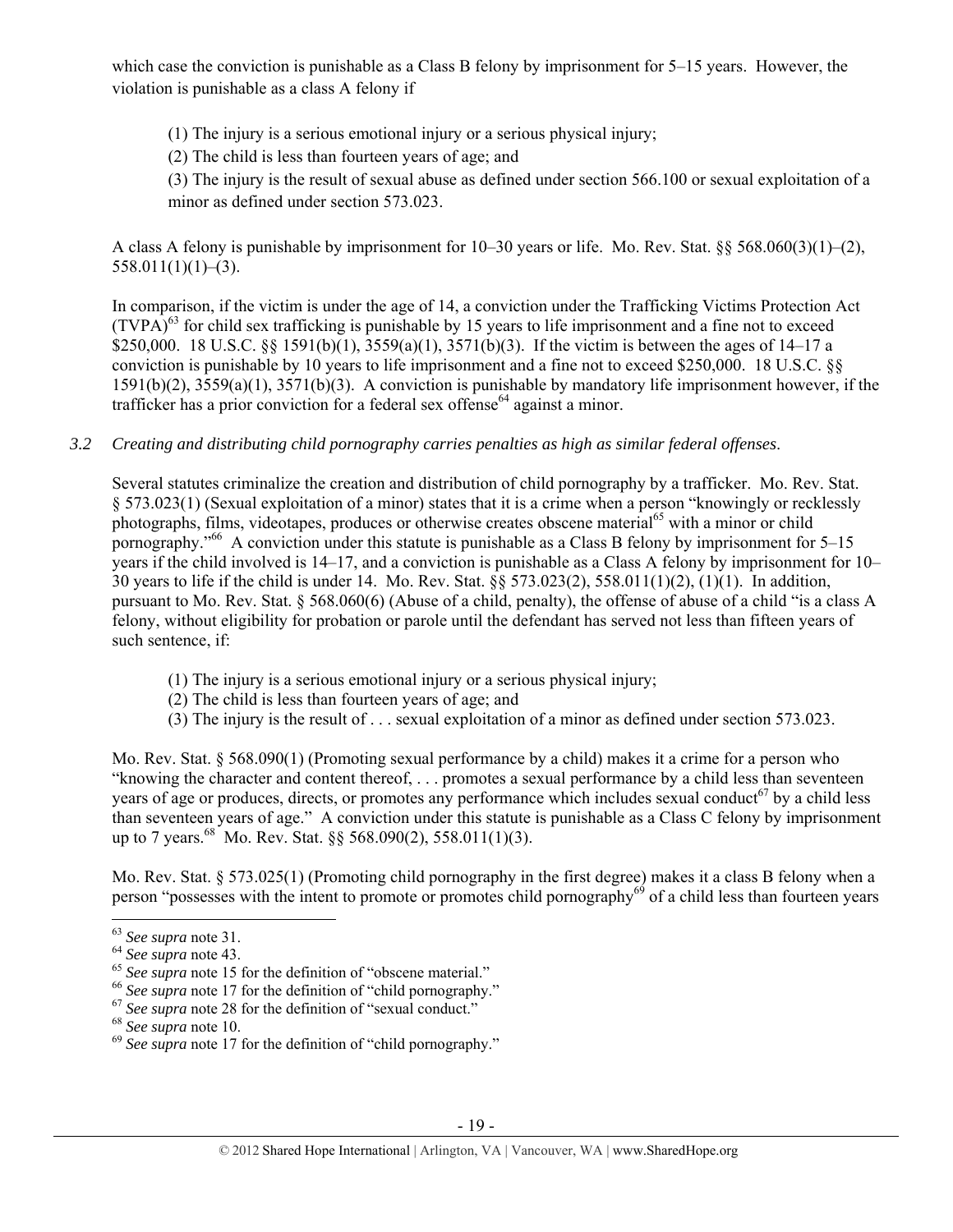of age or obscene material<sup>70</sup> portraying what appears to be a child less than fourteen years of age," and a class A felony if "the person knowingly promotes such material to a minor." Mo. Rev. Stat. § 573.025(2) states in part, "No person who pleads guilty to or is found guilty of, or is convicted of, promoting child pornography in the first degree shall be eligible for probation, parole, or conditional release for a period of three calendar years."71

Mo. Rev. Stat. § 573.035(1) (Promoting child pornography in the second degree) makes it a Class C felony when a person "possesses with the intent to promote or promotes child pornography<sup>72</sup> of a minor under the age of eighteen or obscene material,<sup>73</sup> portraying what appears to be a minor under the age of eighteen," and a Class B felony if "the person knowingly promotes such material to a minor." Mo. Rev. Stat. § 573.035(2) states in part, "No person who is found guilty of, pleads guilty to, or is convicted of promoting child pornography in the second degree shall be eligible for probation."

In comparison, if the victim is under the age of 14, a conviction under the TVPA for child sex trafficking is punishable by 15 years to life imprisonment and a fine not to exceed \$250,000. 18 U.S.C. §§ 1591(b)(1),  $3559(a)(1)$ ,  $3571(b)(3)$ . If the victim is between the ages of  $14-17$ , a conviction is punishable by 10 years to life imprisonment and a fine not to exceed \$250,000. 18 U.S.C. §§ 1591(b)(2), 3559(a)(1), 3571(b)(3). A conviction is punishable by mandatory life imprisonment, however, if the trafficker has a prior conviction for a federal sex offense<sup>74</sup> against a minor. Additionally, a federal conviction for distribution of child pornography<sup>75</sup> is generally punishable by imprisonment for 5–20 years and a fine not to exceed \$250,000.<sup>76</sup> Subsequent convictions, however, are punishable by imprisonment up to 40 years and a fine not to exceed \$250,000.77

*3.3 Using the Internet to lure, entice, recruit or sell commercial sex acts with a minor is a separate crime or results in an enhanced penalty for traffickers.* 

There are no laws in Missouri that specifically make it a crime to use the Internet to recruit minors for commercial sex acts. However, Mo. Rev. Stat. § 566.153(1) (Age misrepresentation, crime of—penalty) provides that "[a] person commits the crime of age misrepresentation with intent to solicit a minor when he or she knowingly misrepresents his or her age with the intent to use the Internet to engage in criminal sexual

 $70$  See supra note 15 for the definition of "obscene material."

<sup>&</sup>lt;sup>71</sup> Mo. Rev. Stat. § 573.025(3) provides, "Nothing in this section shall be construed to require a provider of electronic communication services or remote computing services to monitor any user, subscriber or customer of the provider, or the content of any communication of any user, subscriber or customer of the provider."<br>
<sup>72</sup> See supra note 17 for the definition of "child pornography."<br>
<sup>73</sup> See supra note 15 for the definition of "obscene

minors),  $2252A(a)(2)$ ,  $(a)(3)$  (Certain activities relating to material constituting or containing child pornography), 1466A(a) (Obscene visual representations of the sexual abuse of children).<br><sup>76</sup> 18 U.S.C. §§ 2252(b) (stating that a conviction under subsection (a)(1), (a)(2), or (a)(3) is punishable by

imprisonment for 5–20 years and a fine), 2252A(b)(1) (a conviction is punishable by imprisonment for 5–20 years and a fine), 1466A(a), (b) (stating that a conviction under subsection (a) is "subject to the penalties provided in section 2252A(b)(1)," imprisonment for 5–20 years and a fine, while a conviction under subsection (b) is "subject to the penalties provided in section 2252A(b)(2)," imprisonment up to 10 years, a fine, or both); *see also* 18 U.S.C §§  $3559(a)(1)$  (classifying all of the above listed offenses as felonies),  $3571(b)(3)$  (providing a fine up to \$250,000 for any felony conviction).

<sup>&</sup>lt;sup>77</sup> 18 U.S.C. §§ 2252(b) (stating if a person has a prior conviction under subsection (a)(1), (a)(2), or (a)(3) or a list of other statutes, a conviction is punishable by a fine and imprisonment for  $15-40$  years),  $2252A(b)(1)$  (stating if a person has a prior conviction under subsection (a)(2), (a)(3), or a list of other statutes, a conviction is punishable by a fine and imprisonment for 15–40 years), 1466A(a), (b) (stating that the penalty scheme for section 2252A(b) applies); *see also* 18 U.S.C §§ 3559(a)(1) (classifying all of the above listed offenses as felonies), 3571(b)(3) (providing a fine up to \$250,000 for any felony conviction).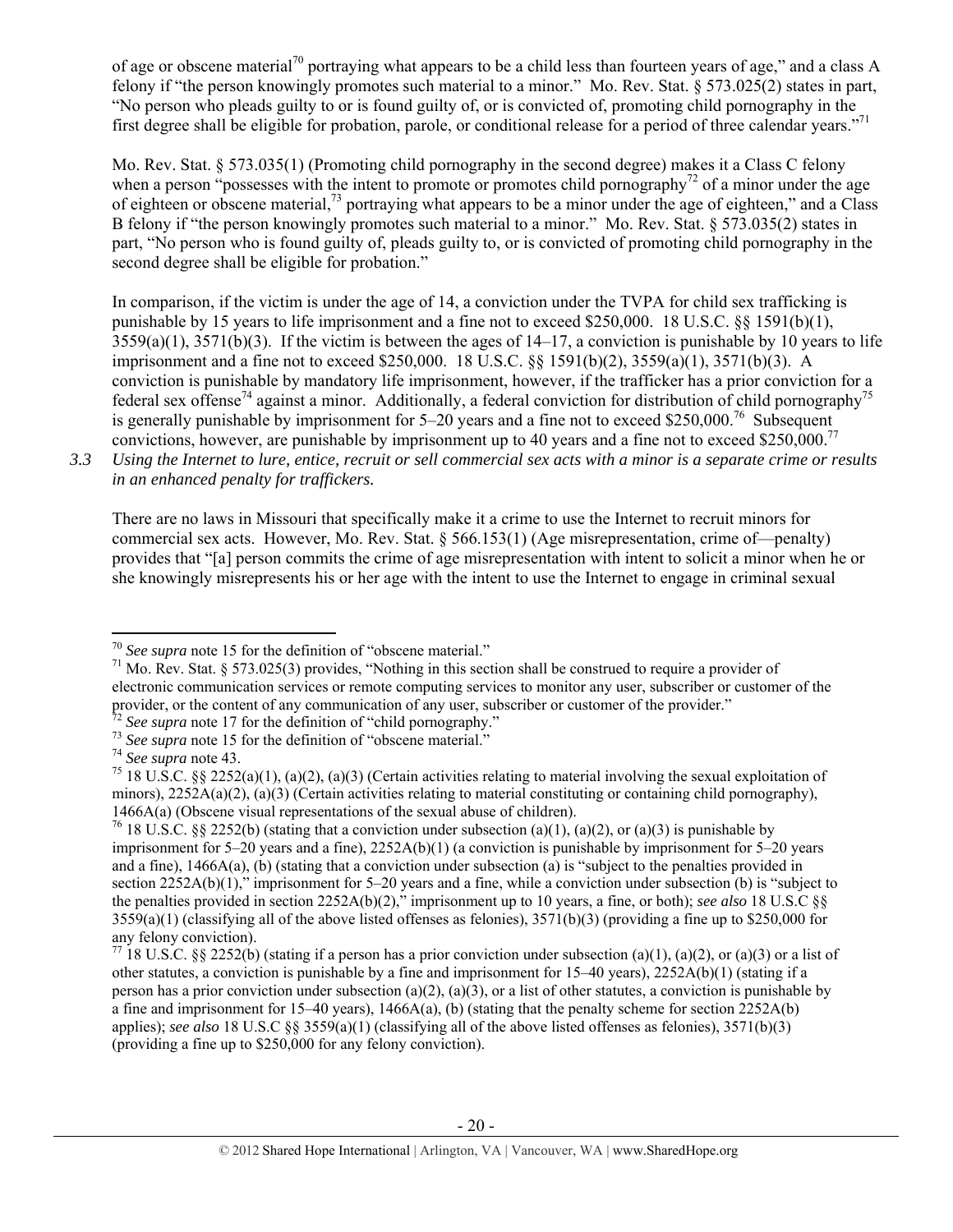conduct<sup>78</sup> involving a minor." A conviction under this statute is punishable as a Class D felony by imprisonment up to 4 years.<sup>79</sup> Mo. Rev. Stat. §§ 566.153(2), 558.011(1)(4).

Mo. Rev. Stat. § 566.151(1) (Enticement of a child, penalties) states,

A person at least twenty-one years of age or older commits the crime of enticement of a child if that person persuades, solicits, coaxes, entices, or lures whether by words, actions or through communication via the Internet or any electronic communication, any person who is less than fifteen years of age for the purpose of engaging in sexual conduct.

A conviction under this statute is punishable as a felony by imprisonment for 5–30 years without eligibility for "parole, probation, conditional release, or suspended imposition or execution of sentence for" 5 years. Mo. Rev. Stat. § 566.151(3).

- 3.3.1 Recommendation: Amend Mo. Rev Stat. 566.151(1) (Enticement of a child, penalties) to raise the age of a minor victim to under 18 and to prohibit use of the Internet by traffickers to lure, entice or solicit minors to engage in commercial sex acts and provide a heightened penalty in such cases.
- *3.4 Financial penalties for traffickers, including asset forfeiture, are sufficiently high*.

Convicted traffickers face financial penalties including fines, restitution, forfeiture and civil damages to victims.

A trafficker faces a fine up to \$250,000 for a conviction under Mo. Rev. Stat. § 566.212 (Sexual trafficking of a child). Mo. Rev. Stat.  $\S 566.212(3)$ . In addition, under Mo. Rev. Stat.  $\S 560.011(1)(1)$  (Fines for felonies), a trafficker who is convicted of a Class C or D felony may be required to pay a fine up to \$5,000 or up to "double the amount of the offender's gain<sup>80</sup> from the commission of the crime. An individual offender may be fined not more than twenty thousand dollars under this provision."

Mo. Rev. Stat. § 560.026(1) (Imposition of fines) further provides,

In determining the amount and the method of payment of a fine, the court shall, insofar as practicable, proportion the fine to the burden that payment will impose in view of the financial resources of an individual. The court shall not sentence an offender to pay a fine in any amount which will prevent him from making restitution or reparation to the victim of the offense.

Additionally, Mo. Rev. Stat. § 560.026(3) states,

  $^{78}$  Mo. Rev. Stat. § 566.010(2) defines "sexual conduct" as "sexual intercourse, deviate sexual intercourse or sexual contact." *See supra* note 9 for the definitions of sexual intercourse, deviate sexual intercourse, and sexual contact. <sup>79</sup> *See supra* note 10. 80 Mo. Rev. Stat. §§ 560.011(2) (Fines for felonies) states,

As used in this section the term 'gain' means the amount of money or the value of property derived from the commission of the crime. The amount of money or value of property returned to the victim of the crime or seized by or surrendered to lawful authority prior to the time sentence is imposed shall be deducted from the fine. When the court imposes a fine based on gain the court shall make a finding as to the amount of the offender's gain from the crime. If the record does not contain sufficient evidence to support such a finding, the court may conduct a hearing upon the issue.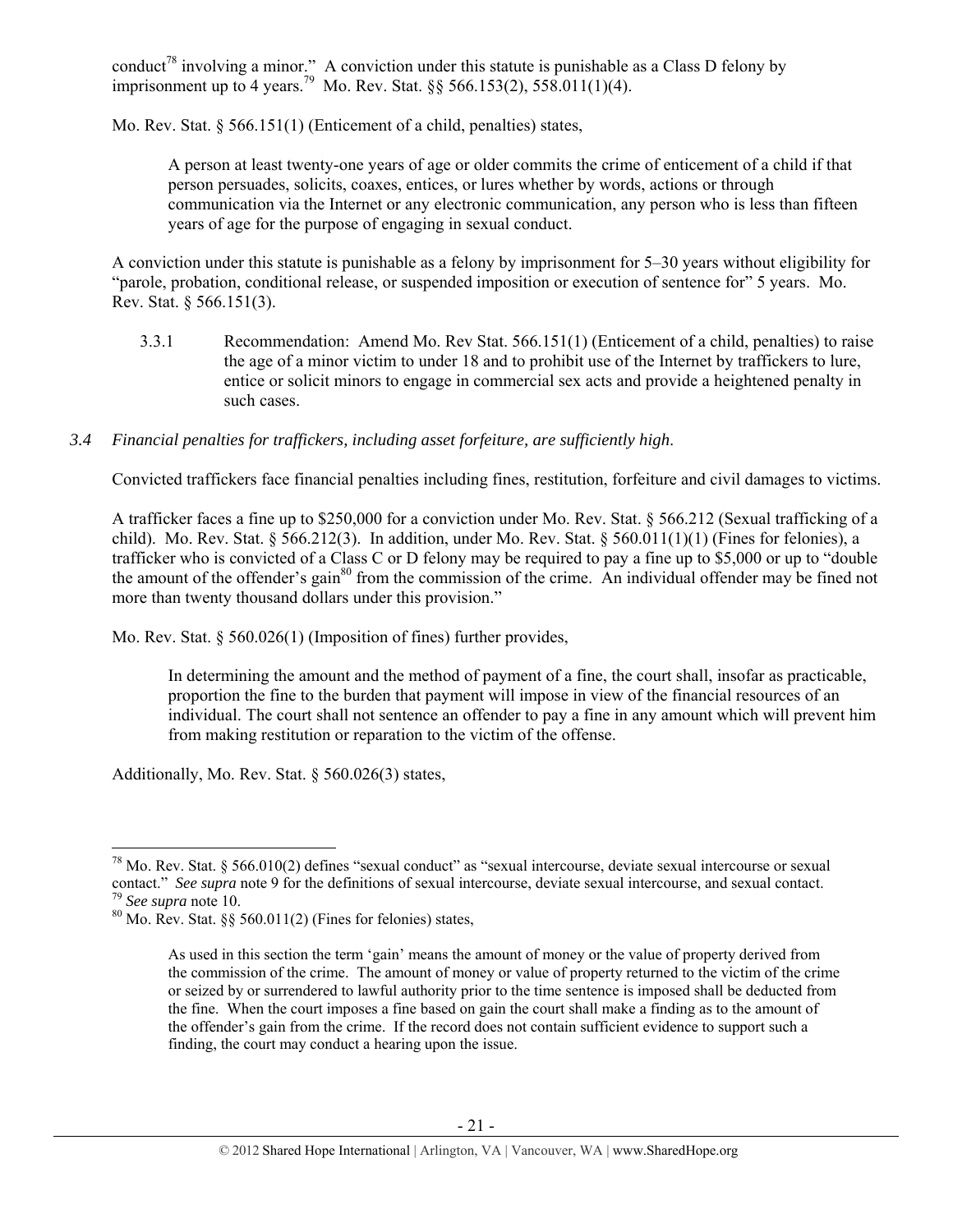The court shall not sentence an individual to pay a fine in addition to any other sentence authorized by section 557.011 [Authorized dispositions], unless

(1) He has derived a pecuniary gain from the offense; or

(2) The court is of the opinion that a fine is uniquely adapted to deterrence of the type of offense involved or to the correction of the defendant.

A trafficker convicted of sex trafficking of a child must pay restitution under Mo. Rev. Stat. § 566.218 (Restitution required for certain offenders), which states,

[A] court sentencing a defendant convicted of violating the provisions of section . . . 566.212 [Sexual trafficking of a child], or 566.213 [Sexual trafficking of a child under age twelve] shall order the defendant to pay restitution to the victim of the offense regardless of whether the defendant is sentenced to a term of imprisonment or probation. The minimum restitution ordered by the court shall be in the amount determined by the court necessary to compensate the victim for the value of the victim's labor and/or for the mental and physical rehabilitation of the victim and any child of the victim.

Furthermore, Mo. Rev. Stat. § 566.223(7) (Federal Trafficking Victims Protection Act of 2000 to apply, when) permits the attorney general to

bring a civil action, in the circuit court in which the victim of trafficking was found, to recover from any person or entity that benefits, financially or by receiving anything of value, from violations of section . . . 566.212 or 566.213, a civil penalty of not more than fifty thousand dollars for each violation . . . and injunctive and other equitable relief as the court may, in its discretion, order. The first priority of any money or property collected under such an action shall be to pay restitution to the victims of trafficking on whose behalf the civil action was brought.

Traffickers are also subject to discretionary civil asset forfeiture<sup>81</sup> under Mo. Rev. Stat. § 513.607(1) (Property subject to forfeiture), which makes "[a]ll property of every kind, including cash or other negotiable instruments, used or intended for use in the course of, derived from, or realized through criminal activity . . . subject to civil forfeiture." Mo. Rev. Stat. § 513.605(3) (Definitions) defines "criminal activity" as

the commission, attempted commission, conspiracy to commit, or the solicitation, coercion or intimidation of another person to commit any crime which is chargeable by indictment or information under the following Missouri laws:

. . . (c) Chapter 566, relating to sexual offenses [includes Mo. Rev. Stat. § 566.212 (Sexual trafficking of a child)];

(d) Chapter 568, relating to offenses against the family;

(g) Chapter 567, relating to prostitution;

(h) Chapter 573, relating to pornography and related offenses;

. . . .

. . .

Seizure of forfeitable property is governed by Mo. Rev. Stat. § 513.607(6), which states, "Seizure may be effected by a law enforcement officer authorized to enforce the criminal laws of this state prior to the filing of the petition and without a writ of seizure if the seizure is incident to a lawful arrest, search, or inspection and the officer has probable cause to believe the property is subject to forfeiture and will be lost or destroyed if not

<sup>&</sup>lt;sup>81</sup> For additional information on asset forfeiture and procedure, see http://www.sharedhope.org/wpcontent/uploads/2012/11/SHIStateAssetForfeitureLawsChart.pdf.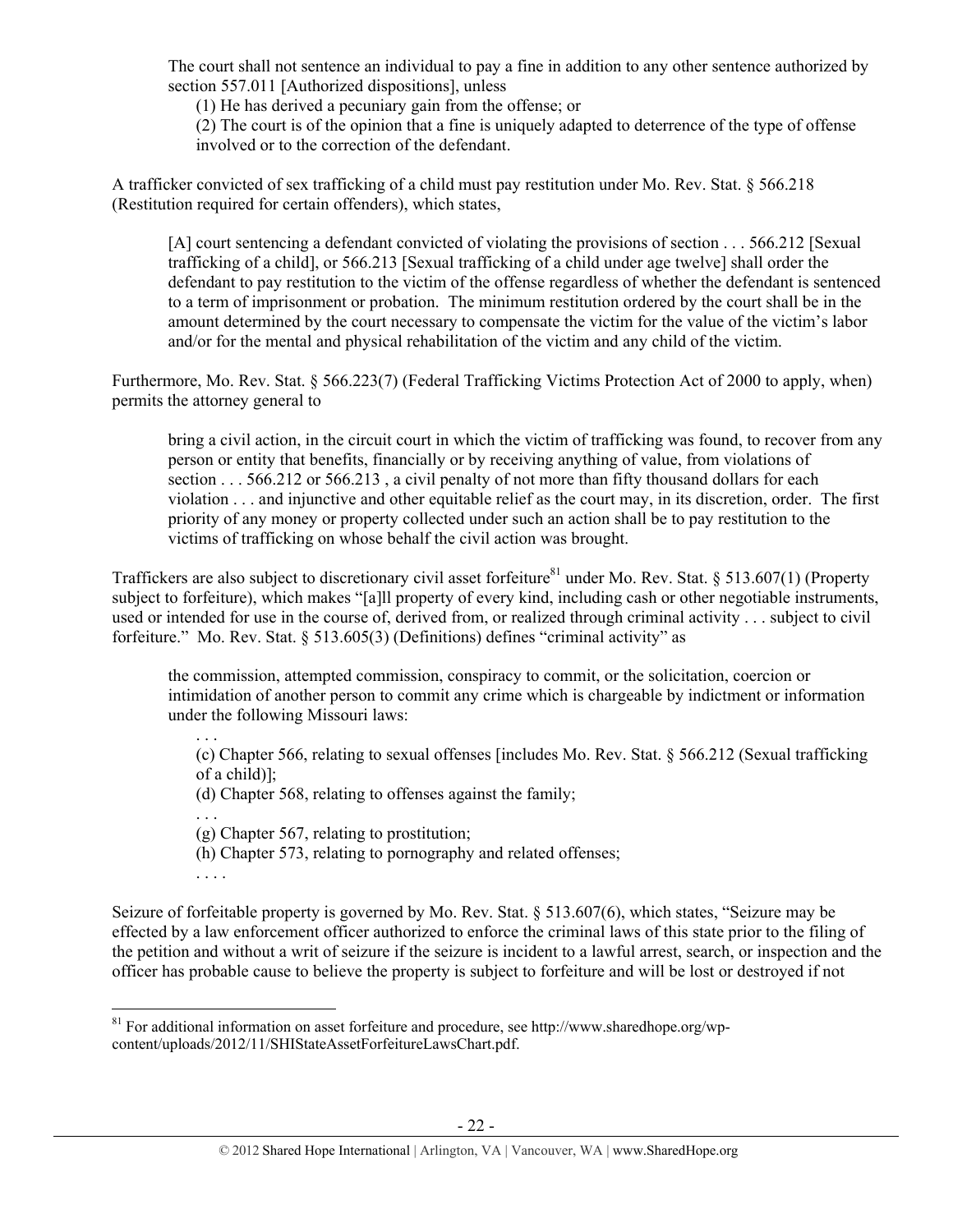seized." Disposition of forfeited property is governed by Mo. Rev. Stat. §§ 513.620 – 513.623. Mo. Rev. Stat. §513.623 states "The clear proceeds of any sale or disposition after satisfaction of the interest of any innocent party and after payment of the reasonable costs . . . be distributed pursuant to section 7 of article IX of the Constitution of the state of Missouri."

## *3.5 Convicted traffickers are required to register as sex offenders.*

Traffickers convicted of a number of sexual offenses are required to register as sex offenders. Mo. Rev. Stat. § 589.400 (Registration of certain offenders with chief law officers of county of residence) provides that it applies to

(1) Any person who, since July 1, 1979,  $82$  has been or is hereafter convicted of, been found guilty of, or pled guilty or nolo contendere to committing, attempting to commit, or conspiring to commit a felony offense of chapter 566, including sexual trafficking of a child and sexual trafficking of a child under the age of twelve, or any offense of chapter 566 where the victim is a minor, unless such person is exempted from registering under subsection 8 [exemption for certain minor offenders] of this section; or

(2) Any person who, since July 1, 1979, has been or is hereafter convicted of, been found guilty of, or pled guilty or nolo contendere to committing, attempting to commit, or conspiring to commit one or more of the following offenses: kidnapping when the victim was a child and the defendant was not a parent or guardian of the child; abuse of a child under section 568.060, when such abuse is sexual in nature; ... promoting prostitution in the first degree; promoting prostitution in the second degree; promoting prostitution in the third degree; sexual exploitation of a minor; promoting child pornography in the first degree; promoting child pornography in the second degree; possession of child pornography; furnishing pornographic material to minors; . . . promoting pornography for minors or obscenity in the second degree; incest; use of a child in a sexual performance; or promoting sexual performance by a  $child$ ;  $\ldots$ 

. . . .

Any person to whom the section applies must "within three days of conviction, release from incarceration, or placement upon probation, register with the chief law enforcement official of the county or city not within a county in which such person resides unless such person has already registered in that county for the same offense." Mo. Rev. Stat. § 589.400(2).

<sup>82</sup> *See supra* note 57.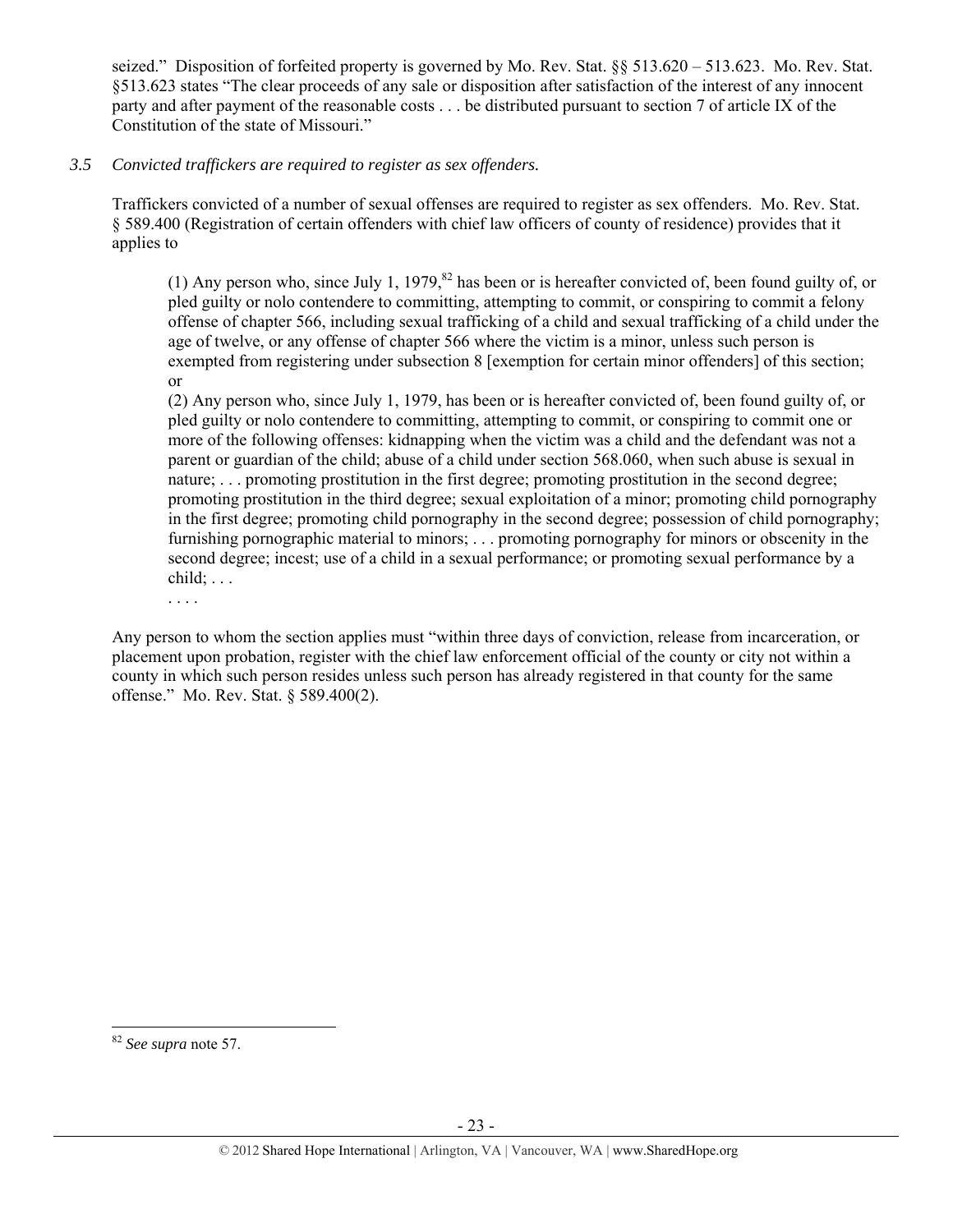*3.6 Laws relating to termination of parental rights for certain offenses include sex trafficking or commercial sexual exploitation of children (CSEC) offenses in order to remove the children of traffickers from their control and potential exploitation.* 

A violation of Mo. Rev. Stat. § 566.212 (Sexual trafficking of a child) or § 566.213 (Sexual trafficking of a child under age twelve), as well as any other violation of Chapter 566 (Sexual offenses), constitutes grounds for terminating a trafficker's parental rights under Mo. Rev. Stat. § 211.447 (Petition to terminate parental rights filed, when—juvenile court may terminate parental rights, when—investigation to be made—grounds for termination). Mo. Rev. Stat.  $\S 211.447(5)(4)$  provides,

The juvenile officer or the division may file a petition to terminate the parental rights of the child's parent when it appears that one or more of the following grounds for termination exist: . . . . The parent has been found guilty or pled guilty to a felony violation of chapter 566 5.1[Sexual offenses], when the child<sup>83</sup> or any child in the family was a victim . . . .

Mo. Rev. Stat. § 211.447(5)(6) clarifies, however, that the court shall evaluate as a factor in considering whether to terminate the parent-child relationship "[t]he conviction of the parent of a felony offense that the court finds is of such a nature that the child will be deprived of a stable home for a period of years; provided, however, that incarceration in and of itself shall not be grounds for termination of parental rights."

3.6.1 Recommendation: Amend Mo. Rev. Stat. § 211.447 to provide express grounds for termination of parental rights when the parent has been convicted of trafficking any child under Mo. Rev. Stat. § 566.212 or § 566.213.

<sup>&</sup>lt;sup>83</sup> Pursuant to Mo. Rev. Stat. § 211.447(5)(4), "As used in this subdivision, a 'child' means any person who was under eighteen years of age at the time of the crime and who resided with such parent or was related within the third degree of consanguinity or affinity to such parent."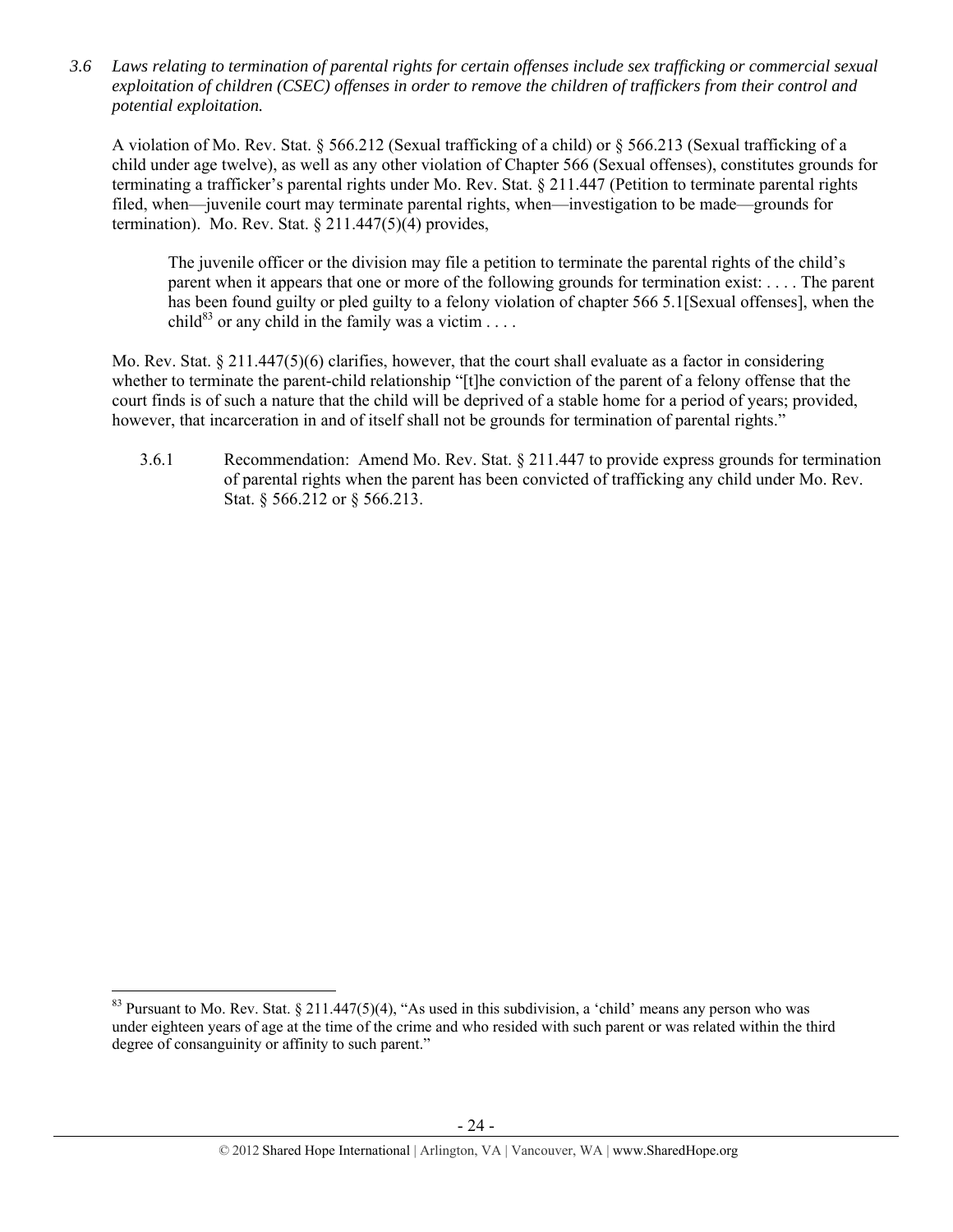#### **FRAMEWORK ISSUE 4: CRIMINAL PROVISIONS FOR FACILITATORS**

#### *Legal Components:*

- *4.1 The acts of assisting, enabling, or financially benefitting from child sex trafficking are included as criminal offenses in the state sex trafficking statute.*
- *4.2 Financial penalties, including asset forfeiture laws, are in place for those who benefit financially from or aid and assist in committing domestic minor sex trafficking.*

*\_\_\_\_\_\_\_\_\_\_\_\_\_\_\_\_\_\_\_\_\_\_\_\_\_\_\_\_\_\_\_\_\_\_\_\_\_\_\_\_\_\_\_\_\_\_\_\_\_\_\_\_\_\_\_\_\_\_\_\_\_\_\_\_\_\_\_\_\_\_\_\_\_\_\_\_\_\_\_\_\_\_\_\_\_\_\_\_\_\_\_\_\_\_* 

- *4.3 Promoting and selling child sex tourism is illegal.*
- *4.4 Promoting and selling child pornography is illegal.*

## *Legal Analysis:*

*4.1 The acts of assisting, enabling, or financially benefitting from child sex trafficking are included as criminal offenses in the state sex trafficking statute*.

Facilitators may be prosecuted under Mo. Rev. Stat. § 566.212 (Sexual trafficking of a child) or § 566.213 (Sexual trafficking of a child under age twelve), which makes it a crime when a person "knowingly . . . benefits, financially or by receiving anything of value, from participation in [trafficking] activities." Mo. Rev. Stat. §§ 566.212(1), 566.213(1). A conviction under Mo. Rev. Stat. § 566.212 is punishable as a felony by imprisonment for 10 years to life and a fine up to \$250,000. If "force, abduction, or coercion" was used, the penalty is enhanced to "life imprisonment without eligibility for probation or parole" for 25 years. Mo. Rev. Stat. § 566.212(3). A conviction under Mo. Rev. Stat. § 566.213 is punishable as a felony by "life" imprisonment without eligibility for probation or parole" for 25 years. Mo. Rev. Stat. § 566.213(3).

Facilitators who permit sex traffickers to use their online service to recruit minors or promote child sex trafficking face substantial financial penalties under Mo. Rev. Stat. § 566.103 (Crime of promoting online sexual solicitation, violation, penalty).<sup>84</sup> A conviction is punishable as a felony by a fine of \$5,000 "per day that the advertisement remains posted on the web-based classified service after seventy-two hours of when notice has been provided." Mo. Rev. Stat. § 566.103(6).

Facilitators may be prosecuted under Mo. Rev. Stat. § 568.090 (Sexual misconduct, first degree, penalties ).<sup>85</sup> A conviction under this statute is punishable as a class C felony by imprisonment up to 7 years.<sup>86</sup> Mo. Rev. Stat. §§ 568.090(2), 558.011(1)(3).

*4.2 Financial penalties, including asset forfeiture laws, are in place for those who benefit financially from or aid and assist in committing domestic minor sex trafficking.* 

Facilitators convicted in Missouri face financial penalties including fines, restitution, forfeiture, and civil damages to trafficking victims.

Facilitators face a fine up to \$250,000 for convictions under Mo. Rev. Stat. § 566.212 (Sexual trafficking of a child). Mo. Rev. Stat. § 566.212(3). Facilitators also face potential fines of \$5,000 per day for failing to remove certain materials pursuant to Mo. Rev. Stat. § 566.103(1) (Crime of promoting online sexual solicitation). Mo. Rev. Stat. § 566.103(6). In addition, under Mo. Rev. Stat. § 560.011(1)(1) (Fines for

<sup>84</sup> *See supra* Section 1.2 for a detailed discussion of this statute. 85 *See supra* Section 1.2 for a detailed discussion of this statute. 86 *See supra* note 10.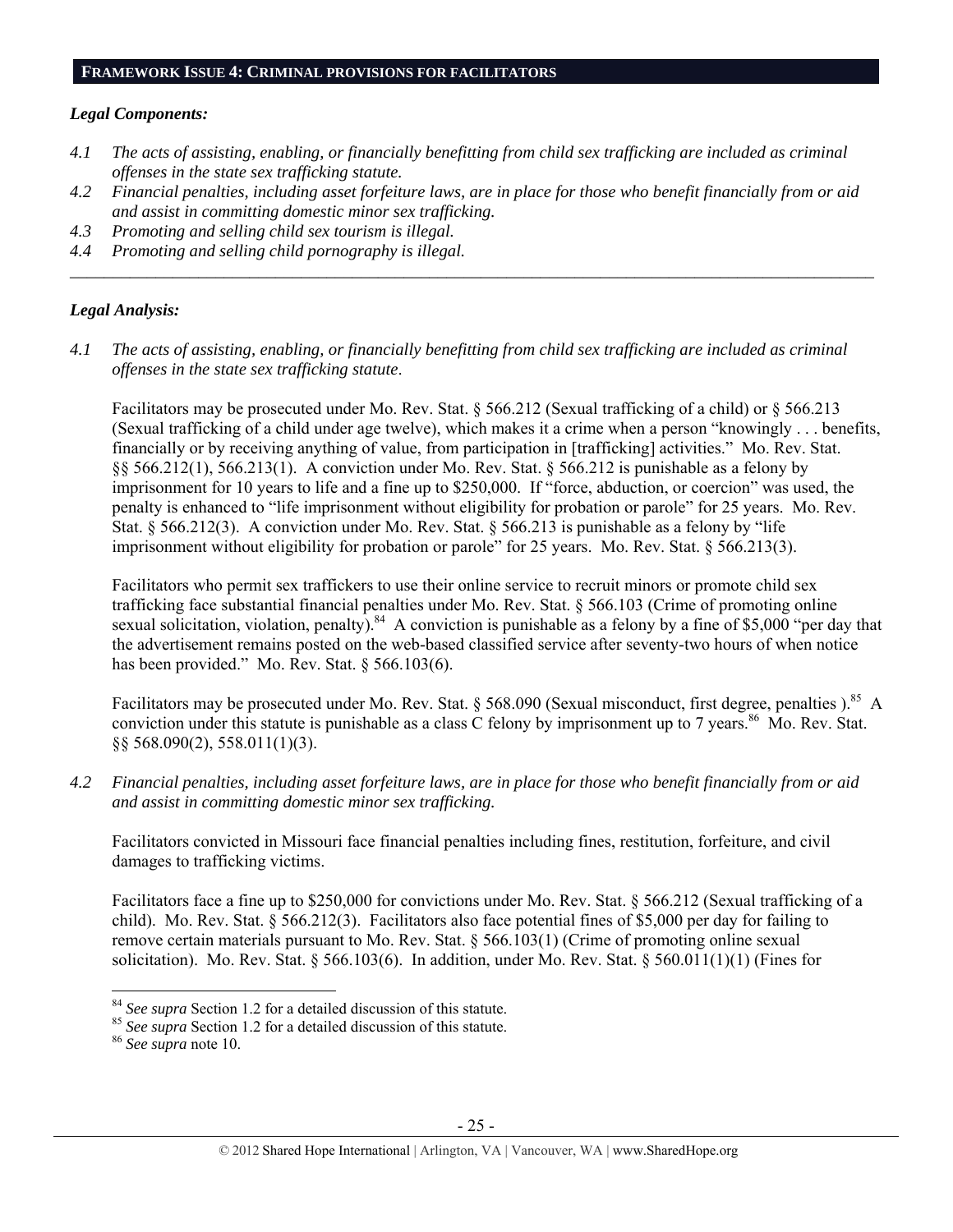felonies), a trafficker who is convicted of a Class C or D felony may be required to pay a fine up to \$5,000 or up to "double the amount of the offender's gain<sup>87</sup> from the commission of the crime. An individual offender may be fined not more than twenty thousand dollars under this provision."

Facilitators convicted of certain crimes must pay restitution to trafficking victims under Mo. Rev. Stat. § 566.218 (Restitution required for certain offenders), which states,

[A] court sentencing a defendant convicted of violating the provisions of section . . . 566.212 [Sexual trafficking of a child], or 566.213 [Sexual trafficking of a child under age twelve] shall order the defendant to pay restitution to the victim of the offense regardless of whether the defendant is sentenced to a term of imprisonment or probation. The minimum restitution ordered by the court shall be in the amount determined by the court necessary to compensate the victim for the value of the victim's labor and/or for the mental and physical rehabilitation of the victim and any child of the victim.

Facilitators are also subject to discretionary civil asset forfeiture under Mo. Rev. Stat. § 513.607(1) (Property subject to forfeiture), which provides in part, "All property of every kind, including cash or other negotiable instruments, used or intended for use in the course of, derived from, or realized through criminal activity is subject to civil forfeiture." Mo. Rev. Stat. § 513.605(3) (Definitions) defines "criminal activity" as

the commission, attempted commission, conspiracy to commit, or the solicitation, coercion or intimidation of another person to commit any crime which is chargeable by indictment or information under the following Missouri laws:

(c) Chapter 566, relating to sexual offenses;

(d) Chapter 568, relating to offenses against the family;

. . . (g) Chapter 567, relating to prostitution;

(h) Chapter 573, relating to pornography and related offenses;

. . . .

. . .

Seizure of forfeitable property is governed by Mo. Rev. Stat. § 513.607(6), which states, "Seizure may be effected by a law enforcement officer authorized to enforce the criminal laws of this state prior to the filing of the petition and without a writ of seizure if the seizure is incident to a lawful arrest, search, or inspection and the officer has probable cause to believe the property is subject to forfeiture and will be lost or destroyed if not seized." Disposition of forfeited property is governed by Mo. Rev. Stat. §§ 513.620 – 513.623. Mo. Rev. Stat. §513.623 states "The clear proceeds of any sale or disposition after satisfaction of the interest of any innocent party and after payment of the reasonable costs . . . be distributed pursuant to section 7 of article IX of the Constitution of the state of Missouri."

A travel agency that facilitates child sex tourism could have its business assets frozen for a violation of Mo. Rev. Stat. § 567.089 (Offering travel for purpose of prostitution prohibited—penalties).<sup>88</sup> Mo. Rev. Stat. § 567.089(2) states that if an agency violates this section, "[T]he secretary of state shall revoke the articles of incorporation of the travel agency or charter tour operator. The secretary of state, as part of a proceeding brought under this section, may order a freeze of the bank or deposit accounts of the travel agency or charter tour operator."

*4.3 Promoting and selling child sex tourism is illegal*.

 $87$  See supra note 80 for the definition of "gain."

<sup>&</sup>lt;sup>88</sup> See infra Section 4.3 for discussion of substantive provisions.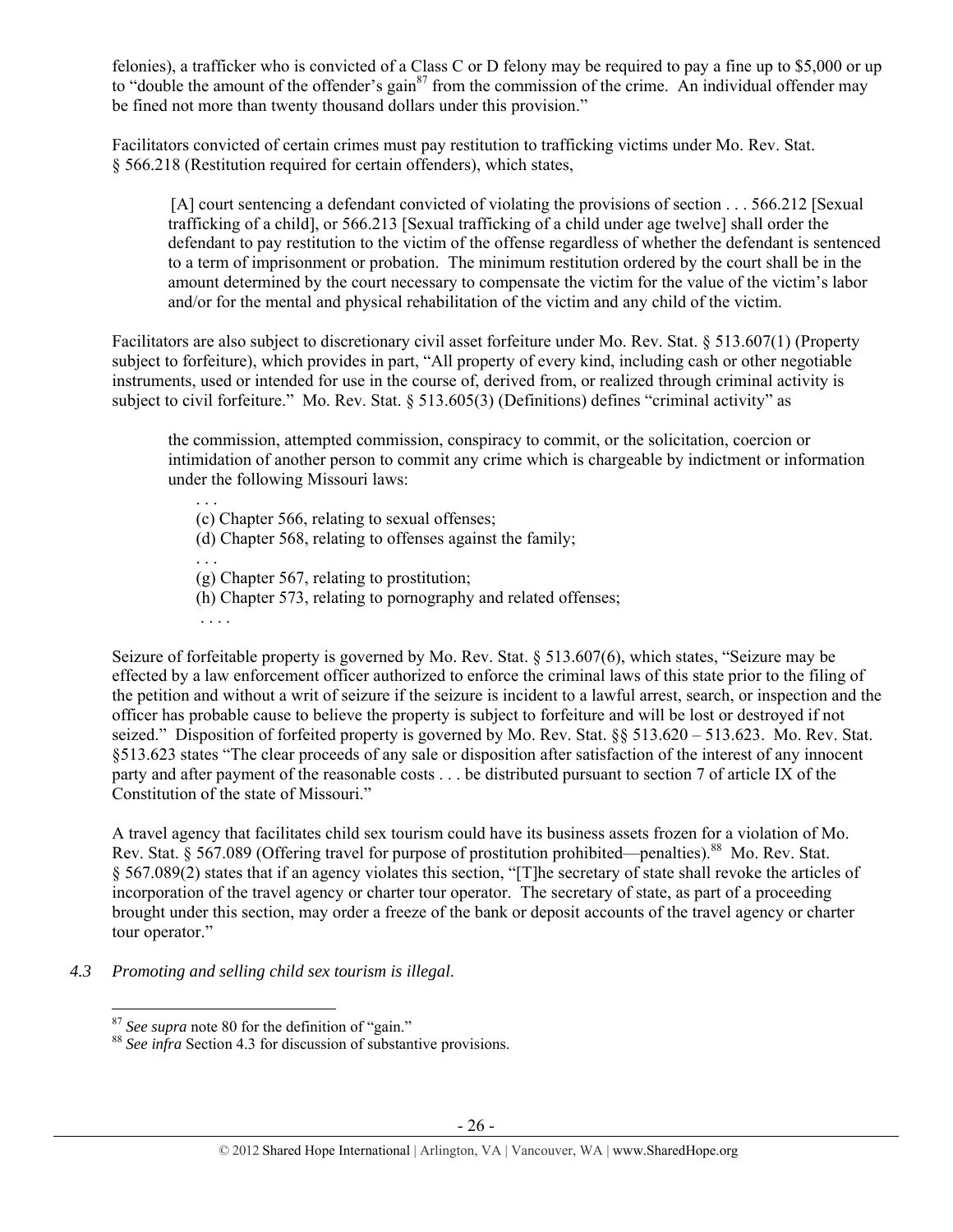Missouri has a series of laws that criminalize the promotion and sale of sex tourism, though the laws are not child-specific. In light of the broad definition of "prostitution" in Chapter 567 (Prostitution),<sup>89</sup> which does not distinguish between acts by adults and acts by minors, facilitators of child sex tourism could be prosecuted under Missouri's sex tourism laws.

Mo. Rev. Stat. § 567.085(1) (Promoting travel for prostitution―penalty) criminalizes the conduct of a person who " knowingly sells or offers to sell travel services that include or facilitate travel for the purpose of engaging in prostitution as defined by section 567.010 [Chapter definitions].<sup>"90</sup> A conviction under this statute is punishable as a Class C felony by imprisonment up to 7 years.<sup>91</sup> Mo. Rev. Stat. §§ 567.085(2), 558.011(1)(3).

Mo. Rev. Stat. § 567.087(1) (Prohibitions on travel agencies or tour operators—rebuttable presumption, advertisements) states,

No travel agency or charter tour operator shall:

- (1) Promote travel for prostitution under section 567.085;
- (2) Sell, advertise, or otherwise offer to sell travel services or facilitate travel:
	- (a) For the purpose of engaging in a commercial sex act as defined in section  $566.200$ ;<sup>92</sup>

(b) That consists of tourism packages or activities using and offering any sexual contact as defined in section  $566.010<sub>193</sub><sup>93</sup>$  as enticement for tourism; or

(c) That provides or purports to provide access to or that facilitates the availability of sex escorts or sexual services.

Mo. Rev. Stat. § 567.087(2) further provides, "There shall be a rebuttable presumption that any travel agency or charter tour operator using advertisements that include the term 'sex tours' or 'sex travel' or include depictions of human genitalia is in violation of this section."

Mo. Rev. Stat. § 567.089 (Offering travel for purpose of prostitution prohibited—penalties) states,

1. No travel agency or charter tour operator shall engage in selling, advertising, or otherwise offering to sell travel services, tourism packages, or activities that solicit, encourage, or facilitate travel for the purpose of engaging in prostitution.

2. Upon violation of this section by a travel agency or charter tour operator, the secretary of state shall revoke the articles of incorporation of the travel agency or charter tour operator. The secretary of state, as part of a proceeding brought under this section, may order a freeze of the bank or deposit accounts of the travel agency or charter tour operator.

- 4.3.1 Recommendation: Amend Mo. Rev. Stat. § 567.085 (Promoting travel for prostitution penalty), § 567.087 (Prohibitions on travel agencies or tour operators), and § 567.089 (Offering travel for purpose of prostitution prohibited—penalties) to provide a penalty enhancement for violations involving the sale or promotion of child sex tourism.
- *4.4 Promoting and selling child pornography is illegal.*

<sup>&</sup>lt;sup>89</sup> *See supra* note 6.<br><sup>90</sup> *See supra* note 10.<br><sup>91</sup> *See supra* note 3 for the definition of "commercial sex act."<br><sup>93</sup> *See supra* note 17 for the definition of "sexual contact."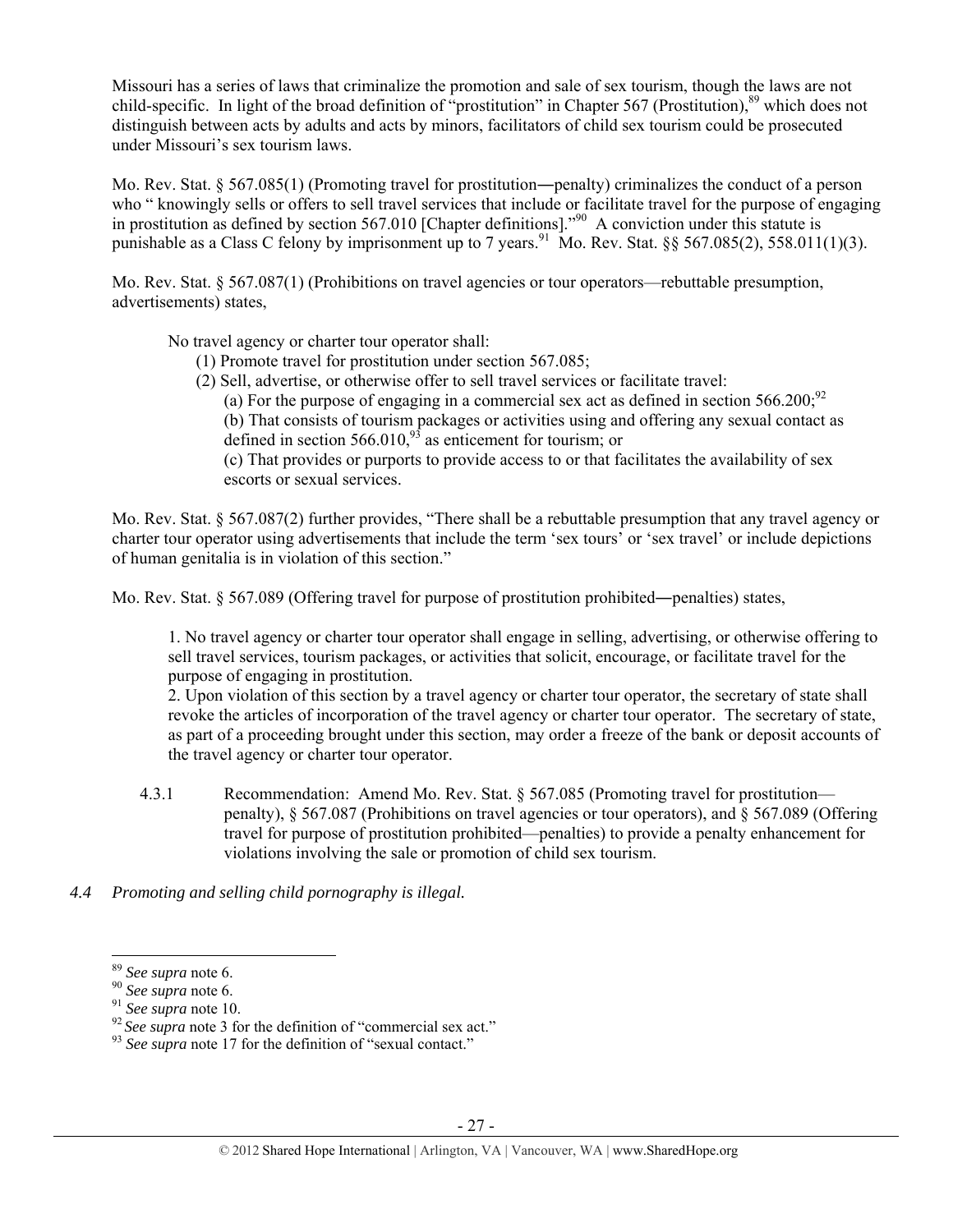Several laws in Missouri make it illegal to promote or sell child pornography. Mo. Rev. Stat. § 568.090(1) (Promoting sexual performance by a child) makes it a crime when a person "knowing the character and content thereof . . . promotes a sexual performance by a child less than seventeen years of age or produces, directs, or promotes any performance which includes sexual conduct by a child less than seventeen years of age." A conviction under this statute is punishable as a Class C felony by imprisonment up to 7 years.<sup>94</sup> Mo. Rev. Stat. §§ 568.090(2), 558.011(1)(3).

Mo. Rev. Stat. § 573.025(1) (Promoting child pornography in the first degree) makes it a crime when a person "possesses with the intent to promote<sup>95</sup> or promotes child pornography<sup>96</sup> of a child less than fourteen years of age or obscene material<sup>97</sup> portraying what appears to be a child less than fourteen years of age." A conviction under this statute is punishable as a Class B felony, "unless the person knowingly promotes such material to a minor, in which case it is a class A felony." Mo. Rev. Stat. § 573.025(2) further provides that "[n]o person who pleads guilty to or is found guilty of, or is convicted of, promoting child pornography in the first degree shall be eligible for probation, parole, or conditional release for a period of three calendar years."98 Mo. Rev. Stat. § 573.035(1) (Promoting child pornography in the second degree) makes it illegal if a person "possesses with the intent to promote or promotes child pornography<sup>99</sup> of a minor under the age of eighteen or obscene material<sup>100</sup> portraying what appears to be a minor under the age of eighteen." A conviction under this statute is punishable as a class C felony, with no eligibility for probation. Mo. Rev. Stat. § 573.035(2).

<sup>&</sup>lt;sup>94</sup> *See supra* note 10.<br><sup>95</sup> Mo. Rev. Stat. § 573.010(15) defines "promote" as "to manufacture, issue, sell, provide, mail, deliver, transfer, transmute, publish, distribute, circulate, disseminate, present, exhibit, or advertise, or to offer or agree to do the same, by any means including a computer."<br><sup>96</sup> See supra note 17 for the definition of "child pornography."

<sup>&</sup>lt;sup>97</sup> See supra note 15 for the definition of "obscene material."<br><sup>98</sup> See supra note 71.<br><sup>99</sup> See supra note 17 for the definition of "child pornography."<br><sup>100</sup> See supra note 15 for the definition of "obscene material."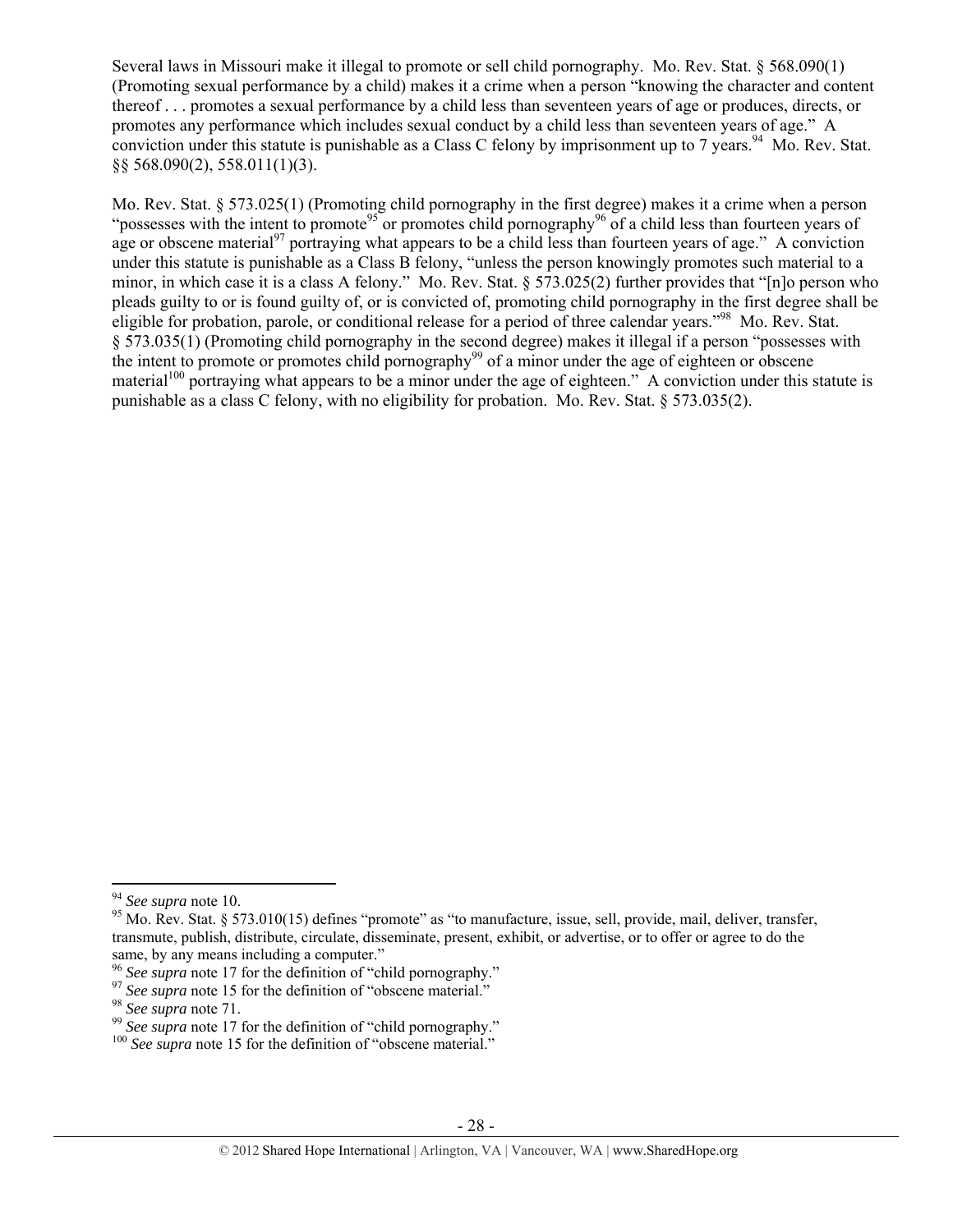#### **FRAMEWORK ISSUE 5: PROTECTIVE PROVISIONS FOR THE CHILD VICTIMS**

## *Legal Components:*

- *5.1 Statutorily-mandated victim services define "victim" to specifically include victims of domestic minor sex trafficking or commercial sexual exploitation of children (CSEC) to ensure prompt identification and access to victims' rights and services.*
- *5.2 The state sex trafficking statute expressly prohibits a defendant from raising consent of the minor to the commercial sex acts as a defense.*
- *5.3 Prostitution laws apply only to adults, making minors under 18 specifically immune from this offense.*
- *5.4 Child victims of sex trafficking or commercial sexual exploitation are provided with a child protection response, including specialized shelter and services, and are not detained in juvenile detention facilities.*
- *5.5 Commercial sexual exploitation is identified as a type of abuse and neglect within child protection statutes.*
- *5.6 The definition of "caregiver" (or similar term) in the child welfare statutes is broad enough to include a trafficker who has custody or control of a child in order to bring a trafficked child into protection of child protective services.*
- *5.7 Crime victims' compensation is specifically available to a child victim of sex trafficking or commercial sexual exploitation of children (CSEC) without regard to ineligibility factors.*
- *5.8 Victim-friendly procedures and protections are provided in the trial process for minors under 18.*
- *5.9 Expungement or sealing of juvenile delinquency records resulting from arrests or adjudications for prostitution-related offenses committed as a result of, or in the course of, the commercial sexual exploitation of a minor is available within a reasonable time after turning 18.*
- *5.10 Victim restitution and civil remedies for victims of domestic minor sex trafficking or commercial sexual exploitation of children (CSEC) are authorized by law.*
- *5.11 Statutes of limitations for civil and criminal actions for child sex trafficking or commercial sexual exploitation of children (CSEC) offenses are eliminated or lengthened sufficiently to allow prosecutors and victims a realistic opportunity to pursue criminal action and legal remedies.*

*\_\_\_\_\_\_\_\_\_\_\_\_\_\_\_\_\_\_\_\_\_\_\_\_\_\_\_\_\_\_\_\_\_\_\_\_\_\_\_\_\_\_\_\_\_\_\_\_\_\_\_\_\_\_\_\_\_\_\_\_\_\_\_\_\_\_\_\_\_\_\_\_\_\_\_\_\_\_\_\_\_\_\_\_\_\_\_\_\_\_\_\_\_* 

# *Legal Analysis:*

*5.1 Statutorily-mandated victim services define "victim" to specifically include victims of domestic minor sex trafficking or commercial sexual exploitation of children (CSEC) to ensure prompt identification and access to victims' rights and services.* 

Mo. Rev. Stat. § 566.223(1) (Federal Trafficking Victims Protection Act of 2000 to apply, when) provides that victims of trafficking violations in Mo. Rev. Stat. §§ 566.200–566.221 "shall be afforded the rights and protections provided in the federal Trafficking Victims Protection Act of 2000, Public Law 106-386, as amended."

For the purposes of Chapter 595 (Victims of crimes, compensation and services), a "victim" is defined as "a person who suffers personal physical injury<sup>101</sup> or death as a direct result of a crime, as defined in subdivision  $(5)$ of this subsection." Mo. Rev. Stat. § 595.010(1)(28) (Definitions). "Crime" is defined in Mo. Rev. Stat.  $§$  595.010(1)(5) in pertinent part as

<sup>&</sup>lt;sup>101</sup> "Personal physical injury" is defined in Mo. Rev. Stat. § 595.010(1)(23) as "actual bodily harm only with respect to the victim. Personal physical injury may include mental or nervous shock resulting from the specific incident upon which the claim is based."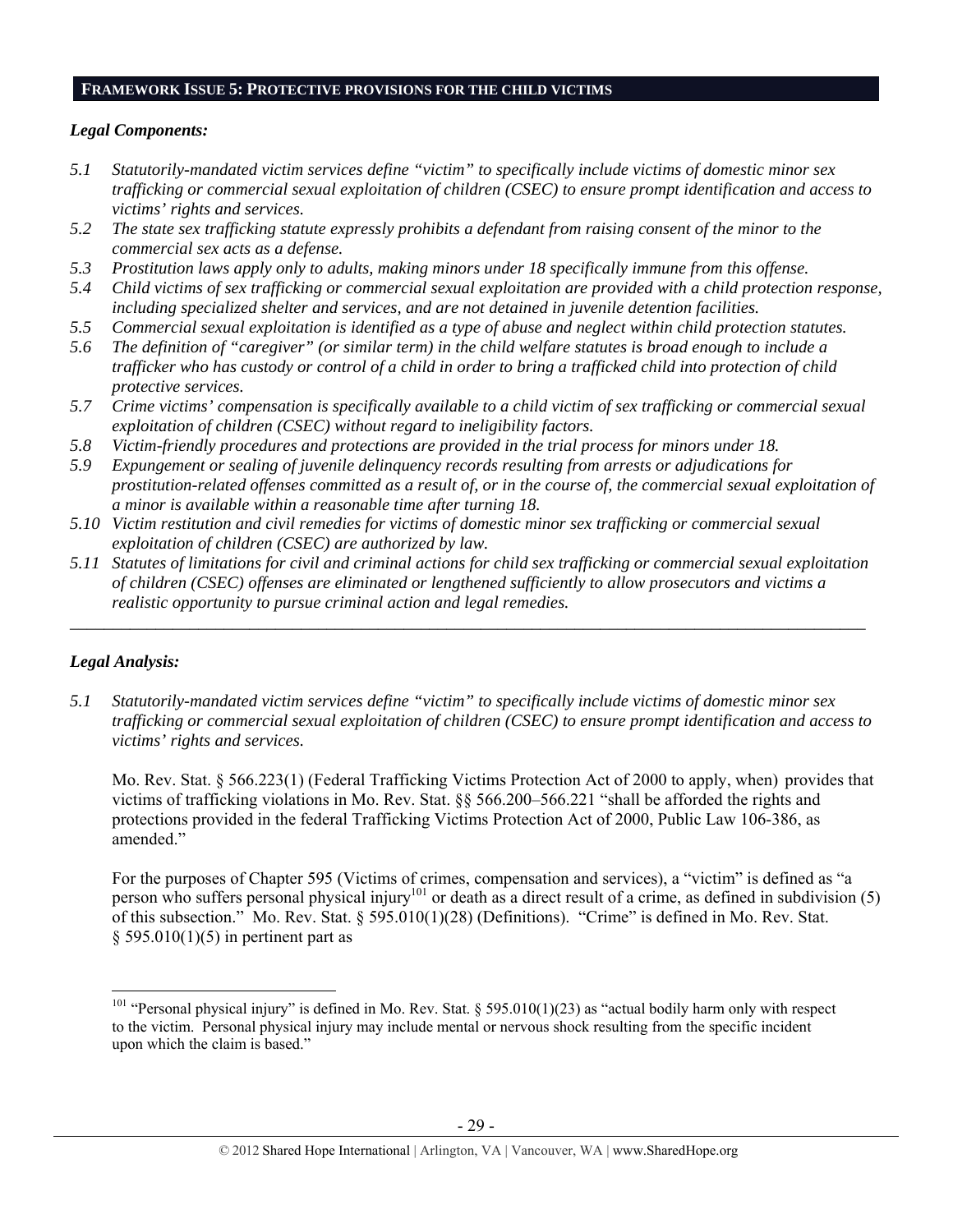an act committed in this state which, if committed by a mentally competent, criminally responsible person who had no legal exemption or defense, would constitute a crime; provided that, such act involves the application of force or violence or the threat of force or violence by the offender upon the victim . . . .

Even if the personal physical injury requirement is satisfied, victims under Mo. Rev. Stat. § 566.212 (Sexual trafficking of a child) and § 566.213 (Sexual trafficking of a child under age twelve) may not be eligible for compensation under this chapter if there is no proof of force or violence.

However, "victim" is defined more broadly for the purposes of victim's and witness's rights in Mo. Rev. Stat. § 595.200(6) as "a natural person who suffers direct or threatened physical, emotional or financial harm as the result of the commission or attempted commission of a crime." "Crime" is also more broadly defined in Mo. Rev. Stat. § 595.200(1) as "an act which would constitute a violation of any criminal statute including any act which may result in an adjudication of delinquency." Consequently, minor victims may be eligible to receive victim services despite being potentially ineligible for victim compensation.

- 5.1.1 Recommendation: Amend the definition of crime in Mo. Rev. Stat. § 595.010(1)(5) to specifically include violations of Mo. Rev. Stat. § 566.212 and § 566.213 regardless of whether force or violence were involved in the commission of these offenses and violations of Missouri's CSEC laws to clarify that all child victims of sex trafficking qualify as victims under this statute.
- 5.1.2 Recommendation: Amend the definition of victim in Mo. Rev. Stat. § 595.200(6) and § 595.200(1) to expressly include victims of CSEC and trafficking under Mo. Rev. Stat. § 566.212 (Sexual trafficking of a child—penalty), § 566.213 (Sexual trafficking of a child under age twelve—affirmative defense not allowed, when—penalty),  $\S 567.050(1)(2)$ (Promoting prostitution in the first degree), § 567.030(1) (Patronizing prostitution—penalty), § 566.103(1) (Crime of promoting online sexual solicitation, violation, penalty), § 568.080(1) (Child used in sexual performance, penalties), § 573.023(1) (Sexual exploitation of a minor, penalties), and § 568.090(1) (Promoting sexual performance by a child, penalties).
- *5.2 The state sex trafficking statute expressly prohibits a defendant from raising consent of the minor to the commercial sex acts as a defense.*

Mo. Rev. Stat. § 566.020(4) (Mistake as to incapacity or age—consent not a defense, when) provides that "[c]onsent is not an affirmative defense to any offense under chapter 566 if the alleged victim is less than twelve years of age." Chapter 566 offenses include all sexual offenses, non-prostitution CSEC offenses, and sex trafficking offenses. However, Mo. Rev. Stat. § 568.100(2) (Factors to consider in establishing age of child participating in sexual performances) states, "When it becomes necessary for the purposes of section 568.060 [Abuse of a child], 568.080 [Child used in sexual performance] or 568.090 [Promoting sexual performance by a child] to determine whether a child who participated in the sexual conduct consented to the conduct, the term 'consent' shall have the meaning given it in section 556.061 [Code definitions]."102

  $102$  Mo. Rev. Stat. § 556.061(5) (Code definitions) provides that

consent or lack of consent may be expressed or implied. Assent does not constitute consent if: (a) It is given by a person who lacks the mental capacity to authorize the conduct charged to constitute the offense and such mental incapacity is manifest or known to the actor; or (b) It is given by a person who by reason of youth, mental disease or defect, or intoxication, is manifestly unable or known by the actor to be unable to make a reasonable judgment as to the nature or harmfulness of the conduct charged to constitute the offense; or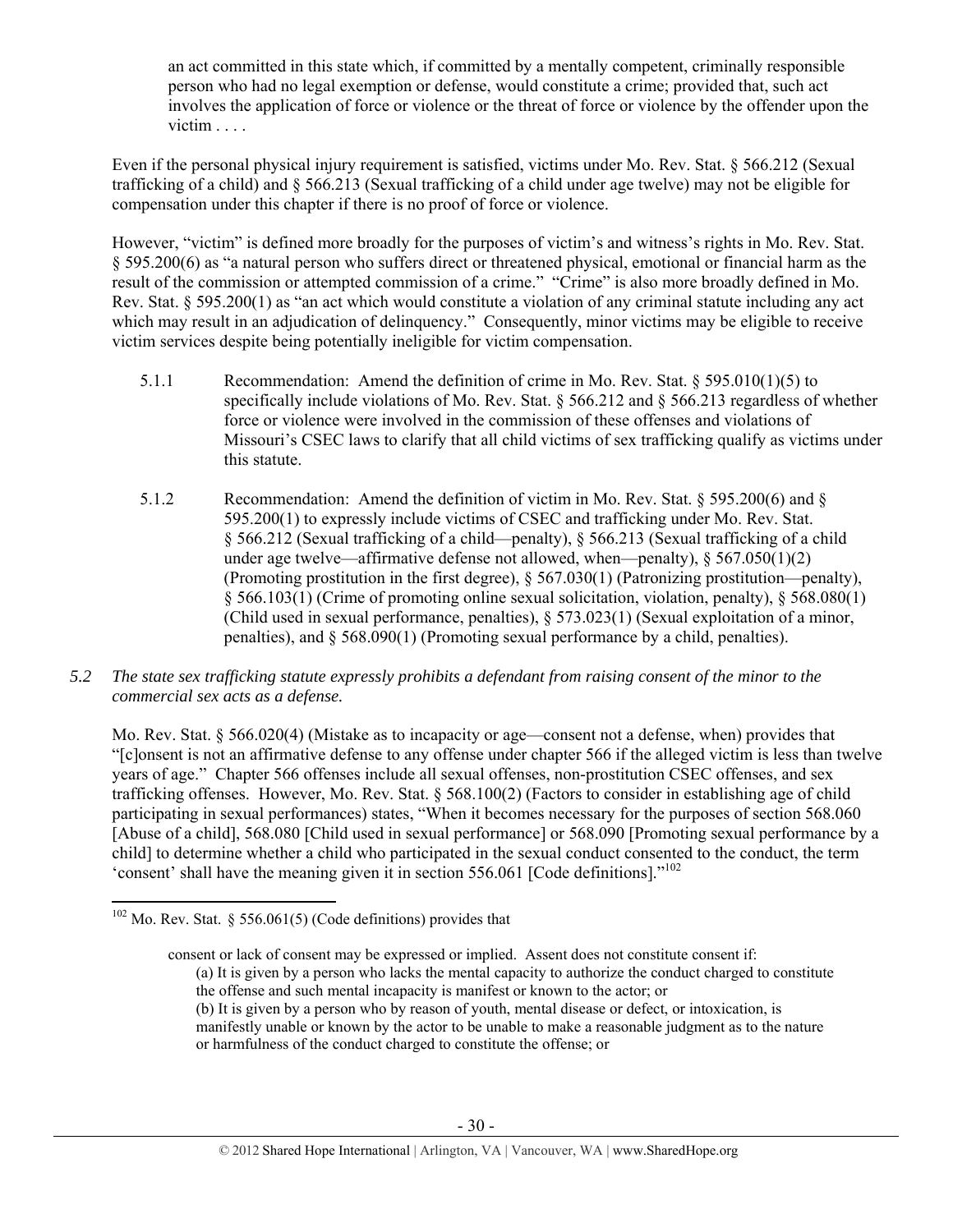Mo. Rev. Stat. § 566.212 (Sexual trafficking of a child) and § 566.213 (Sexual trafficking of a child under age twelve) do not make lack of consent an element of the crime, but also do not explicitly forbid the use of the defense of consent.

5.2.1 Recommendation: Amend Mo. Rev. Stat. § 566.020(4) to eliminate consent as an affirmative defense in Chapter 566 commercial sex offenses committed against minors between the ages of 12–17.

## *5.3 Prostitution laws apply only to adults, making minors under 18 specifically immune from this offense.*

Mo. Rev. Stat. § 567.020 (Prostitution) does not distinguish between minors and adults in setting out the conduct that constitutes commission of the offense. However, although not specific to minors, Mo. Rev. Stat. § 566.223(2) (Federal Trafficking Victims Protection Act of 2000 to apply, when) states,

It is an affirmative defense for the offense of prostitution under section 567.020 [Prostitution] that the defendant engaged in the conduct charged to constitute an offense because he or she was coerced to do so by the use of, or threatened use of, unlawful physical force upon himself or herself or a third person, which force or threatened force a person of reasonable firmness in his or her situation would have been unable to resist.

5.3.1 Recommendation: Amend Mo. Rev. Stat. § 567.020 to make minors under the age of 18 immune from prosecution for this offense or amend Mo. Rev. Stat.  $\S$  566.223(2) to include a victim's status as a minor under the age of 18 as an affirmative defense to prostitution.

## *5.4 Child victims of sex trafficking or commercial sexual exploitation are provided with a child protection response, including specialized shelter and services, and are not detained in juvenile detention facilities.*

In Missouri, a victim of sex trafficking may be identified through use of the procedures in Mo. Rev. Stat. § 566.223 (Federal Trafficking Victims Protection Act of 2000 to apply, when), which states in part,

3. The department of public safety is authorized to establish procedures for identifying victims of trafficking under sections 566.200 to 566.223. The department may establish training programs as well as standard protocols for appropriate agencies to educate officials and employees on state statutes and federal laws regulating human trafficking and with the identification and assistance of victims of human trafficking. Such agencies may include but not be limited to state employees and contractors, including the children's division of the department of social services, juvenile courts, state law enforcement agencies, health care professionals, and runaway and homeless youth shelter administrators. 4. As soon as possible after a first encounter with a person who reasonably appears to a law enforcement agency to be a victim of trafficking as defined in section 566.200 [Definitions], that agency or office shall notify the department of social services and, where applicable, juvenile justice authorities, that the person may be a victim of trafficking, in order that such agencies may determine whether the person may be eligible for state or federal services, programs, or assistance. 5. The department of social services may coordinate with relevant state, federal, and local agencies to evaluate appropriate services for victims of trafficking. State agencies may implement programs and enter into contracts with nonprofit agencies, domestic and sexual violence shelters, and other nongovernment organizations to provide services to confirmed victims of trafficking, insofar as funds are available for that purpose. Such services may include, but are not limited to, case management,

(c) It is induced by force, duress or deception.

<u> Andrewski politika (za obrazu za obrazu za obrazu za obrazu za obrazu za obrazu za obrazu za obrazu za obrazu</u>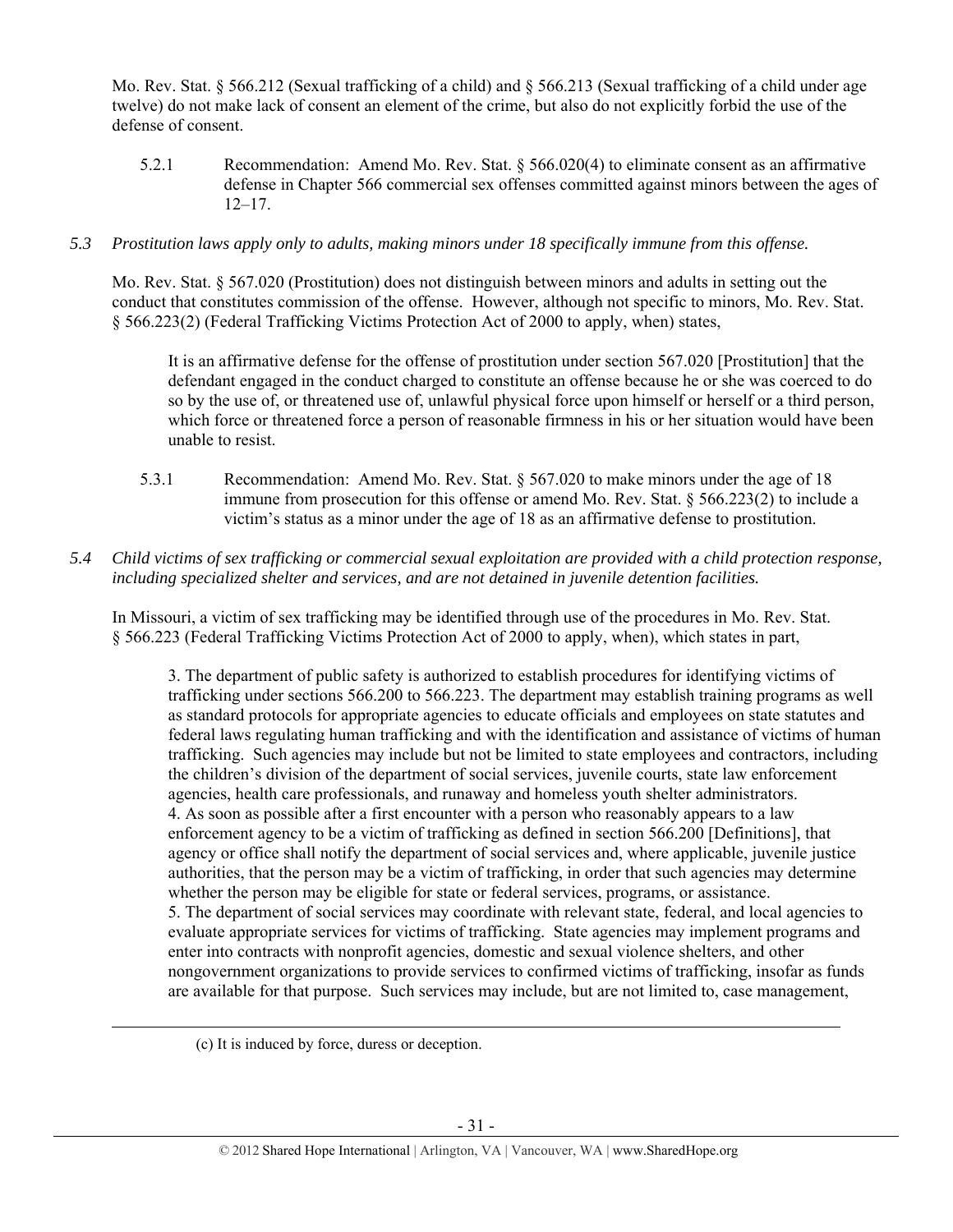emergency temporary housing, health care, mental health counseling, alcohol and drug addiction screening and treatment, language interpretation and translation services, English language instruction, job training, and placement assistance.

Another point of entry into protective services for a child victim of sexual exploitation is through Mo. Rev. Stat. § 210.125 (Protective custody of child), which provides that

1. A police officer, law enforcement official, or a physician who has reasonable cause to suspect that a child is suffering from illness or injury or is in danger of personal harm by reason of his surroundings and that a case of child abuse or neglect exists, may request that the juvenile officer take the child into protective custody under chapter 211 [Juvenile courts].

2. A police officer, law enforcement official, or a physician who has reasonable cause to believe that a child is in imminent danger of suffering serious physical harm or a threat to life as a result of abuse or neglect, and such person has reasonable cause to believe the harm or threat to life may occur before a juvenile court could issue a temporary protective custody order or before a juvenile officer could take the child into protective custody, the police officer . . . may take or retain temporary protective custody<sup>103</sup> of the child without the consent of the child's parents, guardian or others legally responsible for his care.

The juvenile shall be immediately notified of the protective custody and the juvenile officer may either return the child to parental care or may initiate a Chapter 211 (Juvenile courts) protective proceeding. Mo. Rev. Stat.  $§$  210.125(3).

Mo. Rev. Stat. § 211.131 (Taking child into custody) states,

When any child<sup>104</sup> found violating any law or ordinance or whose behavior, environment or associations are injurious to his welfare or to the welfare of others or who is without proper care, custody or support is taken into custody, the taking into custody is not considered an arrest.

Alternatively, a commercially sexually exploited child not identified as a trafficking victim might access a protective response through child protective services through a report of abuse or neglect. Mo. Rev. Stat. § 210.115(1) (Reports of abuse, neglect, and under age eighteen deaths) states,

When any physician, medical examiner, coroner, dentist, chiropractor, optometrist, podiatrist, resident, intern, nurse, hospital or clinic personnel that are engaged in the examination, care, treatment or research of persons, and any other health practitioner, psychologist, mental health professional, social worker, day care center worker or other child-care worker, juvenile officer, probation or parole officer, jail or detention center personnel, teacher, principal or other school official, minister as provided by section 352.400, peace officer or law enforcement official, or other person with responsibility for the care of children has reasonable cause to suspect that a child has been or may be subjected to abuse or neglect or observes a child being subjected to conditions or circumstances which would reasonably result in abuse or neglect, that person shall immediately report or cause a report to be made to the division in accordance with the provisions of sections 210.109 to 210.183. As used in this section, the

 $103$  Mo. Rev. Stat. § 210.125(5) defines "temporary protective custody" as "temporary placement within a hospital or medical facility or emergency foster care facility or such other suitable custody placement as the court may direct; provided, however, that an abused or neglected child may not be detained in temporary custody in a secure detention facility." Temporary protective custody may not exceed 24 hours without authorization by the juvenile court. Mo. Rev. Stat. § 210.125(4).

<sup>&</sup>lt;sup>104</sup> Mo. Rev. Stat. § 211.021(1)(2) defines "child" as "any person under seventeen years of age and . . . any person over seventeen but not yet eighteen years of age alleged to have committed a status offense."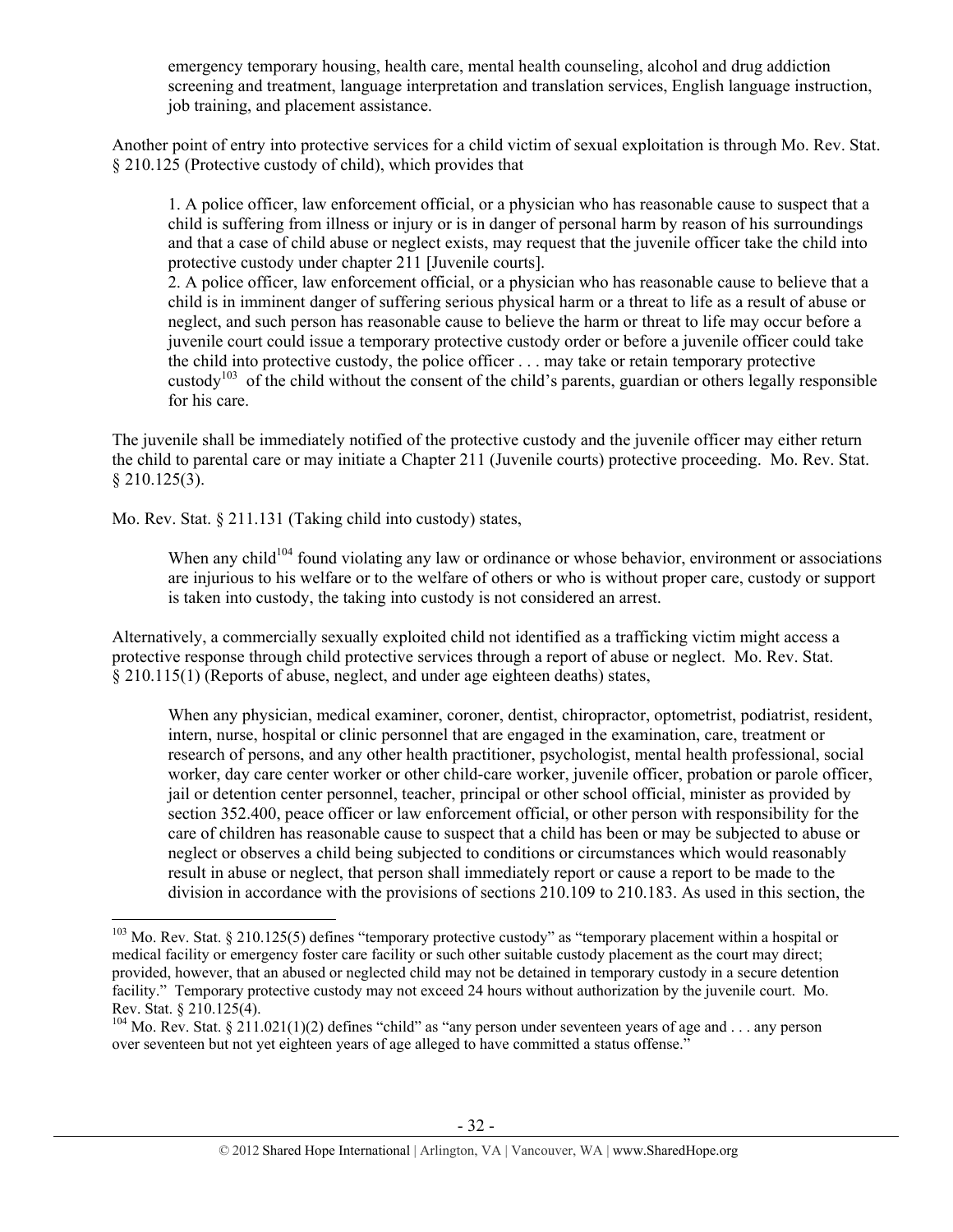term "abuse" is not limited to abuse inflicted by a person responsible for the child's care, custody and control as specified in section  $210.110$ ,<sup>105</sup> but shall also include abuse inflicted by any other person.

Under Mo. Rev. Stat. § 210.115(4) other people are to report cases of suspected abuse or neglect by filing a report "if such person has reasonable cause to suspect that a child has been or may be subjected to abuse or neglect or observes a child being subjected to conditions or circumstances which would reasonably result in abuse or neglect."

Mo. Rev. Stat. § 210.145(3) (Telephone hotline for reports on child abuse) provides,

Upon receipt of a report, the division shall determine if the report merits investigation, including reports which if true would constitute a suspected violation of any of the following: . . . or other crimes under chapter 566, if the victim is a child less than eighteen years of age and the perpetrator is twenty-one years of age or older, section 567.050 [Promoting prostitution in the first degree], if the victim is a child less than eighteen years of age, section . . . 568.060 [Abuse of a child], 568.080 [Child used in sexual performance], or 568.090 [Promoting sexual performance by a child], section 573.025 [Promoting child pornography in the first degree], 573.035 [Promoting child pornography in the second degree], 573.037 [Possession of child pornography] . . . or an attempt to commit any such crimes. . . . The local division staff shall determine, through the use of protocols developed by the division, whether an investigation or the family assessment and services approach should be used to respond to the allegation. The protocols developed by the division shall give priority to ensuring the well-being and safety of the child.

Pursuant to Mo. Rev. Stat. § 211.032(1) (Child abuse and neglect hearings),

[W]hen a child or person seventeen years of age, alleged to be in need of care and treatment pursuant to subdivision (1) of subsection 1 of section 211.031,<sup>106</sup> is taken into custody, the juvenile or family court shall notify the parties of the right to have a protective custody hearing.

The hearing must be held within 3 days and an adjudication hearing must be held within 60 days of the child being taken into custody. Mo. Rev. Stat.  $\S 211.032(2)$ –(4). If the court determines that there is "sufficient cause" to continue custody, it must hold a dispositional hearing within 90 days of the child being taken into custody, and "conduct review hearings regarding the reunification efforts made by the division every ninety to one hundred twenty days for the first year the child is in the custody of the division." Mo. Rev. Stat. § 211.032(4). Mo. Rev. Stat. § 211.181(1) (Order for disposition or treatment of child) provides that when a child is found by the court to be a child in need of care and treatment pursuant to Mo. Rev. Stat.  $\S 211.031(1)(1)$ , the

<sup>&</sup>lt;sup>105</sup> *See infra* Section 5.5 for the definition of "abuse."<br><sup>106</sup> Mo. Rev. Stat. § 211.031(1)(1) states that a child is alleged to be in need of care and treatment if

<sup>(</sup>a) The parents, or other persons legally responsible for the care and support of the child or person seventeen years of age, neglect or refuse to provide proper support, education which is required by law, medical, surgical or other care necessary for his or her well-being; except that reliance by a parent, guardian or custodian upon remedial treatment other than medical or surgical treatment for a child or person seventeen years of age shall not be construed as neglect when the treatment is recognized or permitted pursuant to the laws of this state;

<sup>(</sup>b) The child or person seventeen years of age is otherwise without proper care, custody or support; or (c) The child or person seventeen years of age was living in a room, building or other structure at the time such dwelling was found by a court of competent jurisdiction to be a public nuisance pursuant to section 195.130;

<sup>(</sup>d) The child or person seventeen years of age is a child in need of mental health services and the parent, guardian or custodian is unable to afford or access appropriate mental health treatment or care for the child.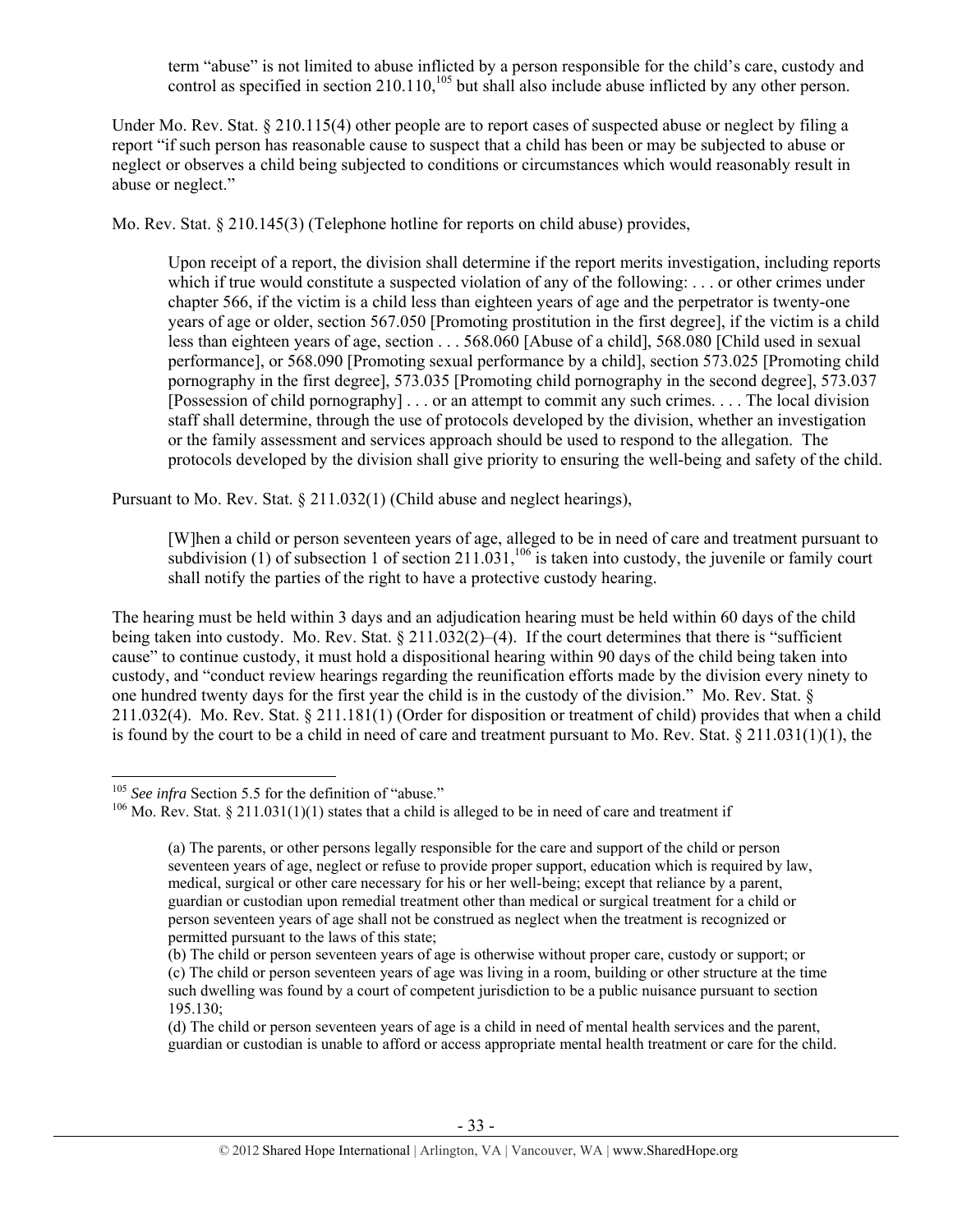court may, among other things, "[p]lace the child or person seventeen years of age under supervision in his own home or in the custody of a relative or other suitable person," "[c]ommit the child or person seventeen years of age to the custody of" certain persons or institutions, order medical treatment or evaluation, or "[p]lace the child or person seventeen years of age in a family home."

If a child is detained pending disposition rather than returned to the parents, Mo. Rev. Stat. § 211.151(1) (Places of detention—photographing and fingerprinting, restrictions) provides that the juvenile court may order placement in "(1) A juvenile detention facility provided by the county; (2) A shelter care facility, subject to the supervision of the court; (3) A suitable place of detention maintained by an association having for one of its objects the care and protection of children; (4) Such other suitable custody as the court may direct." Mo. Rev. Stat. § 211.151(2) states that "[a] child shall not be detained in a jail or other adult detention facility pending disposition of a case."<sup>107</sup>

If a child determined to be in need of care or treatment due to habitual truancy, runaway or other status offenses pursuant to Mo. Rev. Stat. § 211.031(1)(2)<sup>108</sup> is taken into custody, he may not be held in secure detention<sup>109</sup> for more than 24 hours, "the court finds pursuant to a probable cause hearing held within that twenty-four-hour period, that the child has violated the conditions of a valid court order and" meets other requirements set out in the section. Mo. Rev. Stat. § 211.063(1).<sup>110</sup> After a hearing, the court may order custody of the child based on the same options listed above that apply to children taken pursuant to Mo. Rev. Stat.  $\S 211.031(1)(1)$ , except that a child taken into custody pursuant to Mo. Rev. Stat. § 211.031(1)(2) may be committed to the department of social services. Mo. Rev. Stat. § 211.181(2).

Mo. Rev. Stat. § 211.038(1) (Children not to be reunited with parents or placed in a home) could prevent return of a child to the custody of a trafficker parent. Under Mo. Rev. Stat. § 211.038(1),

A child under the jurisdiction of the juvenile court shall not be reunited with a parent or placed in a home in which the parent or any person residing in the home has been found guilty of, or pled guilty to, any of the following offenses when a child was the victim:

 $107$  "The term 'jail or other adult detention facility' does not include a juvenile detention facility." Mo. Rev. Stat.  $§ 211.151(4)(1).$ 

 $^{108}$  Mo. Rev. Stat. § 211.031(1)(2) states that a child may be in need of care and treatment if

<sup>(</sup>a) The child while subject to compulsory school attendance is repeatedly and without justification absent from school; or

<sup>(</sup>b) The child disobeys the reasonable and lawful directions of his or her parents or other custodian and is beyond their control; or

<sup>(</sup>c) The child is habitually absent from his or her home without sufficient cause, permission, or justification; or

<sup>(</sup>d) The behavior or associations of the child are otherwise injurious to his or her welfare or to the welfare of others; or

<sup>(</sup>e) The child is charged with an offense not classified as criminal, or with an offense applicable only to children . . .

<sup>&</sup>lt;sup>109</sup> "Secure detention" is defined in Mo. Rev. Stat.  $\S 211.063(2)(1)$  as "any public or private residential facility used for the temporary placement of any child if such facility includes construction fixtures designed to physically restrict the movements and activities of children held in the lawful custody of such facility."

<sup>&</sup>lt;sup>110</sup> However, Mo. Rev. Stat. § 211.063(3) provides that this section does not apply to a child taken into custody pursuant to Mo. Rev. Stat. § 211.031(1)(3), which includes "any child who is alleged to have violated a state law or municipal ordinance."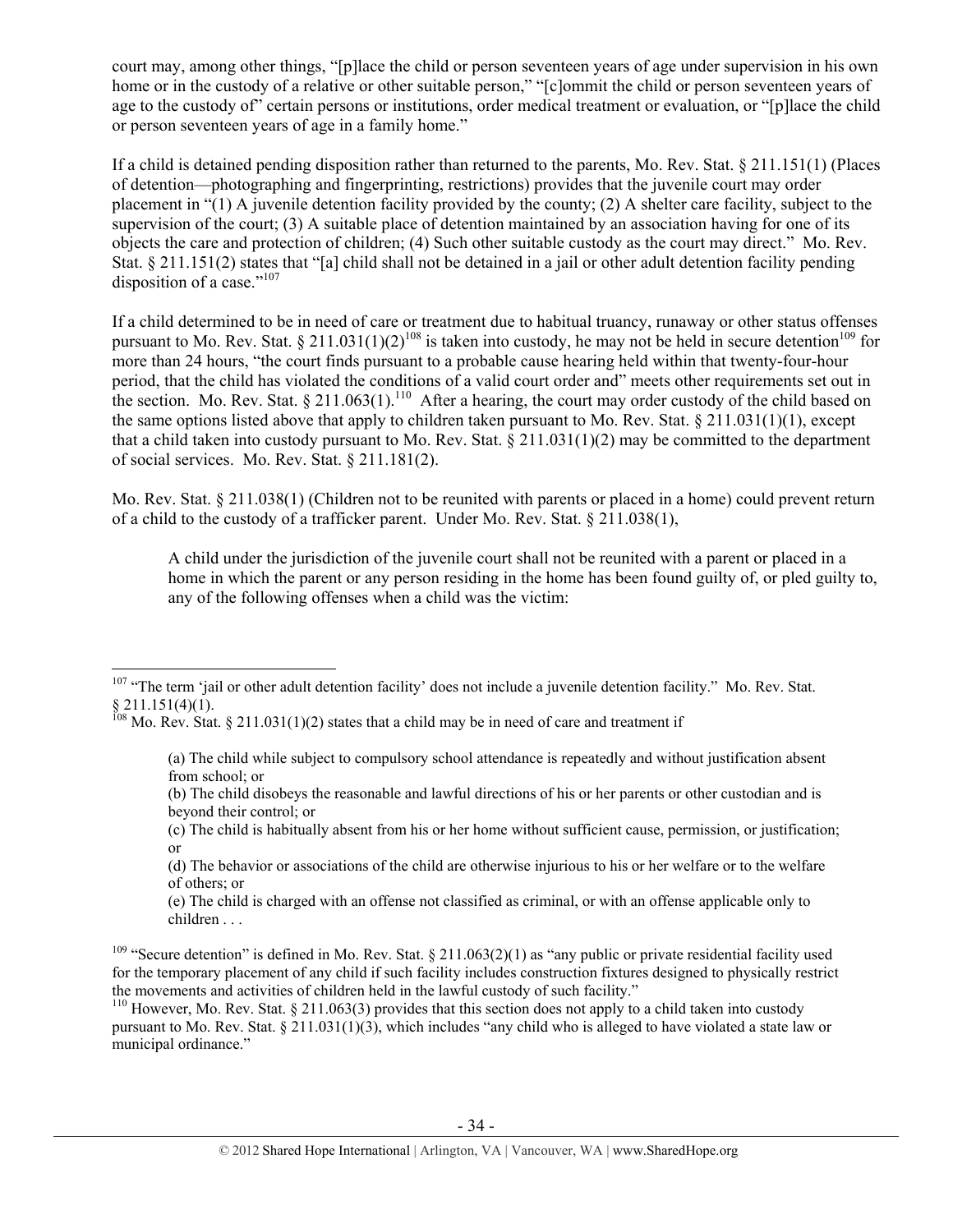(1) A felony violation of section . . . 566.064 [Statutory sodomy, second degree], . . . 566.083 [Sexual misconduct involving a child], . . . 566.100 [Sexual abuse], . . . 566.151 [Enticement of a child],  $\ldots$  566.212 [Sexual trafficking of a child]  $\ldots$ ;

 . . . (3) A violation of subdivision (2) of subsection 1 of section 568.060 [Abuse of a child]; . . .

(5) A violation of section 568.080 [Child used in sexual performance];

(6) A violation of section 568.090 [Promoting sexual performance by a child]; or  $\ldots$ .<sup>111</sup>

Once connected with the child protective services system, trafficking victims may have access to specialized services through a state technical assistance team. Mo. Rev. Stat. § 660.520(1) (State technical assistance team for child sexual abuse cases) provides that a special team in the department of social services is created to assist, train teams, develop protocols, and be involved in, upon request, the "investigation and prosecution of child abuse, child neglect, child sexual abuse, child exploitation, child pornography, [and] child fatality cases." Pursuant to Mo. Rev. Stat. § 660.520(3),

Each county may develop a multidisciplinary team for the purpose of determining the appropriate investigative and therapeutic action . . . . The multidisciplinary team may include, but is not limited to, a prosecutor, or his or her representative, an investigator from the children's division, a physician, a representative from a mental health care services agency and a representative of the police agency of primary jurisdiction.

Mo. Rev. Stat. § 21.771<sup>112</sup> provides for the creation of the Joint Committee on Child Abuse and Neglect and directs the committee to

(1) Make a continuing study and analysis of the state child abuse and neglect reporting and investigation system;

(2) Devise a plan for improving the structured decision making regarding the removal of a child from a home;

(3) Determine the additional personnel and resources necessary to adequately protect the children of this state and improve their welfare and the welfare of families;

(4) Address the need for additional foster care homes and to improve the quality of care provided to abused and neglected children in the custody of the state;

(5) Determine from its study and analysis the need for changes in statutory law; and

(6) Make any other recommendation to the general assembly necessary to provide adequate protections for the children of our state.

The Committee is tasked with submitting an annual report to the general assembly and providing "any recommendations which the committee may have for legislative action as well as any recommendations for administrative or procedural changes in the internal management or organization of state or local government agencies and departments." Mo. Rev. Stat. § 21.771(7). "The provisions of this section shall expire on January 15, 2018." Mo. Rev. Stat. § 21.771(8).

 $111$  Mo. Rev. Stat. § 211.038(2) also provides, "For all other violations of offenses in chapters 566 and 568, not specifically listed in subsection 1 of this section or for a violation of an offense committed in another state when a child is the victim that would be a violation of chapter 566 or 568, if committed in Missouri, the juvenile court may exercise its discretion regarding the placement of a child under the jurisdiction of the juvenile court in a home in which a parent or any person residing in the home has been found guilty of, or pled guilty to, any such offense." <sup>112</sup> The text of Mo. Rev. Stat. § 21.771 included here and elsewhere in this report reflects passage of Senate Bill 628, 96th Gen. Assemb., Reg. Sess. (Mo. 2012) (effective August 28, 2012).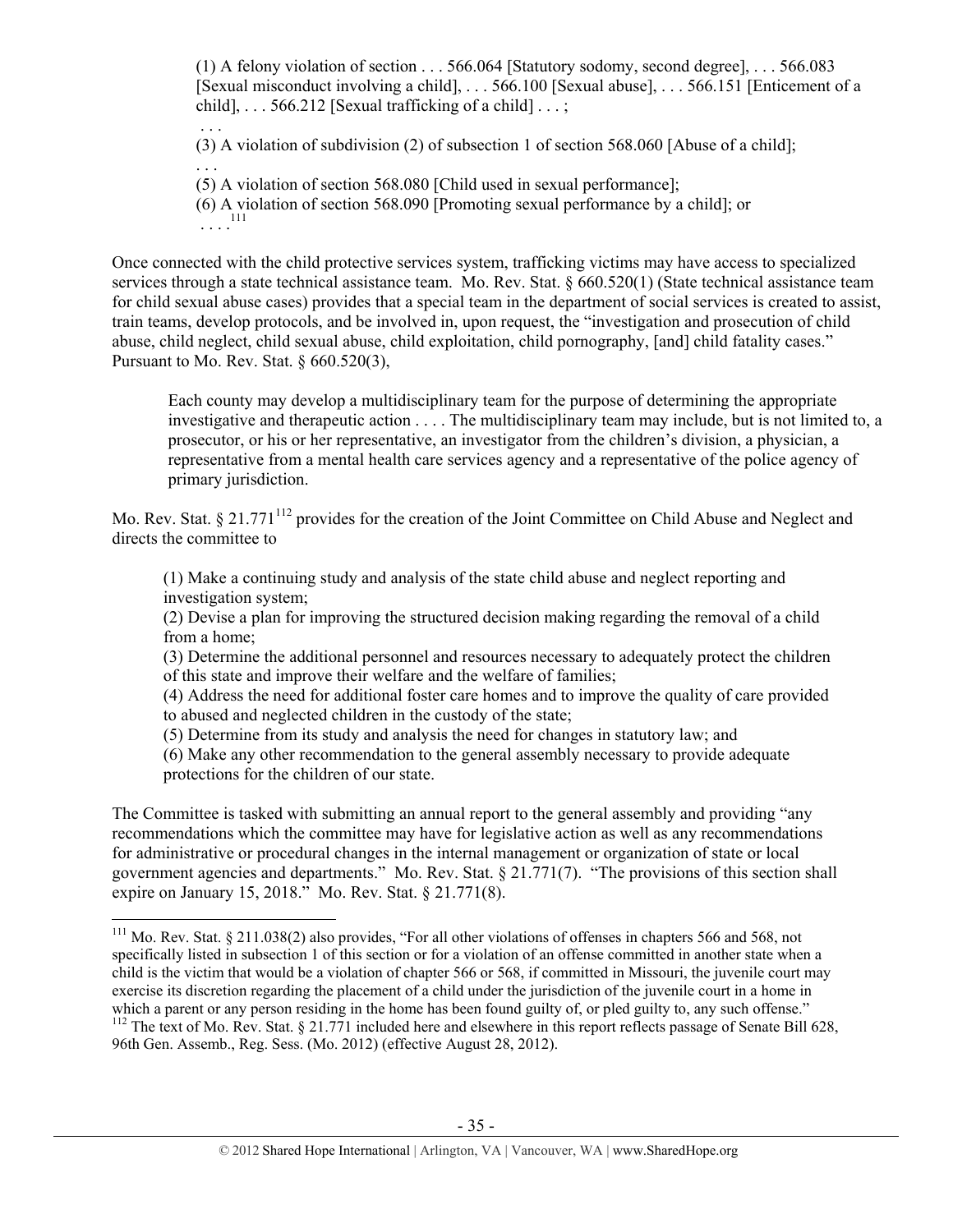However, commercially sexually exploited minors who are not identified as abused or as trafficking victims may be taken into custody and detained<sup>113</sup> for prostitution-related offenses. Pursuant to Mo. Rev. Stat.  $\delta$ 211.131(1) (Taking child into custody, effect—notice to parents—jurisdiction attaches, when), "any child found violating any law or ordinance" may be taken into custody, and pursuant to Mo. Rev. Stat. § 211.151 (Places of detention—photographing and fingerprinting, restrictions),

1. Pending disposition of a case, the juvenile court may order in writing the detention of a child in one of the following places:

(1) A juvenile detention facility provided by the county;

(2) A shelter care facility, subject to the supervision of the court;

(3) A suitable place of detention maintained by an association having for one of its objects the care and protection of children;

- (4) Such other suitable custody as the court may direct.
- 2. A child shall not be detained in a jail or other adult detention facility pending disposition of a case.
- 5.4.1 Recommendation: Amend Mo. Rev. Stat. § 566.223 (Federal Trafficking Victims Protection Act of 2000 to apply, when) to mandate specialized services and housing for all trafficking victims under 18 and prohibit a punitive response.
- *5.5 Commercial sexual exploitation is identified as a type of abuse and neglect within child protection statutes.*

Mo. Rev. Stat. § 210.110(1) (Definitions) defines "abuse" in part as "any physical injury, sexual abuse, or emotional abuse inflicted on a child other than by accidental means by those responsible for the child's care, custody, and control." Mo. Rev. Stat. § 210.110(12) defines "neglect" as "failure to provide, by those responsible for the care, custody, and control of the child, the proper or necessary support, education as required by law, nutrition or medical, surgical, or any other care necessary for the child's well-being."

5.6.1 Recommendation: Amend Mo. Rev. Stat. § 210.110(1) to expressly include within the definition of abuse violations of Mo. Rev. Stat. § 566.212 (Sexual trafficking of a child) and § 566.213 (Sexual trafficking of a child under age twelve).

 $113$  Pursuant to Mo. Rev. Stat. § 211.061 (Arrested child taken before juvenile court--transfer of prosecution to juvenile court--limitations on detention of juvenile--detention hearing, notice.),

<sup>3.</sup> When the juvenile court is informed that a child is in detention it shall examine the reasons therefor and shall immediately:

<sup>(1)</sup> Order the child released; or

<sup>(2)</sup> Order the child continued in detention until a detention hearing is held. An order to continue the child in detention shall only be entered upon the filing of a petition or motion to modify and a determination by the court that probable cause exists to believe that the child has committed acts specified in the petition or motion that bring the child within the jurisdiction of the court under subdivision (2) or (3) of subsection 1 of section 211.031.

<sup>4.</sup> A juvenile shall not remain in detention for a period greater than twenty-four hours unless the court orders a detention hearing. If such hearing is not held within three days, excluding Saturdays, Sundays and legal holidays, the juvenile shall be released from detention unless the court for good cause orders the hearing continued. The detention hearing shall be held within the judicial circuit at a date, time and place convenient to the court. Notice of the date, time and place of a detention hearing, and of the right to counsel, shall be given to the juvenile and his or her custodian in person, by telephone, or by such other expeditious method as is available.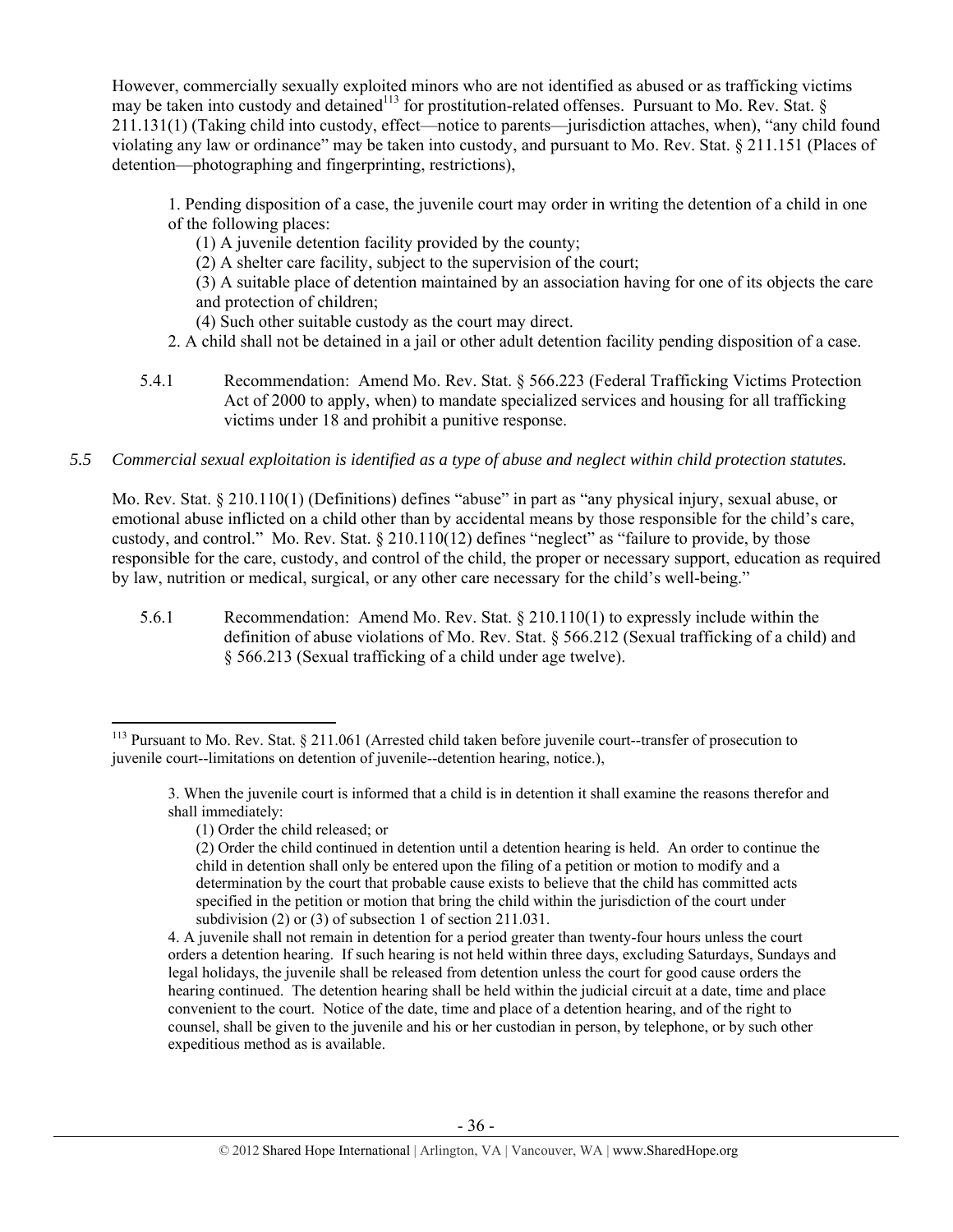*5.6 The definition of "caregiver" (or similar term) in the child welfare statutes is broad enough to include a trafficker who has custody or control of a child in order to bring a trafficked child into protection of child protective services.* 

The definition of a person "responsible for the care, custody and control" of a child is broad enough to bring a trafficker who has custody or control over the minor into child protective services. Mo. Rev. Stat. § 210.110(16) (Definitions) defines "those responsible for the care, custody, and control of the child" as

those included but not limited to the parents or guardian of a child, other members of the child's household, or those exercising supervision over a child for any part of a twenty-four-hour day. Those responsible for the care, custody and control shall also include any adult who, based on relationship to the parents of the child, members of the child's household or the family, has access to the child.

Also, Mo. Rev. Stat. § 210.115(1) (Reports of abuse, neglect, and under age eighteen deaths) outlines mandatory reporting requirements for suspected abuse or neglect of a child and states, "As used in this section, the term 'abuse' is not limited to abuse inflicted by a person responsible for the child's care, custody and control as specified in section 210.110, but shall also include abuse inflicted by any other person." Under Mo. Rev. Stat. § 660.525 (Treatment for child sexual abuse victims provided by family services, when),

The division of family services may provide treatment services for child sexual abuse victims in instances where the perpetrator is not listed in section 210.110 [Definitions], as a person responsible for the care, custody and control of the child, if treatment funds are available and such treatment services are requested by the family of the child.

*5.7 Crime victims' compensation is specifically available to a child victim of sex trafficking or commercial sexual exploitation of children (CSEC) without regard to ineligibility factors.* 

To the extent a prostituted child meets the definition of "victim,"114 certain provisions of Chapter 595 (Victims of crimes, compensation and services) may impede a domestic minor sex trafficking victim's access to victim compensation and services.

First, Mo. Rev. Stat. § 595.030(2) (Compensation) states,

No compensation shall be paid unless the department of public safety finds that a crime was committed, that such crime directly resulted in personal physical injury<sup>115</sup> to, or the death of, the victim, and that police records show that such crime was promptly reported to the proper authorities. In no case may compensation be paid if the police records show that such report was made more than forty-eight hours after the occurrence of such crime, unless the department of public safety finds that the report to the police was delayed for good cause. If the victim is under eighteen years of age such report may be made by the victim's parent, guardian or custodian; by a physician, a nurse, or hospital emergency room personnel; by the division of family services personnel; or by any other member of the victim's family. . . .

<sup>&</sup>lt;sup>114</sup> See supra Section 5.1.<br><sup>115</sup> Mo. Rev. Stat. § 595.010(1)(23) defines "personal physical injury" as "actual bodily harm only with respect to the victim. Personal physical injury may include mental or nervous shock resulting from the specific incident upon which the claim is based."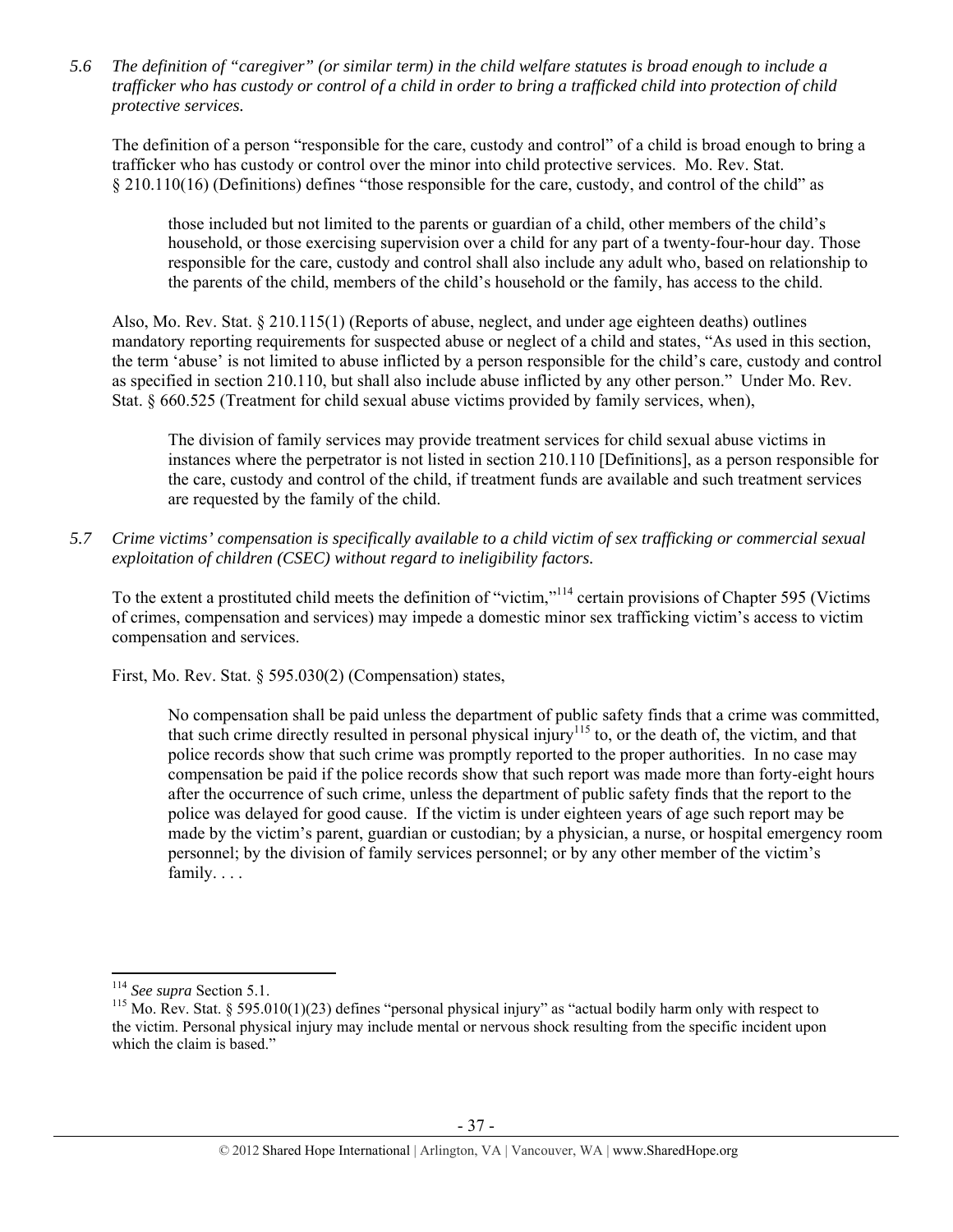In addition to the narrow timeframe for reporting the crime, Mo. Rev. Stat. § 595.025(2) (Claims, filing and hearing) requires that "[a] claim shall be filed not later than two years after the occurrence of the crime or the discovery of the crime upon which it is based."

Second, cooperation with law enforcement is required, unless good cause is shown. Mo. Rev. Stat. § 595.015(6) (Compensation claims) states, "The claimant, victim or dependent shall cooperate with law enforcement officials in the apprehension and prosecution of the offender in order to be eligible, or the department has found that the failure to cooperate was for good cause."

Third, compensation may be limited or eliminated if the department determines that the injury arose from the consent of the victim. Mo. Rev. Stat. § 595.035(3) (Award standards to be established) states, "In determining the amount of compensation payable, the department of public safety shall determine whether, because of the victim's consent, provocation, incitement or negligence, the victim contributed to the infliction of the victim's injury or death, and shall reduce the amount of the compensation or deny the claim altogether."

- 5.7.1 Recommendation: Amend Mo. Rev. Stat. § 595.035 (Award standards to be established) to specifically exempt trafficked minors from filing requirements and ineligibility factors.
- *5.8 Victim-friendly procedures and protections are provided in the trial process for minors under 18.*

Mo. Rev. Stat. § 566.223(1) (Federal Trafficking Victims Protection Act of 2000 to apply, when) states,

Any individual who is alleging that a violation of sections 566.200 to 566.221 [including sexual trafficking of a child and sexual trafficking of a child under 12] has occurred against his or her person shall be afforded the rights and protections provided in the federal Trafficking Victims Protection Act of 2000, Public Law 106-386, as amended.<sup>116</sup>

Mo. Rev. Stat. § 491.710 (Hearings involving child witnesses) promotes speedy proceedings in cases involving a child victim witness, stating,

In all criminal cases and juvenile court hearings under chapter 211, involving a child victim or witness, as defined in section  $491.678^{117}$  or  $491.696$ ,  $118$  the court shall give docket priority. The court and the prosecuting or circuit attorney shall take appropriate action to insure a speedy trial in order to minimize the length of time the child must endure the stress of his or her involvement in the proceeding. In ruling on any motion or other request for a delay or continuance of proceedings, the court shall consider and give weight to any adverse impact the delay or continuance may have on the well-being of a child victim or witness.

Mo. Rev. Stat. § 491.015 (Prosecuting witness in certain cases not to be interrogated as to prior sexual conduct) seeks to protect sexual offense victim witnesses from cross-examination regarding prior sexual conduct. Mo. Rev. Stat. § 491.015(1), (2) states,

1. In prosecutions under chapter 566 [Sexual offenses], or prosecutions related to sexual conduct under chapter 568 [Offenses against the family], opinion and reputation evidence of the complaining witness'

<sup>&</sup>lt;sup>116</sup> *See supra* note 31.<br><sup>117</sup> Mo. Rev. Stat. § 491.678 (Child defined) defines "child" as "a person under seventeen years of age who is the alleged victim in any criminal prosecution under chapter 565 [Offenses against the person], 566 [Sexual offenses] or 568 [Offenses against the family]."

 $118$  Mo. Rev. Stat. § 491.696 (Child defined) defines "child" as " a person seventeen years of age or under who is the alleged victim of sexual abuse, physical abuse, or neglect as such terms are defined in section 210.110."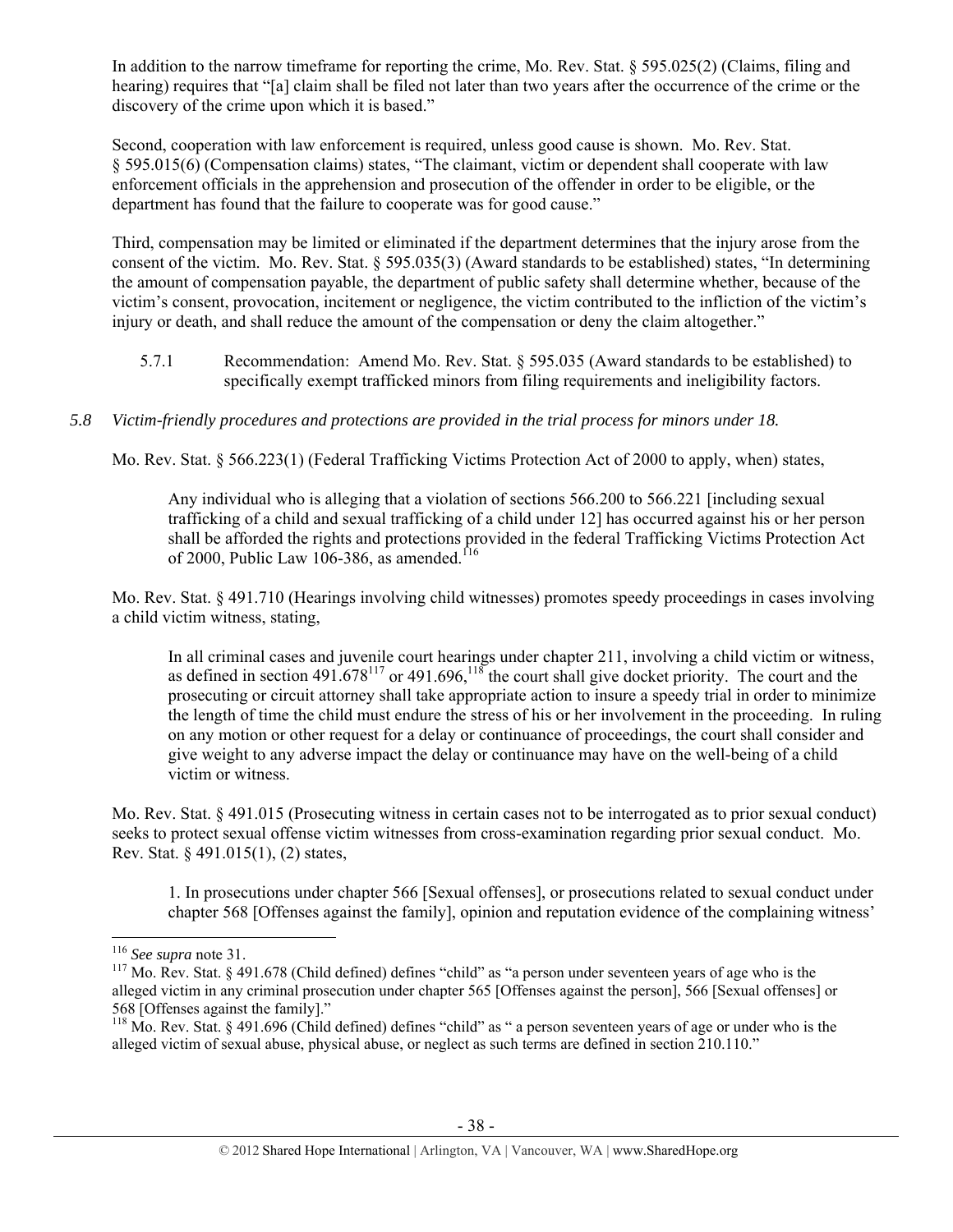prior sexual conduct is inadmissible; evidence of specific instances of the complaining witness' prior sexual conduct or the absence of such instances or conduct is inadmissible, except where such specific instances are:

(1) Evidence of the sexual conduct of the complaining witness with the defendant to prove consent where consent is a defense to the alleged crime and the evidence is reasonably contemporaneous with the date of the alleged crime; or

(2) Evidence of specific instances of sexual activity showing alternative source or origin of semen, pregnancy or disease;

(3) Evidence of immediate surrounding circumstances of the alleged crime; or

(4) Evidence relating to the previous chastity of the complaining witness in cases, where, by statute, previously chaste character is required to be proved by the prosecution.

2. Evidence of the sexual conduct of the complaining witness offered under this section is admissible to the extent that the court finds the evidence relevant to a material fact or issue.

Mo. Rev. Stat. § 491.075(1)<sup>119</sup> (Statement of child under fourteen admissible, when) states,

A statement made by a child under the age of fourteen or a vulnerable person relating to an offense under chapter 565 [Offenses against the person], 566 [Sexual offenses], 568 [Offenses against the family] or 573 [Pornography and related offenses], performed by another, not otherwise admissible by statute or court rule, is admissible in evidence in criminal proceedings in the courts of this state as substantive evidence to prove the truth of the matter asserted if:

(1) The court finds, in a hearing conducted outside the presence of the jury that the time, content and circumstances of the statement provide sufficient indicia of reliability; and

- (2) (a) The child or vulnerable person testifies at the proceedings; or
	- (b) The child or vulnerable person is unavailable as a witness; or

(c) The child or vulnerable person is otherwise physically available as a witness but the court finds that the significant emotional or psychological trauma which would result from testifying in the personal presence of the defendant makes the child or vulnerable person unavailable as a witness at the time of the criminal proceeding.

In addition, such a statement when the child is a victim of the above offenses "is sufficient corroboration of a statement, admission or confession regardless of whether or not the child or vulnerable person is available to testify regarding the offense." Mo. Rev. Stat. § 491.075(2).

Protection of a child witness from additional trauma in the trial process is provided pursuant to Mo. Rev. Stat. § 491.680 (Court may order video recording of alleged child victim), which states,

1. In any criminal prosecution under the provisions of chapter 565 [Offenses against the person], 566 or 568 involving an alleged child victim, upon the motion of the prosecuting attorney, the court may order that an in-camera videotaped deposition of the testimony of the alleged child victim be made for use as substantive evidence at preliminary hearings and at trial.

2. If the court finds, at a hearing, that significant emotional or psychological trauma to the child which would result from testifying in the personal presence of the defendant exists, which makes the child unavailable as a witness at the time of the preliminary hearing or trial, the court shall order that an incamera videotaped deposition of the testimony of the alleged child victim be made for use as substantive evidence at the preliminary hearings and at trial. Such recording shall be retained by the prosecuting attorney and shall be admissible in lieu of the child's personal appearance and testimony at

<sup>&</sup>lt;sup>119</sup> The text of Mo. Rev. Stat. § 491.075 included here and elsewhere in this report reflects passage of Senate Bill 628, 96th Gen. Assemb., Reg. Sess. (Mo. 2012) (effective August 28, 2012).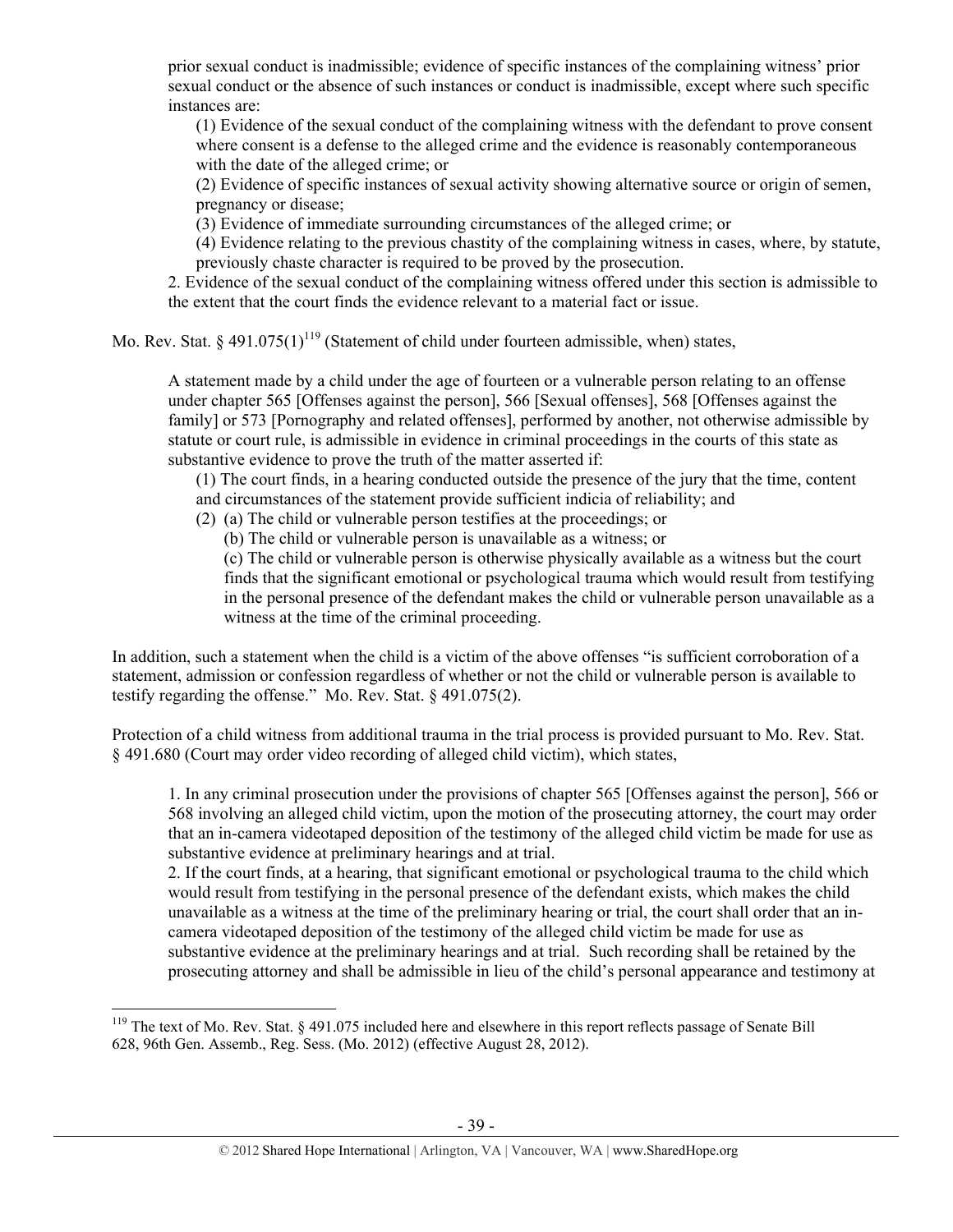preliminary hearings and at trial, conflicting provisions of section 544.270 notwithstanding. A transcript of such testimony shall be made as soon as possible after the completion of such deposition and shall be provided to the defendant together with all other discoverable materials. 3. Upon a finding of trauma as provided for in subsection 2 of this statute, the court may also exclude the defendant from the videotape deposition proceedings in which the child is to testify. Where any such order of exclusion is entered, the child shall not be excused as a witness until the defendant has had a reasonable opportunity to review the videotape deposition in private with his counsel and to consult with his counsel; and until his counsel has been afforded the opportunity to cross-examine the child following such review and consultation.  $\frac{120}{120}$ 

Mo. Rev. Stat. § 491.685(1) (Defendant may be excluded from child victim deposition proceedings, when) also provides, "On motion of the prosecuting attorney, the court may exclude the defendant from any or all deposition proceedings at which the child is to testify," so long as the defendant is able to review the videotape with his attorney and his attorney has the opportunity to cross-examine the child after that review. Pursuant to Mo. Rev. Stat. § 491.685(2), "The court may also order, on motion of the prosecuting attorney, during all predeposition procedures, recesses, and post-deposition matters that the child be sequestered from the view and presence of the defendant."

Pursuant to Mo. Rev. Stat. § 492.304(1) (Visual and aural recordings of child under fourteen admissible, when), "In addition to the admissibility of a statement under the provisions of section 492.303, the visual and aural recording of a verbal or nonverbal statement of a child when under the age of fourteen who is alleged to be a victim of an offense under the provisions of chapter 565 [Offenses against the person], 566 [Sexual offenses] or 568 [Offenses against the family], is admissible into evidence if" the requirements of the statute are met.

However, pursuant to Mo. Rev. Stat. § 492.304(2), (3),

If the child does not testify at the proceeding, the visual and aural recording of a verbal or nonverbal statement of the child shall not be admissible under this section unless the recording qualifies for admission under section 491.075. . . . If the visual and aural recording of a verbal or nonverbal<sup>121</sup> statement of a child is admissible under this section and the child testifies at the proceeding, it shall be admissible in addition to the testimony of the child at the proceeding whether or not it repeats or duplicates the child's testimony.

Pursuant to Mo. Rev. Stat. § 595.209(1)(1)–(6), (11) (Rights of victims and witnesses), victims of dangerous felonies<sup>122</sup> or attempts to commit dangerous felonies are entitled to certain rights, upon written request,

 <sup>120</sup> However, Mo. Rev. Stat. § 491.690 (Provisions of sections 491.675 to 491.693 not to apply where defendant has waived right to counsel—exceptions) states that "[w]here a defendant has waived the right to counsel and elected to represent himself, the provisions of sections 491.675 to 491.693 shall not apply, except in the discretion of the court, under such rules, procedures and restrictions as the court may, in the interests of justice, impose."

<sup>&</sup>lt;sup>121</sup> Mo. Rev. Stat. § 492.304.2 states, "As used in this section, a nonverbal statement shall be defined as any demonstration of the child by his or her actions, facial expressions, demonstrations with a doll or other visual aid whether or not this demonstration is accompanied by words."

 $122$  Mo. Rev. Stat. § 556.061(8) (Code definitions) defines "dangerous felony" as

the felonies of . . . attempted forcible rape if physical injury results, attempted forcible sodomy if physical injury results, forcible rape, forcible sodomy, kidnapping, . . . statutory rape in the first degree when the victim is a child less than twelve years of age at the time of the commission of the act giving rise to the offense, statutory sodomy in the first degree when the victim is a child less than twelve years of age at the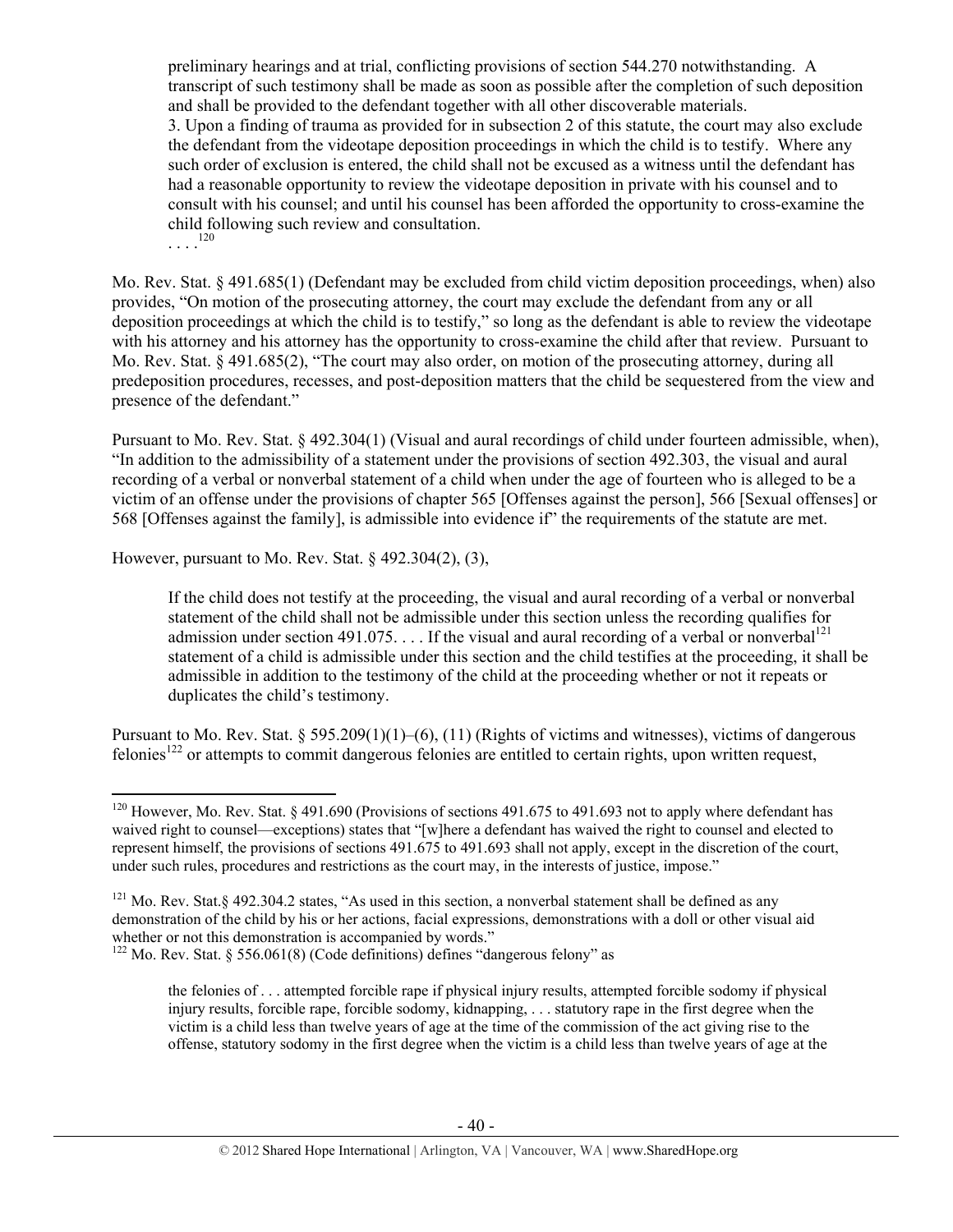including the right to be informed about the crime, the filing of charges, trial dates, all other hearing dates, the status of the case, availability of victim compensation, availability of restitution, any release or escape of the offender from confinement, and the availability of videotape statements in lieu of court appearance. Such victims also have "the right to reasonable protection from the defendant or any person acting on behalf of the defendant from harm and threats of harm arising out of their cooperation with law enforcement and prosecution efforts." Mo. Rev. Stat. § 595.209(1)(9).

Lastly, Mo. Rev. Stat. § 210.160(1) (Guardian ad litem) requires a guardian ad litem to be appointed to represent the interests of an abused or neglected child subject to the proceedings as set out in the statute. In addition, "The court may designate volunteer advocates, who may or may not be attorneys licensed to practice law, to assist in the performance of the guardian ad litem duties for the court." Mo. Rev. Stat. § 210.160(5).

*5.9 Expungement or sealing of juvenile delinquency records resulting from arrests or adjudications for prostitution-related offenses committed as a result of, or in the course of, the commercial sexual exploitation of a minor is available within a reasonable time after turning 18.* 

Mo. Rev. Stat. § 211.151(3) (Places of detention—photographing and fingerprinting, restrictions) provides in part,

A child taken into custody as a victim of abuse or neglect or as a status offender pursuant to subdivision  $(1)^{123}$  or  $(2)^{124}$  of subsection 1 of section 211.031 or for an offense that would be considered a misdemeanor if committed by an adult may be fingerprinted or photographed with the consent of the juvenile judge. Records of a child who has been fingerprinted and photographed after being taken into custody shall be closed records . . . .

These records may be expunged pursuant to Mo. Rev. Stat. §§ 610.122 [Arrest record expunged, requirements] to 610.126 [Expungement does not deem arrest invalid—department of revenue may retain records necessary for administrative actions on driver's license—power to close or expunge record, limitation] except "[i]f a petition has not been filed within thirty days of the date that the child was taken into custody; and if a petition for the child has not been filed within one year of the date the child was taken into custody."

*5.10 Victim restitution and civil remedies for victims of domestic minor sex trafficking or commercial sexual exploitation of children (CSEC) are authorized by law.* 

Mandatory restitution is provided to trafficking victims under Mo. Rev. Stat. § 566.218 (Restitution required for certain offenders), which provides,

[A] court sentencing a defendant convicted of violating the provisions of section . . . 566.212 [Sexual trafficking of a child], or 566.213 [Sexual trafficking of a child under age twelve] shall order the defendant to pay restitution to the victim of the offense regardless of whether the defendant is sentenced to a term of imprisonment or probation. The minimum restitution ordered by the court shall be in the amount determined by the court necessary to compensate the victim for the value of the victim's labor and/or for the mental and physical rehabilitation of the victim and any child of the victim.

<u> 1989 - Johann Stein, marwolaethau a gweledydd a ganlad y ganlad y ganlad y ganlad y ganlad y ganlad y ganlad</u> time of the commission of the act giving rise to the offense, and, abuse of a child pursuant to subdivision (2) of subsection 3 of section 568.060 [Abuse of child], child kidnapping, and parental kidnapping committed by detaining or concealing the whereabouts of the child for not less than one hundred twenty days under section 565.153. 123 *See supra* note 106. 124 *See supra* note 108.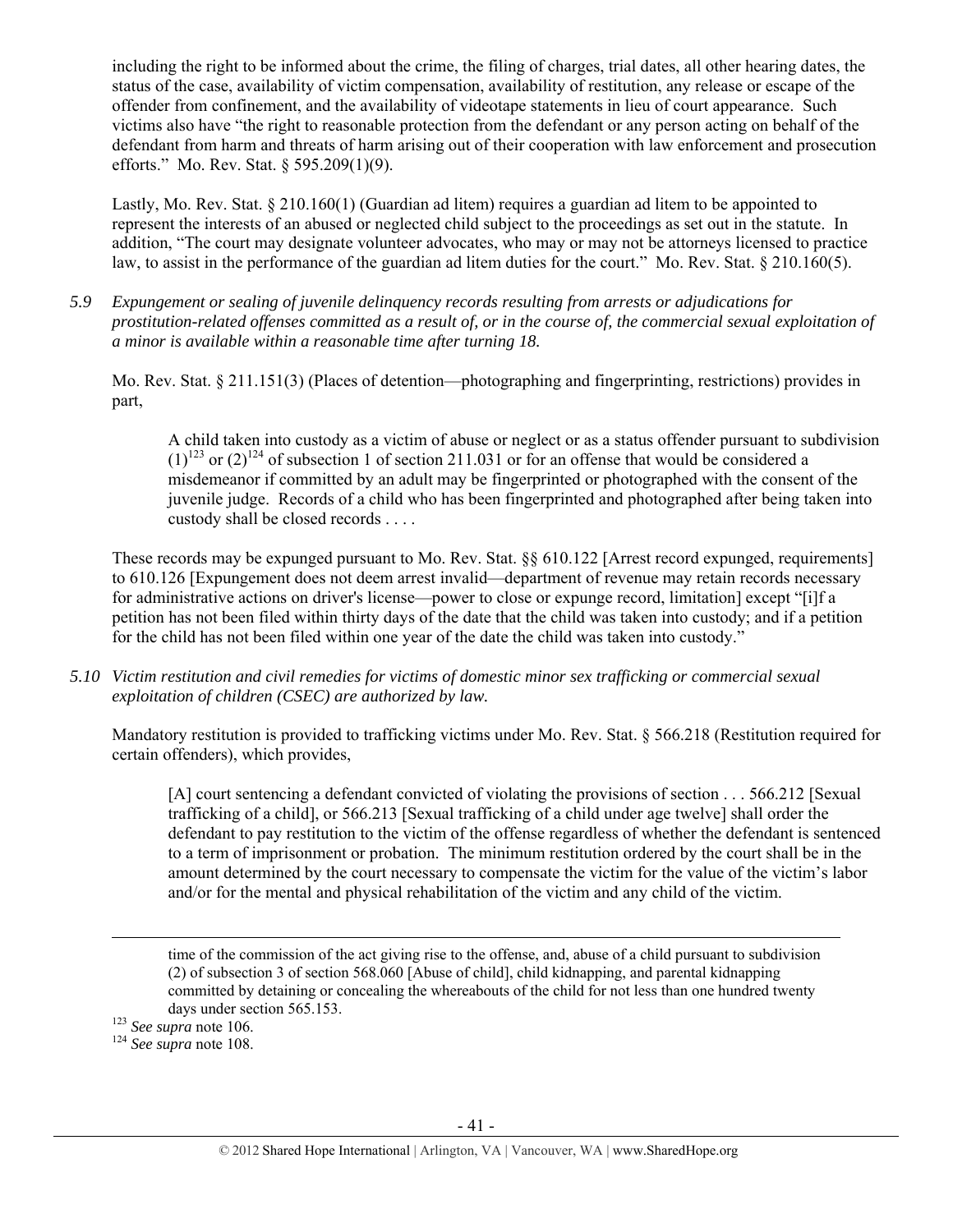In addition to restitution, trafficking victims may pursue a civil action against traffickers and facilitators. Mo. Rev. Stat. § 566.223(6) (Federal Trafficking Victims Protection Act of 2000 to apply, when) provides that "[a] victim of trafficking may bring a civil action against a person or persons who plead guilty to or are found guilty of a violation of section . . . 566.212, or 566.213, to recover the actual damages sustained by the victim, court costs, including reasonable attorney's fees, and punitive damages, when determined to be appropriate by the court." Furthermore, Mo. Rev. Stat. § 566.223(7) permits the attorney general to

bring a civil action, in the circuit court in which the victim of trafficking was found, to recover from any person or entity that benefits, financially or by receiving anything of value, from violations of section . . . 566.212 , or 566.213, a civil penalty of not more than fifty thousand dollars for each violation . . . and injunctive and other equitable relief as the court may, in its discretion, order. The first priority of any money or property collected under such an action shall be to pay restitution to the victims of trafficking on whose behalf the civil action was brought.

Victims of select pornography statutes may also bring a civil suit for damages. Pursuant to Mo. Rev. Stat. § 537.047(1) (Civil action for damages authorized, sexual and pornographic offenses involving a minor―statute of limitations),

Any person who, while a child<sup>125</sup> or minor<sup>126</sup> as defined by section 573.010, was a victim of a violation of sections 573.023 [Sexual exploitation of a minor], 573.025 [Promoting child pornography in the first degree], 573.035 [Promoting child pornography in the second degree], or 573.037 [Possession of child pornography], and who suffers physical or psychological injury or illness as a result of such violation, shall be entitled to bring a civil action to recover the actual damages sustained as a result of the violation, and shall also be entitled to recover the costs of the civil action and reasonable fees for attorneys and expert witnesses. A psychological injury or illness as described under this section need not be accompanied by physical injury or illness.

*5.11 Statutes of limitations for civil and criminal actions for child sex trafficking or commercial sexual exploitation of children (CSEC) offenses are eliminated or lengthened sufficiently to allow prosecutors and victims a realistic opportunity to pursue criminal action and legal remedies.* 

Mo. Rev. Stat. § 566.223(6) (Federal Trafficking Victims Protection Act of 2000 to apply, when) states in relevant part that "a civil action against a person or persons who plead guilty to or are found guilty to" the listed trafficking offenses "shall be filed within ten years after of: (1) The final order in the related criminal case; (2) The victim's emancipation from the defendant; or (3) The victim's eighteenth birthday."

Mo. Rev. Stat. § 556.037 (Time limitations for prosecutions for sexual offenses involving a person under eighteen) states that

Notwithstanding the provisions of section 556.036 [Time limitations], prosecutions for unlawful sexual offenses involving a person eighteen years of age or under must be commenced within thirty years after the victim reaches the age of eighteen unless the prosecutions are for forcible rape, attempted forcible rape, forcible sodomy, kidnapping, or attempted forcible sodomy in which case such prosecutions may be commenced at any time.

<sup>&</sup>lt;sup>125</sup> "Child" is defined in Mo. Rev. Stat. § 573.010(1) as "any person under the age of fourteen."

<sup>&</sup>lt;sup>126</sup> "Minor" is defined in Mo. Rev. Stat. § 573.010(10) as "any person under the age of eighteen."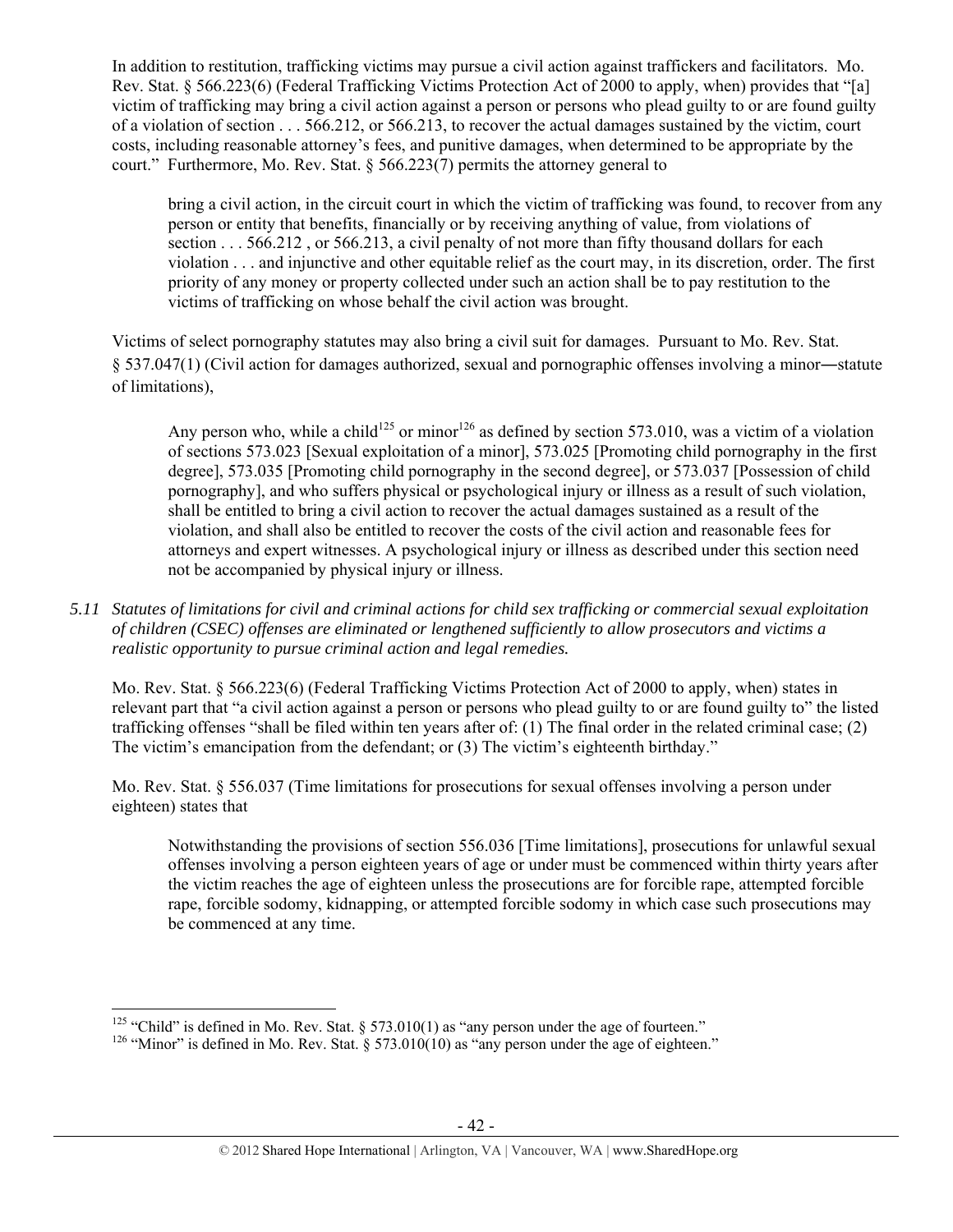The time for minor victims of sex offenses to bring civil actions for injuries resulting from their victimization is extended under Mo. Rev. Stat. § 537.046(2) (Childhood sexual abuse, injury or illness defined—action for damages may be brought, when), which provides,

Any action to recover damages from injury or illness caused by childhood sexual abuse in an action brought pursuant to this section shall be commenced within ten years of the plaintiff attaining the age of twenty-one or within three years of the date the plaintiff discovers, or reasonably should have discovered, that the injury or illness was caused by childhood sexual abuse,<sup>127</sup> whichever later occurs.<sup>128</sup>

Similarly, Mo. Rev. Stat. § 537.047(2) (Civil action for damages authorized, sexual and pornographic offenses involving a minor—statute of limitations) states that a cause of action<sup>129</sup> "shall be commenced within ten years of the plaintiff attaining the age of twenty-one, or within three years of the date the plaintiff discovers that the injury or illness was caused by the violation of an offense enumerated in subsection 1 of this section, whichever later occurs." Additionally, Mo. Rev. Stat. § 537.047(3) states, "A cause of action under this section may arise only if the violation that caused the injury occurs on or after August 28, 2007."

Pursuant to Mo. Rev. Stat. § 516.110(3) (What action shall be commenced within ten years), the statute of limitations for civil "[a]ctions for relief, not herein otherwise provided for" is ten years, and Mo. Rev. Stat. § 516.140 (What actions within two years) requires that actions for "assault, battery, false imprisonment," among other listed actions, "shall be brought within two years after the cause accrued."

5.11.1 Recommendation: Amend Mo. Rev. Stat. § 556.037 (Time limitations for prosecutions for sexual offenses involving a person under eighteen) to eliminate the statute of limitations for prosecuting offenses under Mo. Rev. Stat. § 566.212 (Sexual trafficking of a child) and § 566.213 (Sexual trafficking of a child under age twelve).

<sup>&</sup>lt;sup>127</sup> Mo. Rev. Stat. § 537.046(1)(1) defines "childhood sexual abuse" as "any act committed by the defendant against the plaintiff which act occurred when the plaintiff was under the age of eighteen years and which act would have been a violation of section 566.030 [Forcible rape and attempted forcible rape], . . . 566.060 [Forcible sodomy], . . . 566.100 [Sexual abuse] . . . ."

 $128$  Although Mo. Rev. Stat. § 537.046(3) further states that "[t]his section shall apply to any action commenced on or after August 28, 2004, including any action which would have been barred by the application of the statute of limitation applicable prior to that date," the United States District Court for the Western District of Missouri has determined that this language "clearly contravenes the constitutional prohibition against retrospective laws." Walker v. Barrett, No. 08-3426, 2010 U.S. Dist. LEXIS 93865, at \*7–8 (W.D. Mo. Sept. 9, 2010) (quoting Doe v. Roman Catholic Diocese of Jefferson City, 862 S.W.2d 338 (Mo. 1993), aff'd, 650 F.3d 1198 (8th Cir. 2011).

<sup>&</sup>lt;sup>129</sup> Mo. Rev. Stat. § 537.047(1) establishes that the applicable causes of action include when the child or minor was a victim of violations of "sections 573.023 [Sexual exploitation of a minor], 573.025 [Promoting child pornography in the first degree], 573.035 [Promoting child pornography in the second degree], or 573.037 [Possession of child pornography], and who suffers physical or psychological injury or illness as a result of such violation." The statute further clarifies that "psychological injury or illness . . . need not be accompanied by physical injury or illness."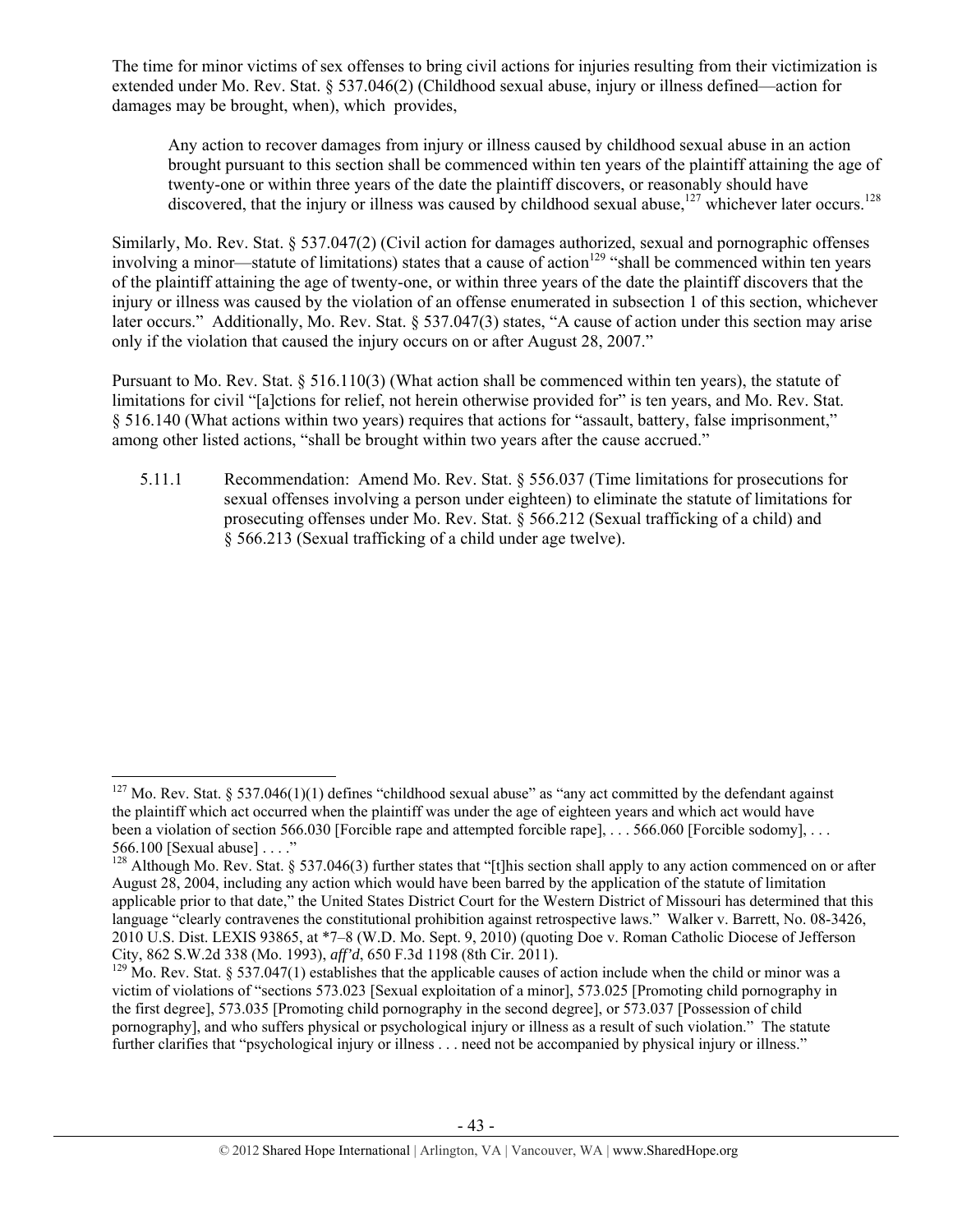### **FRAMEWORK ISSUE 6: CRIMINAL JUSTICE TOOLS FOR INVESTIGATION AND PROSECUTIONS**

# *Legal Components:*

- *6.1 Training on human trafficking and domestic minor sex trafficking for law enforcement is statutorily mandated.*
- *6.2 Single party consent to audiotaping is permitted in law enforcement investigations.*
- *6.3 Wiretapping is an available tool to investigate domestic minor sex trafficking.*
- *6.4 Using a law enforcement posing as a minor to investigate buying or selling of commercial sex acts is not a defense to soliciting, purchasing, or selling sex with a minor.*
- *6.5 Using the Internet to investigate buyers and traffickers is a permissible investigative technique.*
- *6.6 Law enforcement and child welfare agencies are mandated to promptly report missing and recovered children. \_\_\_\_\_\_\_\_\_\_\_\_\_\_\_\_\_\_\_\_\_\_\_\_\_\_\_\_\_\_\_\_\_\_\_\_\_\_\_\_\_\_\_\_\_\_\_\_\_\_\_\_\_\_\_\_\_\_\_\_\_\_\_\_\_\_\_\_\_\_\_\_\_\_\_\_\_\_\_\_\_\_\_\_\_\_\_\_\_\_\_\_\_\_*

# *Legal Analysis:*

*6.1 Training on human trafficking and domestic minor sex trafficking for law enforcement is statutorily mandated.*

Mo. Rev. Stat. § 566.223(3) (Federal Trafficking Victims Protection Act of 2000 to apply, when) authorizes, but does not require, training programs for law enforcement on human trafficking. Mo. Rev. Stat. § 566.223(3) states,

The department of public safety is authorized to establish procedures for identifying victims of trafficking under sections 566.200 to 566.223. The department may establish training programs as well as standard protocols for appropriate agencies to educate officials and employees on state statutes and federal laws regulating human trafficking and with the identification and assistance of victims of human trafficking. Such agencies may include but not be limited to state employees and contractors, including the children's division of the department of social services, juvenile courts, state law enforcement agencies, health care professionals, and runaway and homeless youth shelter administrators.

- 6.1.1 Recommendation: Amend Mo. Rev. Stat. § 566.223(3) to make training on minor sex trafficking statutes mandatory for law enforcement.
- *6.2 Single party consent to audiotaping is permitted in law enforcement investigations.*

Mo. Rev. Stat. § 542.402 (Penalty for illegal wiretapping, permitted activities) specifically provides an exception for law enforcement officers and their agents wearing a listening device in undercover operations. Mo. Rev. Stat. § 542.402(1)(2) states that, "except as otherwise specifically provided in sections 542.400 to 542.422," a person is guilty of a class D felony if he

[k]nowingly uses, endeavors to use, or procures any other person to use or endeavor to use any electronic, mechanical, or other device to intercept any oral communication when such device transmits communications by radio or interferes with the transmission of such communication; provided, however, that nothing in sections 542.400 to 542.422 shall be construed to prohibit the use by law enforcement officers of body microphones and transmitters in undercover investigations for the acquisition of evidence and the protection of law enforcement officers and others working under their direction in such investigations.

In addition, Mo. Rev. Stat. § 542.402(2)(2) and (3) permit single party consent to audio-taping. Mo. Rev. Stat. § 542.402(2)(2) provides that it is not unlawful "[f]or a person acting under law to intercept a wire or oral communication, where such person is a party to the communication or where one of the parties to the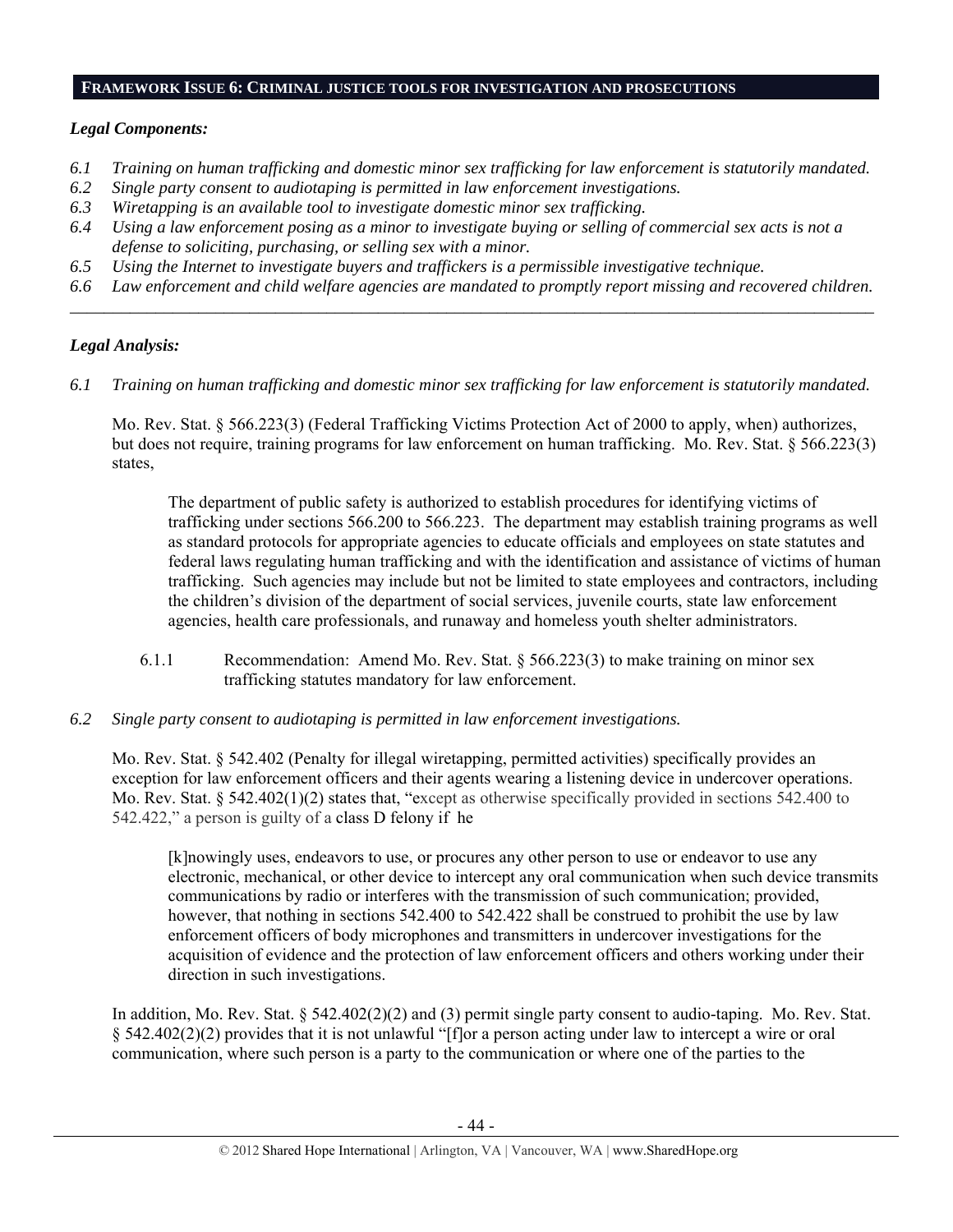communication has given prior consent to such interception." Mo. Rev. Stat. § 542.402(2)(3) provides that it is not unlawful

[f]or a person not acting under law to intercept a wire communication where such person is a party to the communication or where one of the parties to the communication has given prior consent to such interception unless such communication is intercepted for the purpose of committing any criminal or tortious act.

# *6.3 Wiretapping is an available tool to investigate domestic minor sex trafficking.*

The exception in Mo. Rev. Stat. § 542.404 (Application for an order—authorization by attorney general approval by judge, probable cause required) to the prohibition on wiretapping in Mo. Rev. Stat. § 542.402 (Penalty for illegal wiretapping, permitted activities) does not apply to investigations of minor sex trafficking. Mo. Rev. Stat. § 542.404(1) provides that authorization for interception may be granted

in conformity with sections 542.400 to 542.422, . . . if there is probable cause to believe that the interception may provide evidence of a felony which involves the manufacture or distribution of a controlled substance . . . or the felony of murder, arson, or kidnapping, or a terrorist threat . . . or any conspiracy to commit any of the foregoing.

6.3.1 Recommendation: Amend Mo. Rev. Stat. § 542.404 to include investigations of suspected violations of Mo. Rev. Stat. § 566.212 (Sexual trafficking of a child) and § 566.213 (Sexual trafficking of a child under age twelve) within the exception to the prohibition on wiretapping in Mo. Rev. Stat. § 542.402 (Penalty for illegal wiretapping, permitted activities).

## *6.4 Using a law enforcement posing as a minor to investigate buying or selling of commercial sex acts is not a defense to soliciting, purchasing, or selling sex with a minor.*

Use of a decoy is specifically permitted within the text of two Missouri statutes relating to sex crimes against children. Mo. Rev. Stat. § 566.151(2) (Enticement of a child) and § 566.083(3)<sup>130</sup> (Sexual misconduct involving a child) provide that "[i]t is not an affirmative defense to [a] prosecution for a violation of this section that the other person was a peace officer masquerading as a minor."

- 6.4.1 Recommendation: Amend Mo. Rev. Stat. § 566.212 (Sexual trafficking of a child) and § 566.213 (Sexual trafficking of a child under age twelve) to prohibit a defense that the "minor victim" was actually a law enforcement officer acting as a decoy.
- *6.5 Using the Internet to investigate buyers and traffickers is a permissible investigative technique.*

Pursuant to Mo. Rev. Stat. § 566.083(2)<sup>131</sup> (Sexual misconduct involving a child), "The provisions of this section shall apply regardless of whether the person violates the section in person or via the Internet or other electronic means," and subsection (3) states that "[i]t is not an affirmative defense to prosecution for a violation of this section that the other person was a peace officer masquerading as a minor." In addition, Mo. Rev. Stat. § 566.151(1) (Enticement of a child) states that

[a] person at least twenty-one years of age or older commits the crime of enticement of a child if that person persuades, solicits, coaxes, entices, or lures whether by words, actions or through

 $130$  See supra note 25.

<sup>&</sup>lt;sup>131</sup> See supra note 25.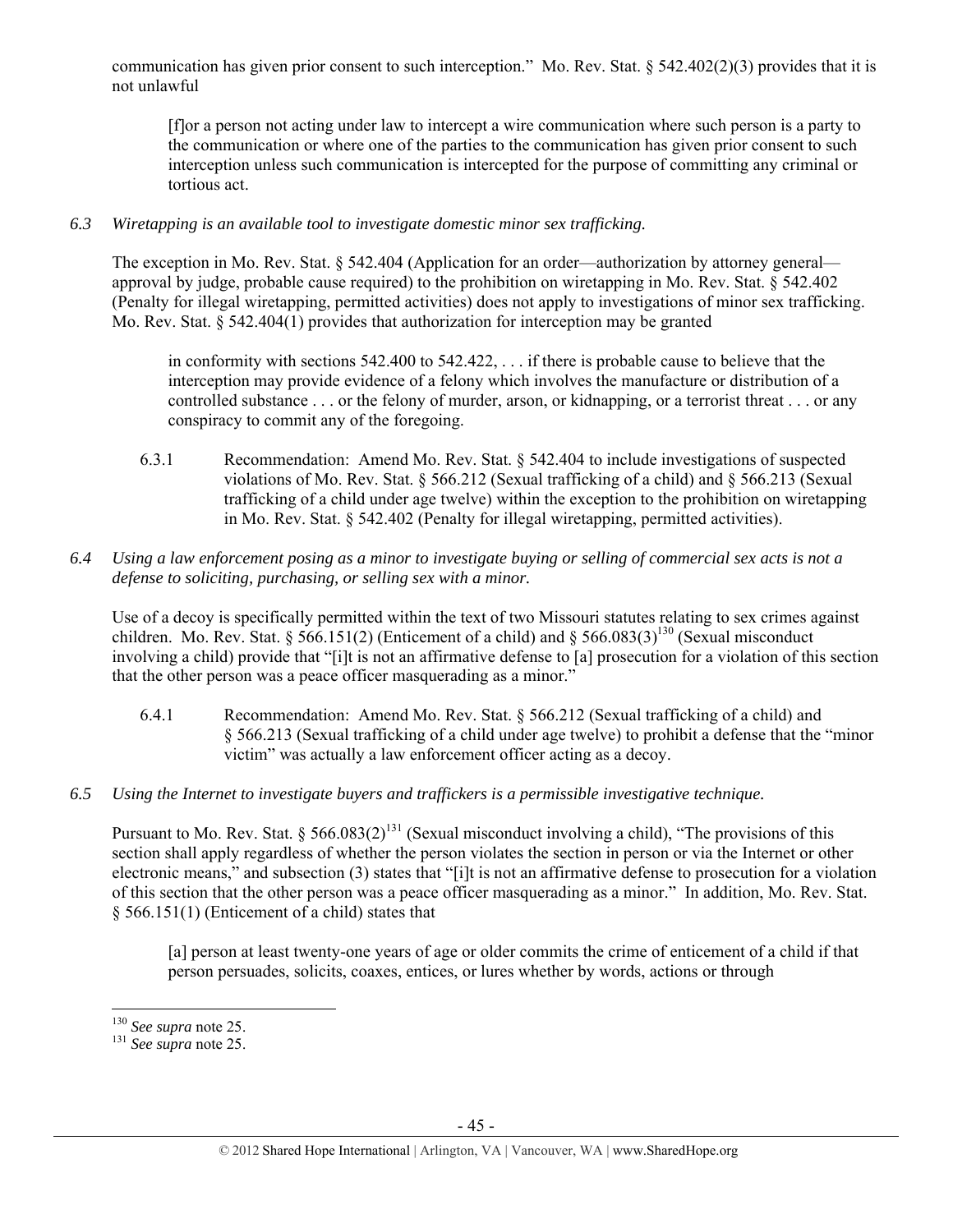communication via the Internet or any electronic communication, any person who is less than fifteen years of age for the purpose of engaging in sexual conduct.

This statute also applies regardless of whether the "victim" was actually a law enforcement officer acting as a minor. Mo. Rev. Stat. § 566.151(2).

*6.6 Law enforcement and child welfare agencies are mandated to promptly report missing and recovered children.* 

Mo. Rev. Stat. § 43.402 (Missing persons unit established, duties) states,

The superintendent of the patrol [Missouri state highway patrol] shall organize a missing persons unit within the patrol, which unit shall be the central repository for this state for information regarding missing persons. The head of this missing person unit shall, with the approval of the superintendent of the patrol, establish the services deemed necessary to aid in the location of missing persons including, but not limited to, the following:

(1) Collecting and disseminating information regarding missing persons in order to assist in locating such persons;

(2) Establishing a system of interstate and intrastate communication of information relating to children determined to be missing by the parent, guardian, or legal custodian of the child, or by a law enforcement agency;

(3) Providing a centralized file for the exchange of information on missing children with appropriate private or federal agencies which serve as national coordinators of missing children incidents;

(4) Assisting in the investigation of reports of missing persons by a uniformed or commissioned member of the patrol.

Mo. Rev. Stat. § 43.403 (Responsibilities of other agencies) states, "The director of the department of social services, the director of the department of mental health, school districts, and juvenile courts, shall establish appropriate procedures to ensure that all possible instances of missing children are reported to the appropriate law enforcement agency or the highway patrol as required by sections 43.400 [Definitions] to 43.409 [Registrar and school to be notified when missing child is located]." Mo. Rev. Stat. § 43.404 (Parent or guardian may report missing child) states that "[a]ny parent, guardian, or legal custodian may submit a missing child report to the patrol on any child whose whereabouts are unknown," but the parent shall subsequently notify the agency "when the location of the child reported missing has been determined." Mo. Rev. Stat. § 43.404.

In cases where a missing child is believed to have been abducted,<sup>132</sup> Mo Rev. Stat. § 210.1012(1) (Amber alert system created) establishes "a statewide program called the 'Amber Alert System' . . . to aid in the identification and location of an abducted child." However, Mo Rev. Stat. § 210.1012(6) states that "[p]articipation in an Amber alert system is entirely at the option of local law enforcement agencies and federally licensed radio and television broadcasters."

 $132$  Mo Rev. Stat. § 210.1012(2) defines "abducted child" as "a child whose whereabouts are unknown and who is one of the following:

<sup>(1)</sup> Less than eighteen years of age and reasonably believed to be the victim of the crime of kidnapping as defined by section 565.110, as determined by local law enforcement;

<sup>(2)</sup> Reasonably believed to be the victim of the crime of child kidnapping as defined by section 565.115, as determined by local law enforcement; or

<sup>(3)</sup> Less than eighteen years of age and at least fourteen years of age and who, if under the age of fourteen, would otherwise be reasonably believed to be a victim of child kidnapping as defined by section 565.115, as determined by local law enforcement.